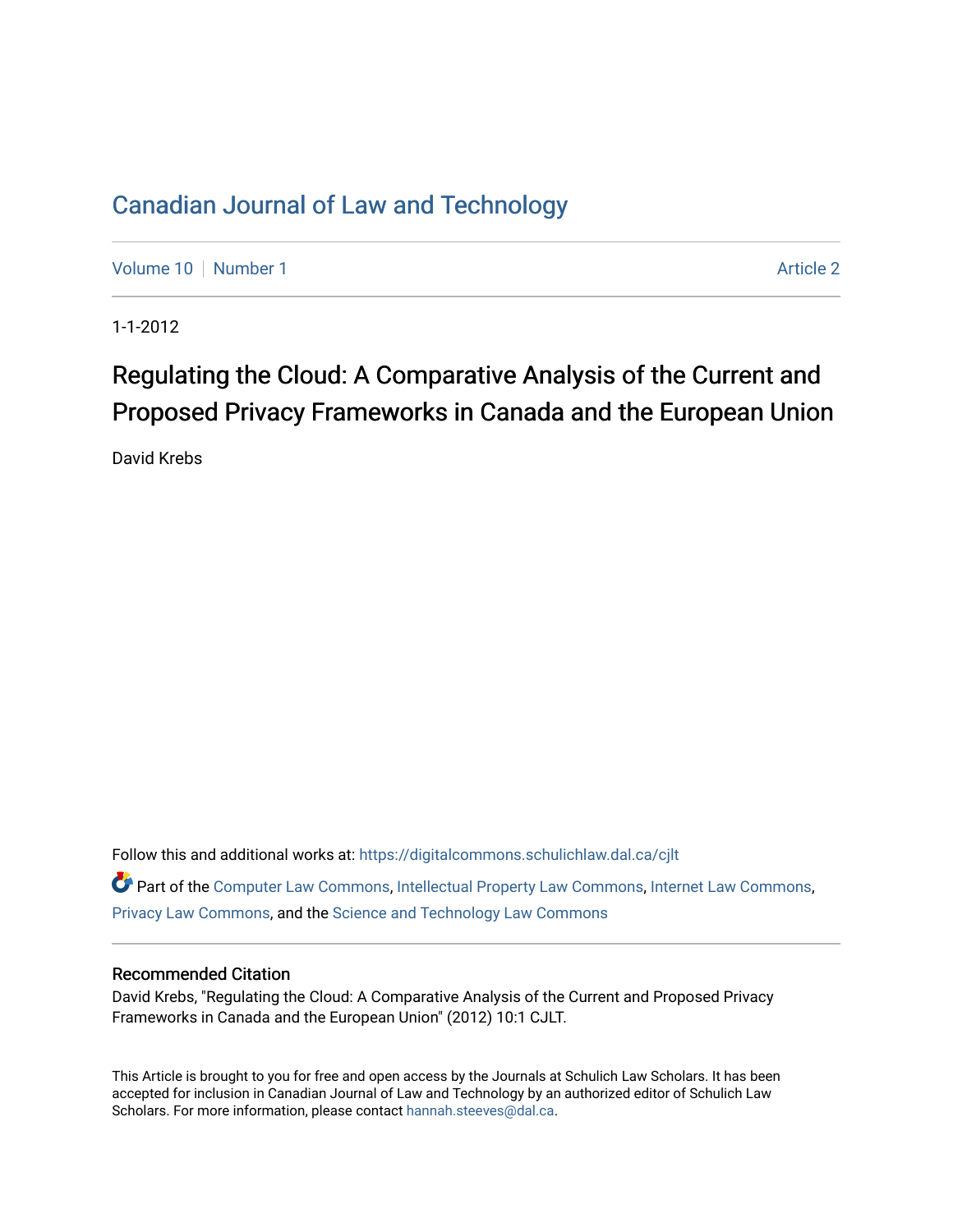## **Regulating the Cloud: A Comparative Analysis of the Current and Proposed Privacy Frameworks in Canada and the European Union**

*David Krebs*\*

## **ABSTRACT**

Cloud computing is a growing phenomenon and promises greater efficiency and reduced-cost computing. However, some of the basic technological and business-related features of the Cloud are at odds with personal data protection laws. Canada and the European Union share similar core values related to privacy/data protection, and both regions aim to increase their competitiveness regarding cloud computing. Having these two similarities in mind, this paper explores the current legal and stakeholder landscape in Canada and the European Union with respect to cloud computing, data protection and how adoption of the model can be advanced.

The analysis shows that neither of the frameworks is entirely compatible with cloud computing in its current application. Canada's legal landscape is slightly more hospitable, but is lacking direction from regulators, while the EU's non-harmonized and restrictive framework presents a challenge for cloud proliferation. Relevant stakeholders have diverging views on how data protection in the Cloud should be approached and 2012 will be a year during which these views will likely be debated in detail, in particular in response to the draft proposal of the European Commission on a new data protection framework. This paper concludes with distilling four possible options in this regard.

## **I. INTRODUCTION**

*The cloud sort of is part of that Internet gift. It's the next step, it's the next phase, it's the next transition, and depending on who you are, and how you think, you could say the cloud started five years ago, ten years ago. You can go back to 1969, if you want, and say that the cloud started 40 years ago, because the microprocessor and the Internet are the gifts that just keep on giving us the chance, and the opportunities to make a difference*. 1

Microsoft CEO Steve Ballmer's comments provide an indication of why *everyone* is talking about "the Cloud". Cloud computing has been hailed as promising

J.D. University of Saskatchewan. LL.M. candidate, Stockholm University. Member of the Bar of Alberta. Currently working in Uppsala, Sweden.

<sup>&</sup>lt;sup>1</sup> Microsoft, "Remarks made by Steve Ballmer, CEO, at a speech at the University of Washington", March 4, 2010, online: Microsoft <http://www.microsoft.com /presspass/exec/steve/2010/03-04cloud.mspx>.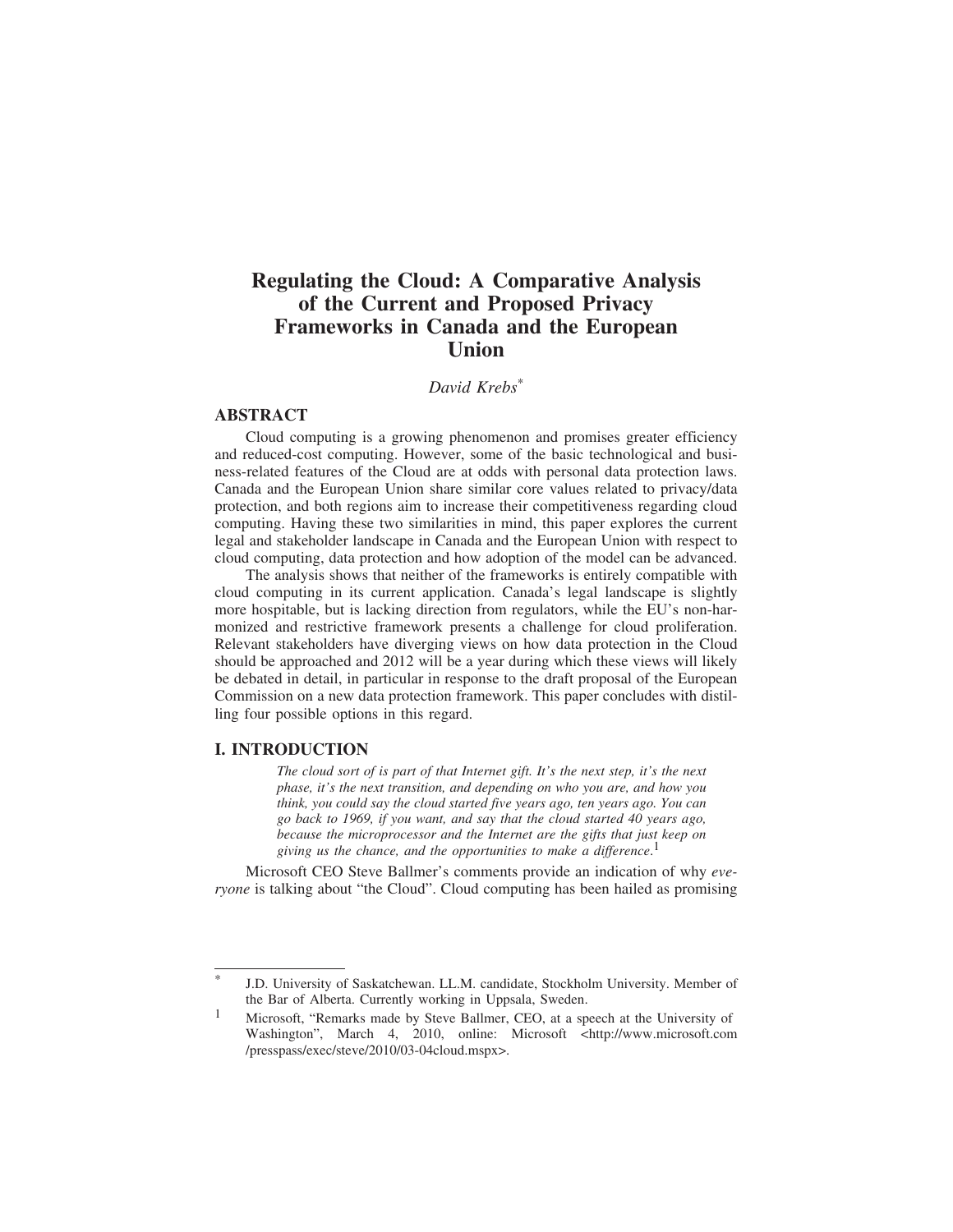to be a major part of the future of information communications technology<sup>2</sup> and as a fundamental trend of the Internet — itself recently described as the "most disruptive technology we will have seen in history".<sup>3</sup> Others have referred to it as nothing but a fancy term for time-sharing models that have been around since the 1960's.<sup>4</sup> The other side of the debate lies in the weighing of the benefits and dangers involved in deploying the model, in particular when it comes to sensitive data. Champions of the Cloud, like Microsoft's CEO, see it as having unparalleled potential of revolutionizing the way in which we communicate and store and access data, software programs and technology infrastructure,<sup>5</sup> whereas skeptics view it as a large-scale threat to personal privacy and information security.<sup>6</sup>

Whatever view one shares, the protection of electronically stored personal data is one of the most salient topics in the discussions surrounding cloud computing and how, when, and if it should be widely adopted. In Western jurisdictions, privacy and data protection legislation was conceived, drafted and implemented before the term "cloud computing" came into existence. It was, therefore, not designed to necessarily accommodate situations where personal data is moved freely from one jurisdiction to another (often unbeknownst to the individual), accessed over the Internet or where it shares server space with other parties, all of which may be the case where an organization stores data with a cloud service provider ("CSP").

This paper explores how stakeholders in Canada and in the European Union ("EU") are evaluating data protection<sup>7</sup> and the particular legal challenges of storing personal data in the Cloud. This comparison is of interest because of Canada's rela-

<sup>2</sup> Expert Group Report for the European Commission: Information Society and Media, Jeffrey, K. and Neidecker-Lutz, B (eds.), "The Future of Cloud Computing: Opportunities for European Cloud Computing Beyond 2010", online: European Commission <http://cordis.europa.eu/fp7/ict/ssai/Docs/cloud-report-final.pdf>.

<sup>3</sup> Comments made by Eric Schmidt, CEO at Google, during the Activate 2010 Conference referring to how the Internet has turned an economy of scarcity to one of abundance, online: The Guardian <http://www.guardian.co.uk/media/video/2010/ jul/02/google-eric-schmidt-activate>.

<sup>4</sup> See Bruce Schneier, "Be Careful When You Put Your Trust in Cloud Computing", The Guardian, (June 4, 2009), online: The Guardian <http://www. guardian.co.uk/technology/2009/jun/04/bruce-schneier-cloud-computing>.

<sup>5</sup> See Schmidt Comments, *supra* and Future of Cloud Computing, *supra*.

<sup>6</sup> See Christopher Soghoian, "Caught in the Cloud: Privacy, Encryption, and Government Back Doors in the Web 2.0 Era" (2009) Vol. 8 J. On Telecomm & High Tech. L. 359 at 361.

<sup>7</sup> This paper will be using terminology from both the Canadian and European legal realm. That is, the terms "privacy protection" and "personal information" will be used alongside the European terminology "data protection" and "personal data" and where in Canada one speaks of an *individual's* personal information, under European law this person is referred to as a "data subject". The same goes for the Canadian terminology of "using, collecting and disclosing" of information being referred to generally as "processing".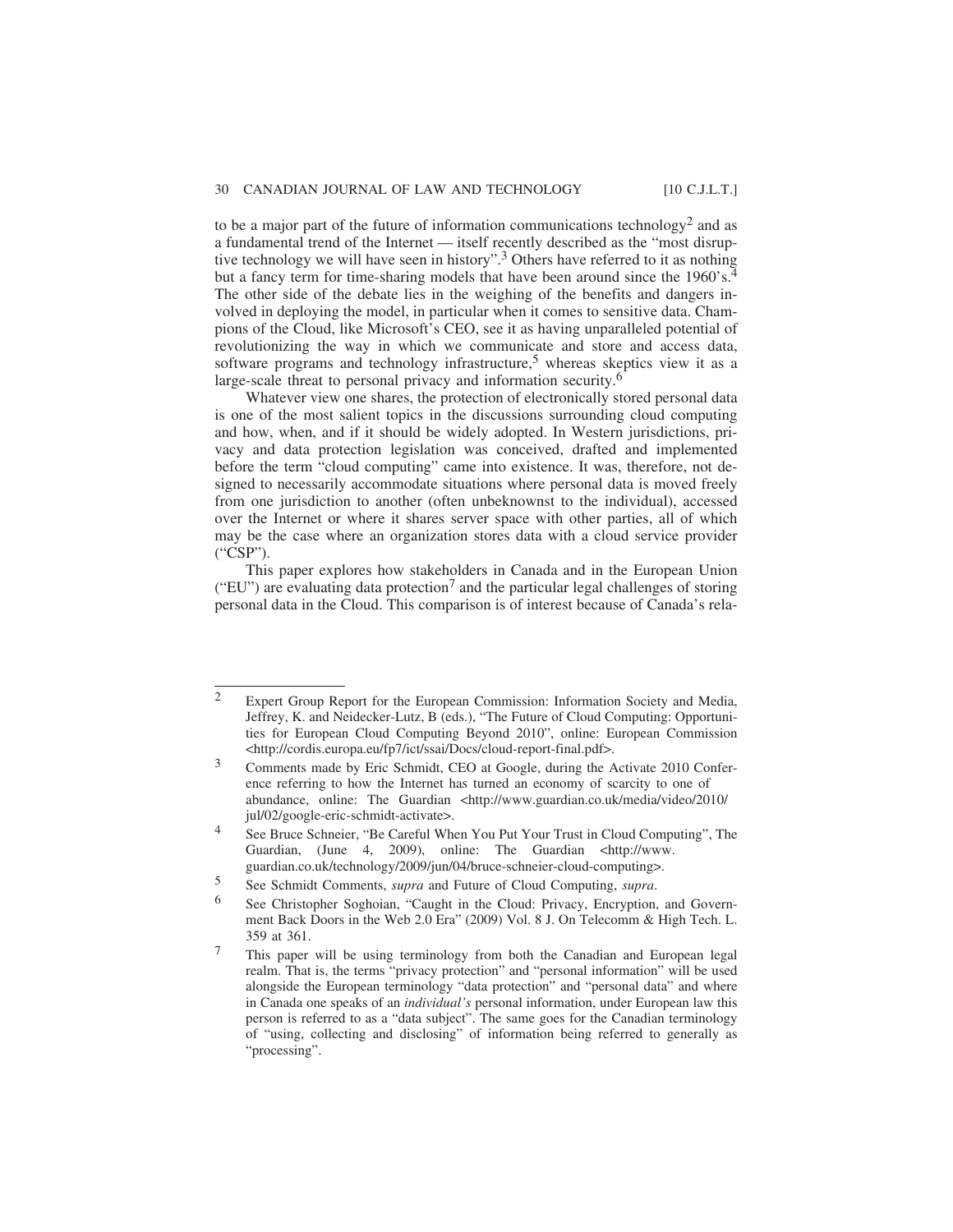tionship with the "EU" and the mutually shared values on privacy.<sup>8</sup> Canada's private sector privacy legislation, the *Personal Information Protection and Electronics Documents Act*9 ("PIPEDA"), was implemented to conform to European privacy legislation<sup>10</sup> (and has been deemed as offering "adequate" protection under the European Data Protection Directive),<sup>11</sup> and the developments in Europe are therefore an important gauge for Canadian policy and business interests. Conversely, Canada has been viewed as providing a third alternative to data protection<sup>12</sup> compared with the US industry self-regulating approach and the more strict regulatory environment of the EU, and may therefore be of interest to European legislators, as well as to industry wishing to use service providers in Canada. Both regions are also vying for a spot among the leaders in the ICT arena and are competing as desirable locations for the growing cloud computing market. The legal framework in each country and region may partially determine where cloud providers will move and where the technology will be embraced.<sup>13</sup>

Within the EU, particular attention will be paid to the current debate in Germany and, to a lesser extent, Sweden; Germany, because it is Europe's largest economy and a leader in the ICT field in Europe, and it has one of the most successful privacy regimes<sup>14</sup> and Sweden because it was the first country to enact data protection legislation in Europe<sup>15</sup> and it is another European leader in the ICT industry.

Currently, the data protection regulatory framework in EU Member States, let alone across the globe, is not harmonized and, in fact, quite fragmented. CSPs have been making it known that this needs to change if cloud computing is to reach across-the-board acceptance, and trust. Organizations and providers will need to know their respective obligations in order to be compliant in their operations and this in turn will ultimately affect willingness to adopt the technology.16 Conversely,

15 *Datalagen*, 1973.

<sup>8</sup> The similarities have been well-documented. See e.g. Michael Zimmer, "Privacy Protection in the Next Digital Decade: "Trading Up" or a "Race to the Bottom"?" in *The Next Digital Decade* at 477.

<sup>9</sup> S.C., 2000, c.5.

<sup>10</sup> See, e.g. Jeremy Warner, "The Right to Oblivion: Data Retention from Canada to Europe in Three Backward Steps", [2005] 2 UOLTJ 75.

<sup>11</sup> Council Directive 95/46, 1995 O.J. (L 281) 31–39 (EC) (Oct. 24, 1995), online: EurLex <http://eurlex.europa.eu/LexUriServ/LexUriServ.do?uri=CELEX:31995L 0046:en:HTML>.

<sup>12</sup> Lee Bygrave, "Privacy Protection in a Global Context", *Scandinavian Studies in IT Law*, ed. Peter Wahlgren (Stockholm Institute for Scandinavian Law: 2004, Vol. 47) at 340.

<sup>&</sup>lt;sup>13</sup> See Michael Geist, "Location Matters Up in the Cloud", Toronto Star (December 10, 2010) online: Toronto Star <http://www.thestar.com/business/article/901068 — geistlocation-matters-up-in-the-cloud#article>.

<sup>14</sup> Bygrave, *supra* at 345.

<sup>&</sup>lt;sup>16</sup> Jeremy Kirk, "Ballmer Calls for Clearer Data Rules from Europe", PC World (November 4, 2010), online: PC World <http://www.pcworld.com/businesscenter /article/209722/ballmer\_calls\_for\_clearer\_data\_rulesfrom\_europe.html>.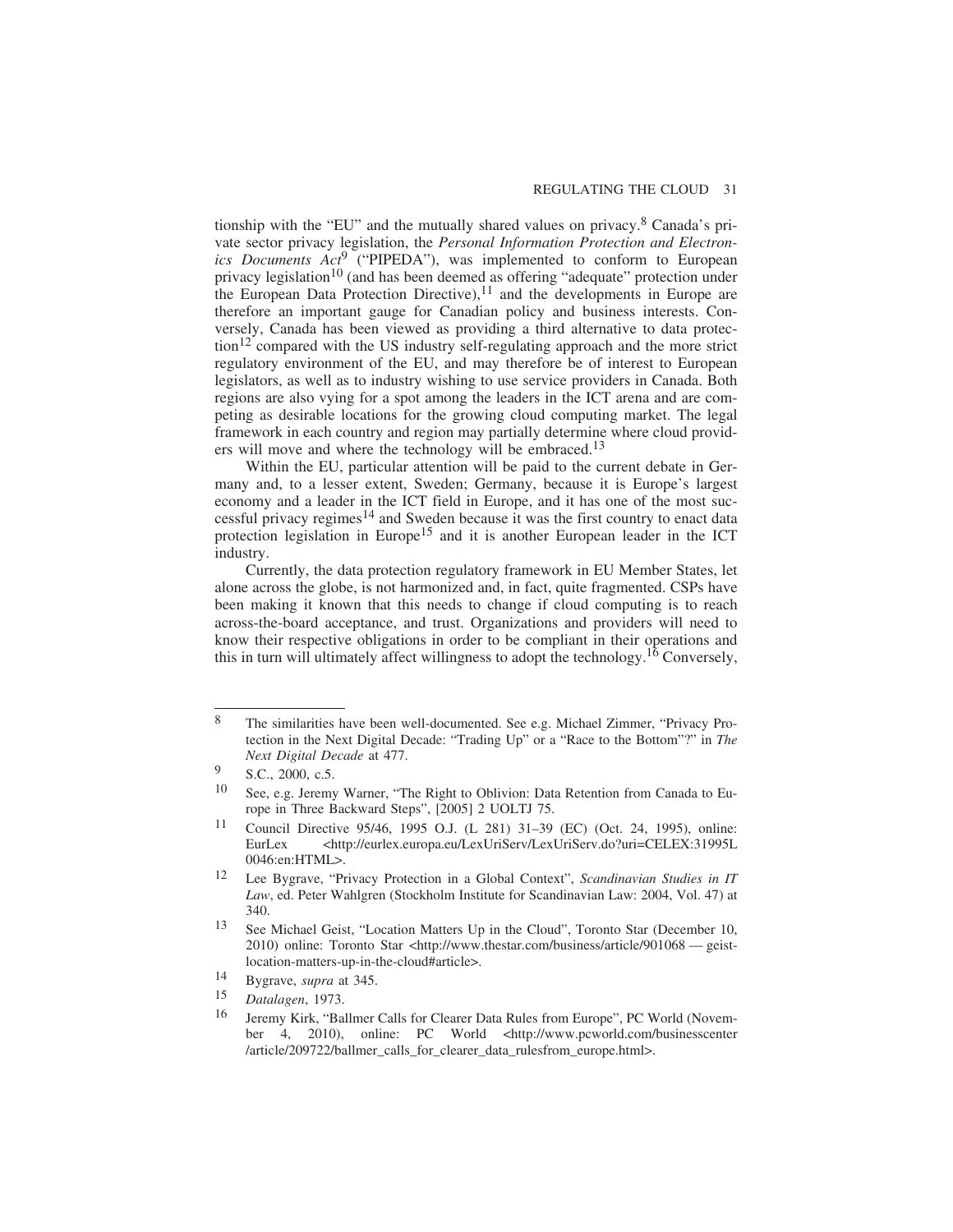Privacy Commissioners are among those who have voiced concerns about the model and whether or not cloud computing can ever be compliant with the current data protection frameworks as they exist, *inter alia*, in Canada and Europe.

In order to analyze these matters appropriately, this paper is divided into four parts. The first part will provide a brief overview of the cloud model as understood in 2011. The second part will canvass the threats cloud computing poses to electronically stored personal information by describing the model's features underlying these threats.17 The discussion will then move on to describe and contrast the current landscape, consisting of laws, and stakeholder proposals and opinions relevant to the central issues surrounding the protection of personal information in cloud computing. The ultimate goal will then be to compare, contrast, and analyze the current and potential future landscape and how it might affect the adoption of a feasible framework for the protection of personal data stored in the Cloud.

Much has been written over the past three years about data protection in the Cloud and the intended contribution of this paper is not to make an exhaustive inventory of the Cloud's threats to personal privacy. It is to summarize, analyze and contrast the current legal landscapes in Canada and in Europe in order to distill commonalities and differences which may then enable an enlightened look, into 2012 and beyond, of how the regulation of data protection in the Cloud might develop.

## **II. THE NATURE OF CLOUD COMPUTING**

To state that there are more than a few definitions of cloud computing would be a great understatement. Cloud computing is an "evolving paradigm"<sup>18</sup> and its definition will change, very likely from time when this article was commenced until it was finalized.<sup>19</sup> For current purposes suffice it to say that, essentially, cloud services include the provision of scalable (adjusted according to need) services that allow individuals and businesses to access and use, via the Internet, software and hardware, which is managed or owned by third party service providers.20 Instead of keeping information stored locally on the home desktop or on a server in the office, customers using cloud services store their information remotely, usually on shared servers owned by others, and there are often more than one CSP involved in this

<sup>&</sup>lt;sup>17</sup> The Canadian definition of personal information means information related to an identifiable individual, the European Data Protection Directive speaks of "[. . .]". In this paper I will be using the term "personal information" as referring to all jurisdictions, pointing out potential differences where applicable.

<sup>&</sup>lt;sup>18</sup> Peter Mell and Tim Grance, "The NIST definition of Cloud Computing, Version 15", National Institute of Standards and Technology, online: NIST lt;http://csrc.nist.gov/groups/SNS/cloud-computing/cloud-def-v15.doc>.

 $19$  In fact, the NIST has recently released an updated version of the definition discussed herein.

<sup>20</sup> Also see Office of the Privacy Commissioner of Canada, "Draft Report on the 2010 Office of the Privacy Commissioner of Canada's Consultations on Online Tracking, Profiling and Targeting and Cloud Computing", Office of the Privacy Commissioner of Canada, online: Office of the Privacy Commissioner of Canada <http://www.priv.gc.ca/resource/consultations/report\_2010\_e.cfm#ftnref32>.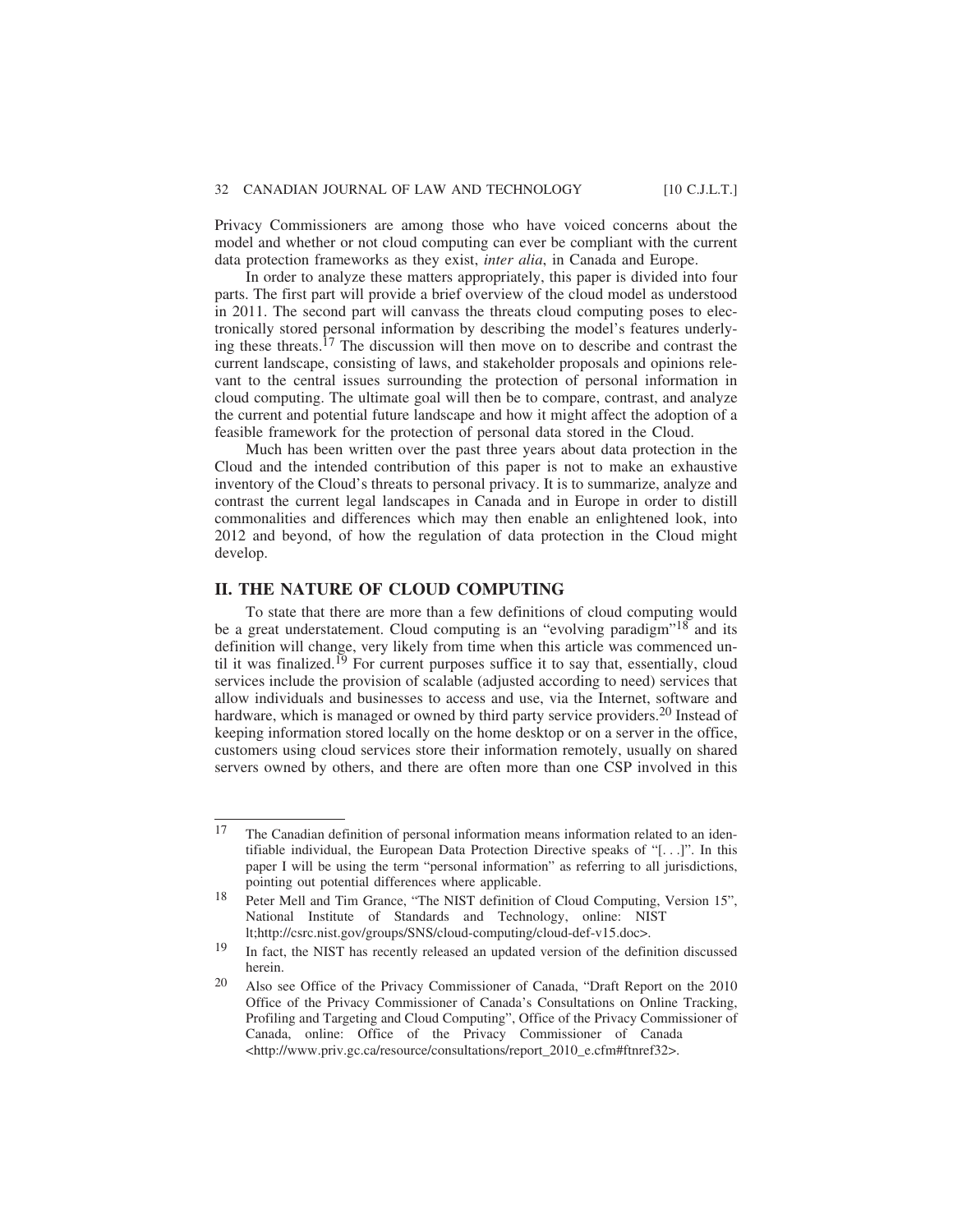process (i.e. second or third-tier subcontractor CSPs). In terms of its application, the sky (no pun intended) is the limit. Small and medium sized firms, large corporations, governments, as well as law firms are all types of organizations that are or may in the not-too-distant future be using cloud services.

## **(a) Benefits of Cloud Computing**

Cloud computing can be categorized as SaaS, PaaS and IaaS, referring, respectively, to Software, Platform and Infrastructure "as a service". Broadly speaking, IaaS is a service that provides access to hardware via the Internet, SaaS is usually provided by allowing access to software applications via the Internet (rather than installing these on internal hardware), while PaaS allows the customer to write and execute software code on the Cloud infrastructure. These services can be combined or provided separately.<sup>21</sup> A customer using SaaS leaves much of the control of his technology (and data) to the CSP while retaining relatively more of this control using IaaS and PaaS.22 This is called choosing levels of "abstraction".

The Cloud can be deployed in different ways either as a private (internal or external), community,  $^{23}$  public or a hybrid cloud.<sup>24</sup> The way in which the Cloud itself is deployed is of crucial importance to the nature and extent of the related privacy concerns. With the public cloud model, the infrastructure is available to the general public. One or more clouds may be stored on the same physical server and accessed through virtualization. This is a central feature but also one that creates the highest level of concern. With the private internal model, cloud technologies are deployed across an organization and the customer retains all control over security, hardware and software, whereas with an external model this control is passed to the CSP. A hybrid model is a model that exists but for which no standardized definition has been determined as of date.<sup>25</sup> Essentially, it combines other cloud mod-

<sup>21</sup> For a more detailed description, see NIST, *supra*.

Joep Ruiter and Martijn Warnier, "Privacy Regulations for Cloud Computing Compliance and Implementation in Theory and Practice" (2010) at 3, online: IIDS <http://www.iids.org/aigaion/? page=publication&kind=single&ID=316>.

<sup>&</sup>lt;sup>23</sup> "The cloud infrastructure is shared by several organizations and supports a specific community that has shared concerns (e.g., mission, security requirements, policy, and compliance considerations). It may be managed by the organizations or a third party and may exist on premise or off premise." See NIST, *supra*.

<sup>24</sup> Also see Wikipedia "Cloud Computing" online: Wikipedia <http://en.wikipedia.org/wiki/Cloud\_computing#Private\_cloud>.

<sup>25</sup> *Ibid*: "*There is some confusion over the term "Hybrid" when applied to the cloud — a standard definition of the term "Hybrid Cloud" has not yet emerged. The term "Hybrid Cloud" has been used to mean either two separate clouds joined together (public, private, internal or external), or a combination of virtualized cloud server instances used together with real physical hardware. The most correct definition of the term "Hybrid Cloud" is probably the use of physical hardware and virtualized cloud server instances together to provide a single common service*." Compare with definition in Ruiter, *supra*: "*Hybrid Clouds are a combination of the other Cloud types. In a hybrid Cloud, organizations use a CSP in cases where additional resources are required*." and that of the NIST: "*The cloud infrastructure is a composition of two or more clouds (private, community, or public) that remain unique entities but are bound together by*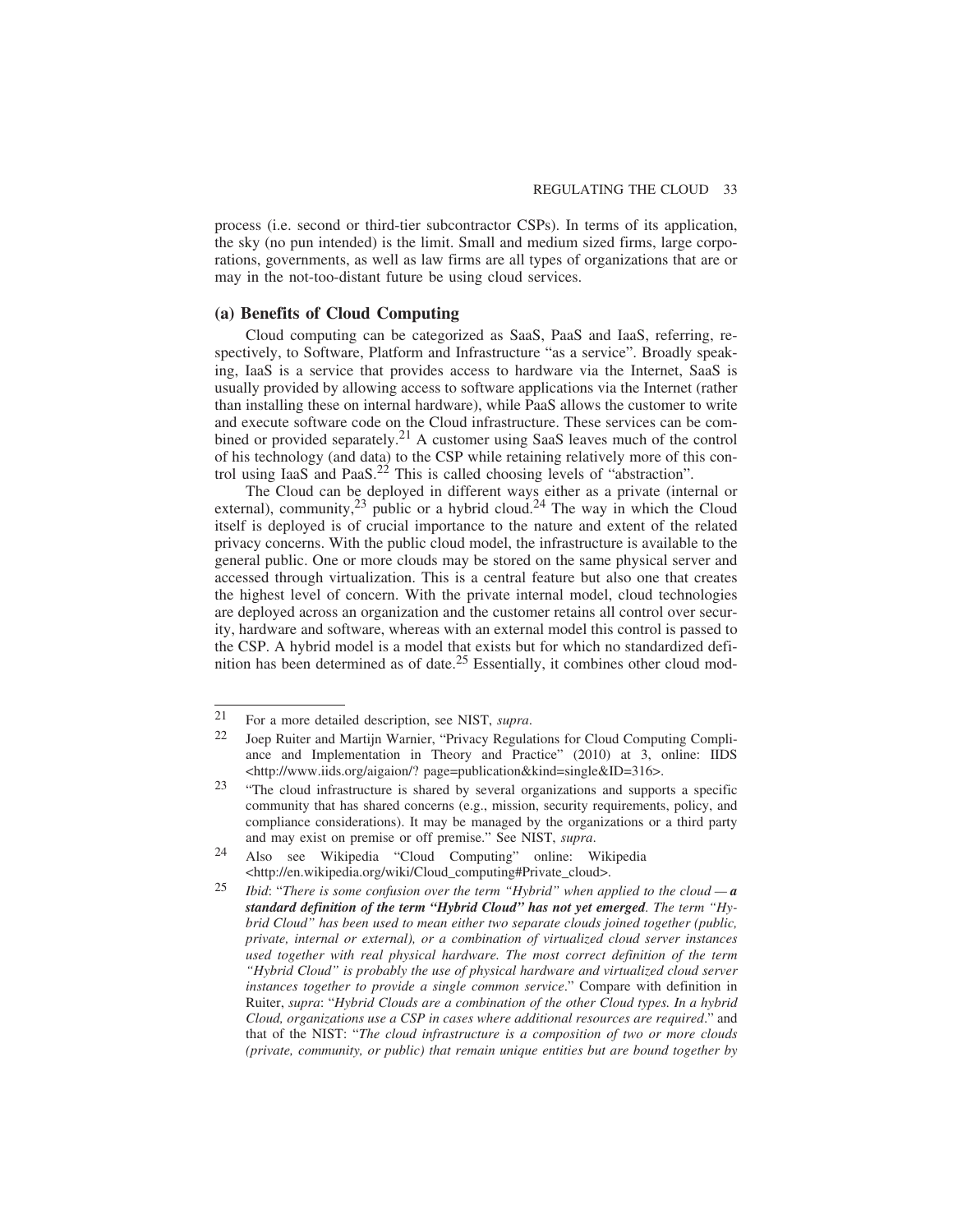els so one ends up either with two of them joined together or with virtual infrastructures that are combined with physical hardware.

The benefits of using cloud technologies, or at least the extent thereof, are not entirely uncontested,<sup>26</sup> but mainly relate to cost, efficiency and flexibility of use. Customers using cloud technologies do not need to make capital investments such as for networks and hardware but rather pay on a needs basis. This also provides a related benefit of the flexibility to use services *ad hoc*, when they are needed (scalability/on-demand services).27 These benefits are derived from, *inter alia*, the pooling of resources and virtualization. That is, different organizations, using separate cloud infrastructures, share the same hardware but only use the resources they require at a given time. Although somewhat contradictory to the discussion herein regarding the biggest threats to data, the Cloud may actually promise *increased* security for some businesses, especially small and medium sized businesses that may not have otherwise had the resources to invest in security measures.<sup>28</sup> Similarly, some believe that privacy may actually be improved by cloud computing through increased use of and innovation regarding privacy-by-design efforts as well as the data protection capabilities of CSPs as compared with customers.<sup>29</sup>

The reasons underlying the Cloud's advantages are closely related to its drawbacks and the concerns related to its use, particularly with respect to data protection. The model in and of itself has characteristics that cannot be amended in order to protect data because it is those characteristics which make the Cloud viable in the first place.

### **(b) The Threats to Personal Information**

It is trite to say that personal information is at risk of becoming compromised no matter where it is stored. Whatever risks exist, they are increased when information is transacted and stored in the Cloud. The threats most commonly associated with cloud computing are unlawful access by computer hackers, lawful interception/access by governments (not to mention covert government action), service continuity, rights to and responsibility for data, international transfer of data/jurisdiction and of course various issues surrounding security of clouds in gen-

*standardized or proprietary technology that enables data and application portability (e.g., cloud bursting for load-balancing between clouds)*, *supra*."

<sup>26</sup> See e.g. Mimecast, "Cloud Barometer Survey", Mimecast, online: Mimecast <http://www.mimecast.com/barometerresearch2010, and Office of the Information and Privacy Commissioner, "Reaching for the Clouds", online: Office of the Privacy Commissioner of Canada www.priv.gc.ca/information/pub/cc\_201003\_e.cfm>.

<sup>27</sup> See NIST's description of On-demand self-service, Resource pooling. Rapid elasticity, Measured Service, *supra*.

<sup>28</sup> Andrew DeVore, "Cloud Computing: Privacy Storm on the Horizon?" (20. Alb. L.J. Sci. & Tech. 365, 2010) at 366.

<sup>&</sup>lt;sup>29</sup> Office of the Privacy Commissioner of Canada, "Draft Report on the 2010 Office of the Privacy Commissioner of Canada's Consultations on Online Tracking, Profiling and Targeting and Cloud Computing" (October 25, 2010), online: Office of the Privacy Commissioner of Canada <http://www.priv.gc.ca/resource/consultations/report \_2010\_e.cfm>.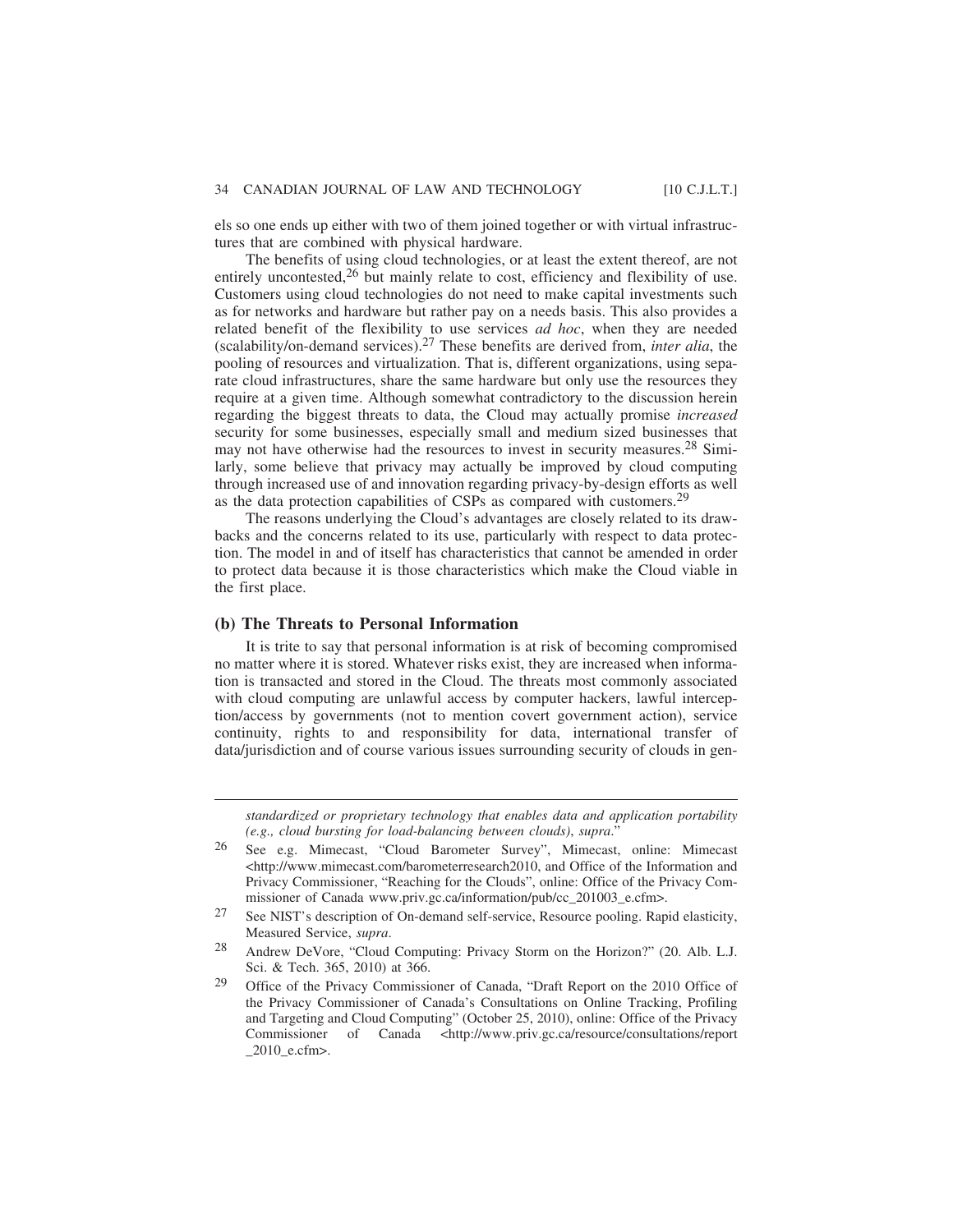eral, which is considered the biggest overall threat in the Cloud.30 More particularly, attacks on personal data, and therefore also on the privacy of the individual, have been categorized as one of the biggest threats to cloud computing by members of the cloud computing industry.31 Data is more susceptible to becoming "compromised" due to the number of interactions online as well as the architecture and technology of the Cloud itself. This section does not intend to provide an exhaustive list of all threats posed by the Cloud but rather it will distill an overview of the most common issues that arise from the use of cloud computing, being threats stemming from the architecture of the model and those arising out of business decisions made by CSPs and their customers and suppliers.

#### *(i) Inherent Features*

As we have noted previously, the cloud model is based on the sharing of scalable resources. "Multi-tenancy" is one essential inherent feature of this model and means that a number of virtual machines are hosted on one physical server. Many individual computers (from potentially many parts of the world) communicate with the main terminal which is located at a separate location. Two distinct concerns have been noted here. One cloud may become the target by another sitting on the same server, something known as a "side-channel attack".<sup>32</sup> The second related issue is unauthorized access to data by law enforcement officials. If one virtual machine is the subject of an authorized (or unauthorized) seizure all other clouds sitting on the physical machine will also be seized and could potentially be accessed.<sup>33</sup> The issues accompanying this threat are twofold: one being that there is a potential breach or privacy (and related matters such as potential disclosure of intellectual property and other sensitive data) and the second being interrupted access, which is both of legal and business concern.

Another feature is the so-called "Cloud stack",  $34$  whereby layers are stacked on top of one another. Each layer may involve the provisioning of services by a separate CSP. The obvious threat here is that more and more parties are involved in the process of collecting, using, storing and disclosing (personal) data. With each new party involved and with each layer of abstraction, the data subject (individual) loses part control over his personal data. Also, each layer of the stack could be hosted in a different location and/or jurisdiction, and thus, more and more of the

<sup>30</sup> There is an abundance of commentary available about these issues online. For a good overview of the main issues see Cloud Security Alliance "Top Threats to Cloud computing, Version 1.0", March 2010, online: Cloud Security Alliance www.cloudsecurityalliance.org/topthreats/csathreats.v1.0.pdf.

<sup>31</sup> *Ibid* at 12.

See Ken Choo, "Cloud Computing: Challenges and Future Directions", Australian Government: Trends & Issues in Crime and Criminal Justice, No. 400 (October, 2010). In such an attack, the cache of the target machine may be monitored, and thus data taken, quite easily after mapping the internal cloud structure to identify where the target cloud resides on the server.

<sup>33</sup> *Ibid*.

<sup>34</sup> See e.g. "Cloud Stack", Wkipedia, online at <http://en.wikipedia.org/wiki/File:Cloud\_ Computing-\_Stack.svg, last accessed on January 10, 2011>.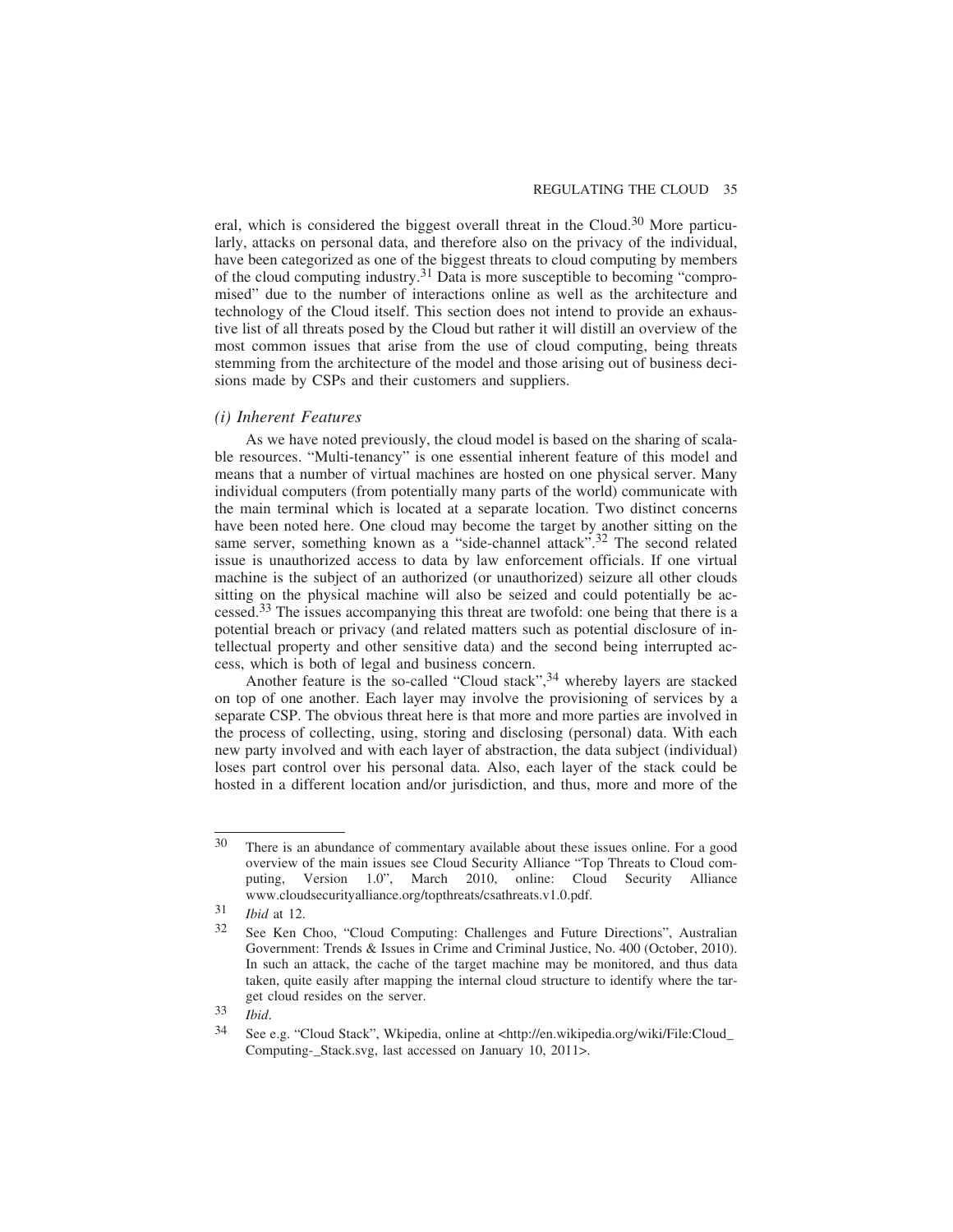control over data is given up by the client to the cloud provider(s), who themselves may not always be able to easily locate the data within the cloud structure.<sup>35</sup> However, threats to privacy and security do not only emerge in the Cloud because of the nature of the model, they also arise because of the business decisions the CSP and customer make relating to their contracting relationship and the technology used.

#### *(ii) Business Decisions*

CSPs and their customers are free to contract on some of the terms they wish that are unaffected by the technology of the Cloud. These business decisions will either increase or decrease the threats to personal data. As an example, encryption technologies are by some experts<sup>36</sup> seen as a viable way to protect data in the Cloud. CSPs could decide to use encryption or they could decide to send information over the Internet in its original form, for anyone intercepting the communication to be able to read. In practice, encryption technologies are not always utilized appropriately, or at all, due to various reasons relating to cost or lack of system sophistication, or simply because industry has no real incentive to provide for network encryption.<sup>37</sup> When logging on to Facebook's site, the user after logging in is still connecting with an (unsecure) "http" rather than a encrypted "https" connection.<sup>38</sup> The reason for this is not entirely clear. This may be due to the lack of incentive (or lack of perceived consumer demand) or that pages take longer to load when encrypted, but it may also be that some Internet based business models depend on the lack of encryption for advertising and data mining purposes.39 Other examples of where cloud-specific measures may be the cause of privacy issues are insufficient authentication, authorization, and audit controls; operational failures; data center reliability and inappropriate disaster recovery.40 If the Cloud is not protected in line with the latest security technology it leaves data vulnerable to both lawful and unlawful access.

From a business perspective, the chosen contractual arrangements may also pose a threat to data stored in the Cloud. For example, an agreement may provide for customer data to be disclosed under certain circumstances but not put the obligation on the CSP to notify the customer if such disclosure was to occur (provided that the law allows for such an arrangement). $41$  Another scenario can arise where

39 *Ibid* at 395 ff.

<sup>35</sup> IBM, "IBM Point of View: Security and Cloud Computing (Whitepaper)" (November 2009), online IBM <http://www.ibm.com/common/ssi/fcgi-bin/ssialiasinfotype =SA&subtype=WH&appname=SWGE\_TI\_SE\_USEN&htmlfid=TIW14045USEN &attachment=TIW14045USEN\_HR.PDF>.

<sup>36</sup> Refer to discussion infra.

<sup>37</sup> Caught in the Cloud, *supra* note 3 at 392.

<sup>38</sup> This is due to change, although consumers will have to change the setting themselves, see Matthew Schwartz, "Facebook boosts security", Information Week, online: Information Week, <http://www.informationweek.com/news/security/app-security/ showArticle.jhtml?articleID=229100364>.

<sup>40</sup> Top Ten Threats, *supra* note 21.

<sup>41</sup> See e.g. Amazon, "Amazon Web Services Customer Agreement", section 10.2, online: Amazon aws.amazon.com/agreement/: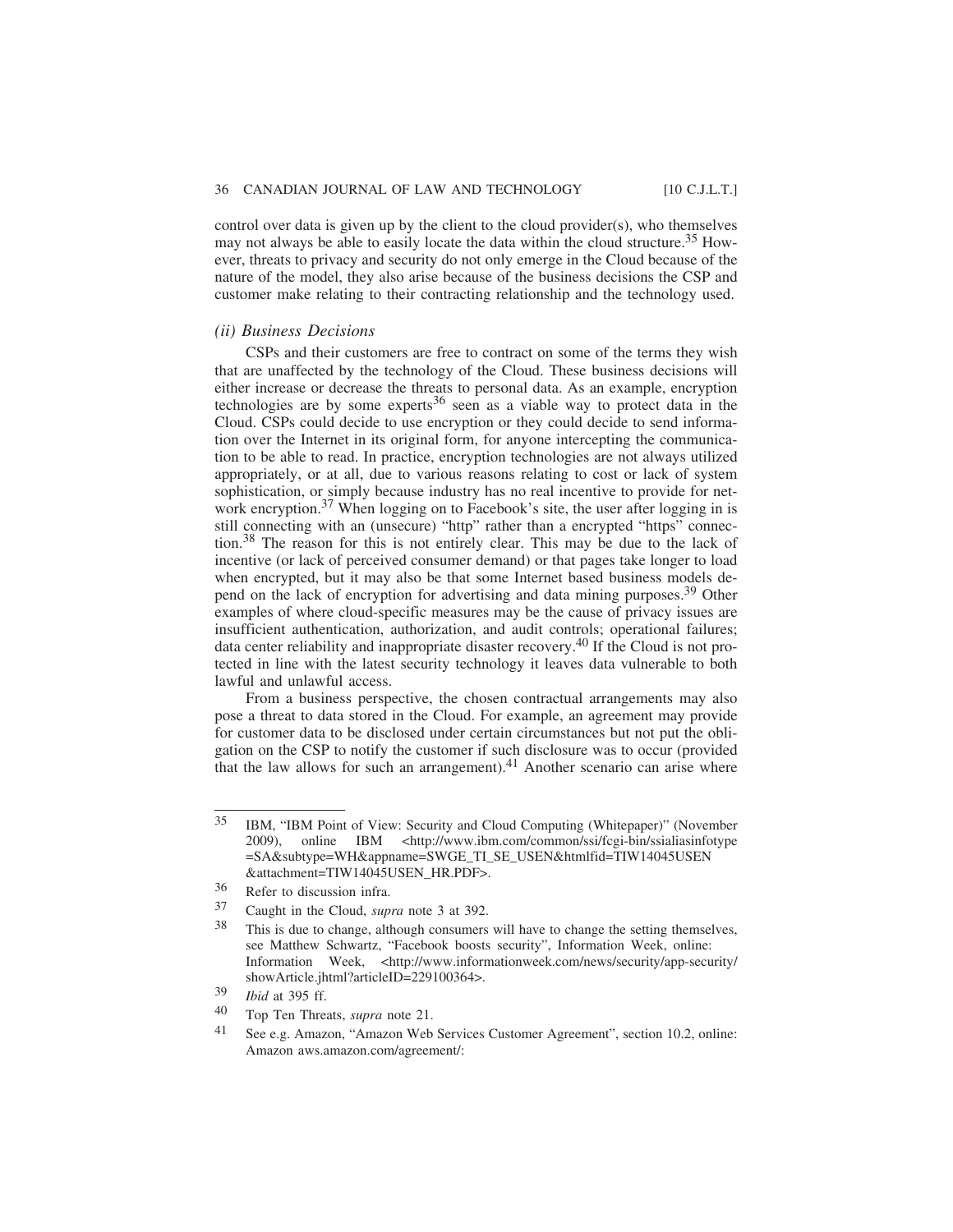contractual arrangements are subject to change (much like many Terms of Use or privacy policies online) without notice to the customer. At signing, the customer may have been onside his legal duties with respect to personal data under his control but if terms, such as where data is stored, change without notice compliance with privacy laws vanish.<sup>42</sup>

As we have seen, there are many different models for which the Cloud can be used. With the public cloud model, data is often stored in a third country  $43$  and, if such is the case, there occurs a transfer of data from one jurisdiction to another. Data belonging to one organization (and the personal information of individuals within that organization), which is entrusted to the Cloud, could be stored on the same server as that of another organization, which may or may not be based in another jurisdiction. That is, the physical location of the server, holding data of individuals from countries A and B, might be in country C.

The private cloud set-up may also be such that data is stored off-site and in another country, but this is not necessarily the case. Generally speaking, a private cloud will be less susceptible to the threats to personal data stored thereon than will a public cloud, and a hybrid cloud infrastructure will lie somewhere in the middle of the security scale. The threats to personal information can then be said to in-or decreased on account of (business) decisions, such as preferring one cloud model to the other, deciding on the type — and location — of cloud provider or the level of abstraction in terms of the layers within the Cloud (i.e. choosing IaaS, PaaS, SaaS or all three in some form).

## **(c) Technology and Policy-based Solutions**

As will be discussed later, there are currently many proposals surrounding the black letter of data protection laws that would suit the cloud model. But this is not the only, or possibly the best, way of protecting personal data. This paper will not explore technological solutions in detail (especially from a technical perspective) but it is important to describe the main methods currently being discussed in Canada, the EU, and elsewhere in this context to understand some of the proposals made from a legal standpoint.

One technology-based solution is data encryption, where personal data is en-

We will not disclose Your Content, except: (i) if you expressly authorize us to do in connection with your use of the Services; or (ii) as necessary to provide the Services to you, or to comply with the Agreement or the request of a governmental or regulatory body, subpoenas or court orders.

<sup>42</sup> As an example, where data is hosted in cloud the physical location of which moves from one jurisdiction to another and the second jurisdiction is not compliant with those laws the customer is subject to (transfer of data outside of the EU To jurisdiction not deemed "adequate").

<sup>43</sup> See e.g. iWire, "Microsoft Calls for APEC Harmony", October 21, 2010, iWire, online: iWire <http://www.itwire.com/it-policy-news/government-tech-policy/42599 -microsoft-calls-for-apec-cloud-harmony?start=1>, where it is stated that Microsoft Australia is said to be storing Australians' data in the Cloud with data of that Cloud stored in Singapore.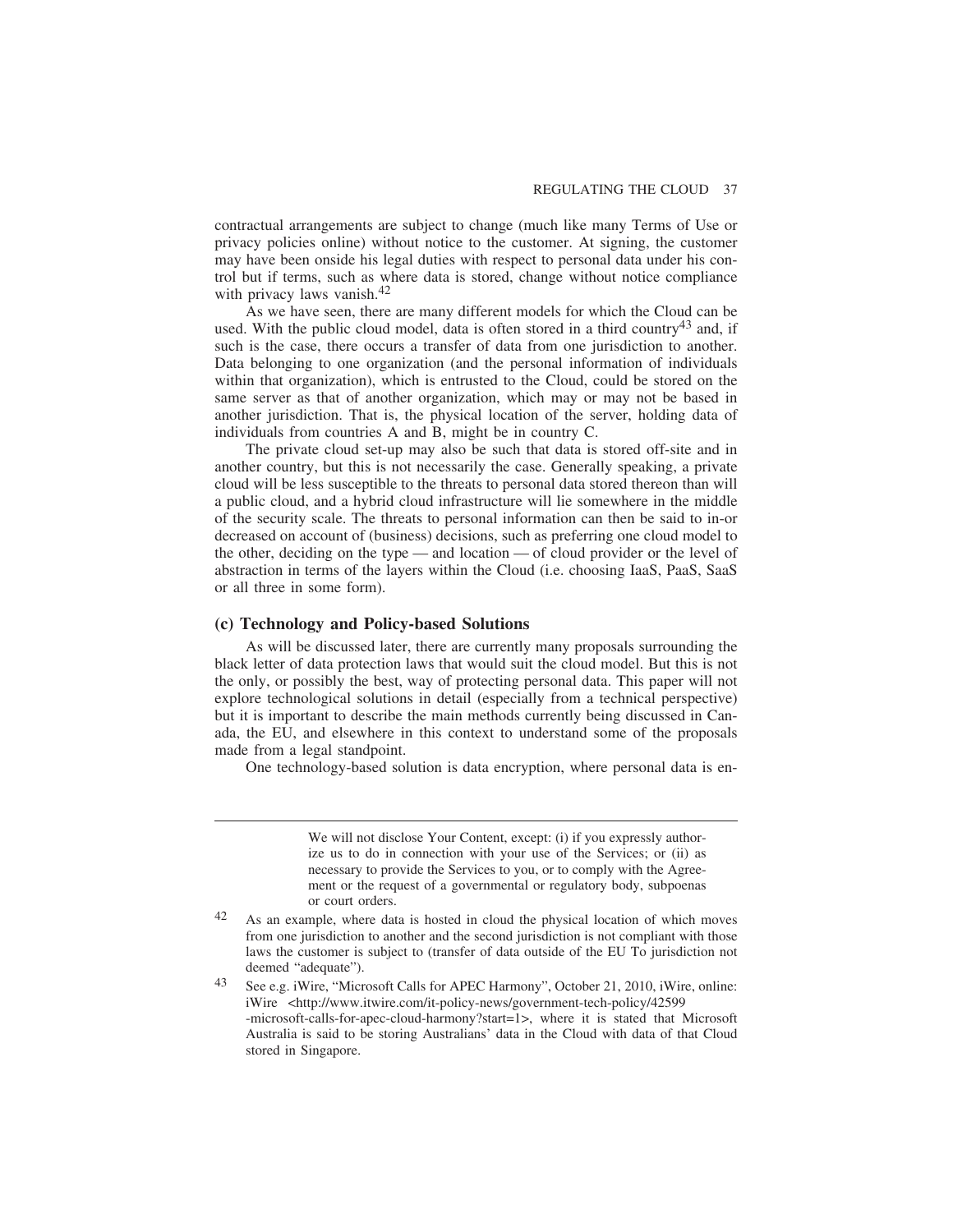crypted before it is sent into the Cloud. This may be an effective way of protecting data in IaaS and PaaS applications but in SaaS models, it may render the data unusable for the CSP.<sup>44</sup> As will be described in more detail in  $3.1.3$ ., the "privacyby-design" model attempts to address this issue by introducing external verification and authentication methods so that encrypted data can be accessed and used by CSPs.

From a general policy perspective, some, including industry, advocate a usebased model, whereby personal information's legitimate use is central, and not "privacy" worries.<sup>45</sup> Instead of aiming at limiting use and curbing the market for information, it should rather be embraced. Closely tied to this method is the transparency and industry-standards approach, which is being advocated by industry players. Another approach that has come to the forefront recently is the "audit approach",<sup>46</sup> which aims to enforce accountability through rigid electronic monitoring and enforcement of breaches. Personal data ownership, that is, attaching property rights to personal information, has also been widely debated, <sup>47</sup> advocated and also dismissed by some. So far, personal information has not been deemed "property" either in Canada or in the EU.

## **III. LEGAL FRAMEWORK, PROPOSALS AND VIEWS**

The Office of the Privacy Commissioner of Canada ("OPC") has distilled a list of nine so-called "privacy risks of Cloud Computing":48 jurisdiction, creation of new data streams, security, data intrusion, lawful access, processing, misuse of processing data, permanence of data and ownership of data. Regulating trans-border flows of data from country to country has also been cited as a central issue.<sup>49</sup> Peter Schaar, Information and Privacy Commissioner for Germany, considers the main issue to be that neither the data subject nor the data controller may know where data is located at any given time<sup>50</sup> and that, on a base level, privacy laws are not able to cope with this model at all. Industry actors have maintained that the core issues surrounding cloud computing and data protection are related to security and lack of transparency of security practices, $51$  and cohesive, consistent, and harmo-

<sup>44</sup> Privacy Regulations for Cloud Computing, *supra* at 9.<br>45 I arry Downes "A Market Approach to Privacy Polic

Larry Downes, "A Market Approach to Privacy Policy", in Berin Szoka and Adam Marcus, eds., *The Next Digital Decade: Essays on the Future of the Internet*, (Tech-Freedom: 2010) at 524–26.

<sup>46</sup> Michael Zimmer, *supra*, at 502.

<sup>47</sup> For a pro and con debate, compare Michael Zimmer, *supra* and Lawrence Lessig, *Code 2.0*, (Basic Books: New York, 2006) on this topic.

 $^{48}$  Reaching for the Clouds at 5-6.<br> $^{49}$  Equation represents diameters

<sup>49</sup> For a comprehensive discussion of transborder data flows, see Christopher Kuner, "Regulation of Transborder Data Flows under Data Protection and Privacy Law" (TILT Law & Technology Working Paper, No. 016/2010), October 2010, Version 1.0.

<sup>50</sup> Peter Schaar, "Data Protection Must not Disappear in the Cloud" (July 19, 2010), Bund fur Datenschutz, online: Bund fur Datenschutz <http://www.bfdi.bund.de/cln \_136/EN/PublicRelations/SpeechesAndInterviews/blog/DatenschutzDarfNichtIn DerCloudVerschwinden.html>.

<sup>51</sup> IBM Whitepaper, *supra*, at 5.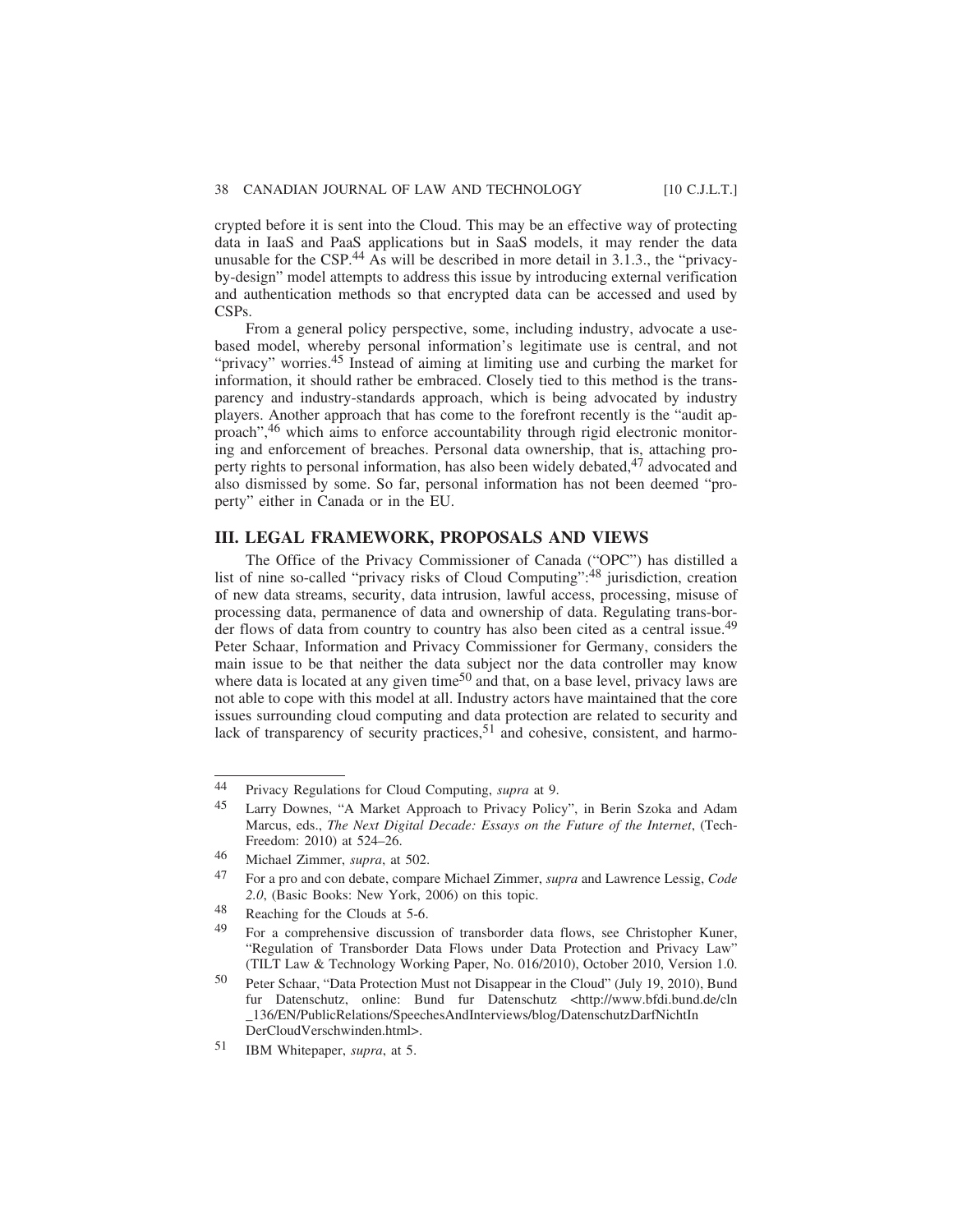nized regulatory frameworks.52

For the purposes of the first part of the following discussion, I will focus on how legislation, current and proposed, is suitable for protecting personal data by discussing five core issues: cross-border transfer of data, data intrusion, lawful access and jurisdiction, as well as the status of CSPs with respect to the responsibility for the personal data they process. The discussion will then move on to exploring the views of industry and privacy commissioners to lead into the final part of this paper, which is the comparative analysis of the different approaches and where these may lead to in 2012 and beyond.

When contemplating ways to regulate novel issues or changing technology, legislators are faced with challenging task: they must regulate without the benefit of having had years of experience to look back on and they may be pressured to act quickly. This is case with cloud computing. It has been stated that five rationalities compete in this respect: the political, legal, cultural, and operative rationalities, and finally, the internal rationality.53 The nature of these rationalities may be similar across countries or they may be very different. The manner in which regulators will ultimately decide to address data in regard to cloud computing might depend most prominently on the industry itself, public opinion, privacy overseeing bodies and other privacy experts, the views of law enforcement and, finally, on the political goals of government. While this paper will not be conducting a step-by-step analysis of all of the factors in the competing rationalities — it could instead be said to canvass the legal and political rationalities in Canada and the EU while pointing out gaps that may affect the operational and internal rationalities-, nor will all relevant players here be surveyed, but it is nonetheless worthwhile to keep this approach in mind while moving forward in our analysis of the potential for workable, cloudready data protection schemes in Canada and the EU.

## **(a) Canada**

This paper will not delve into the details of privacy in international law but it is important to note the basic framework and to briefly set out current international initiatives as they form the basis of and are mutually influential with the Canadian and EU frameworks. To begin with, there is currently no official international data protection authority. There is also no overarching authority or association to which

<sup>52</sup> Brad Smith (General Counsel, Microsoft Corporation), "Building Confidence in the Cloud: A Proposal for Industry and Government Action for Europe to Reap the Benefits of Cloud Computing", January 2010, online: European Commission ec.europa.eu/justice/news/. . ./microsoft\_corporation\_2nd\_document\_en.pdf, last accessed on January 15, 2011.

<sup>53</sup> See Peter Wahlgren, "The Legitimacy Sphere: Between Law, Culture, Politics and Enforceability", in Scandinavian Studies in Law, Vol 56 (Stockholm Institute for Scandinavian Law & Peter Wahlgren: 2010) at 427. The political rationality means that laws must operate practically in a democratic society, and the operational rationality that laws must be enforceable (and possible to follow and uphold) while the legal aspect suggests that these laws must then also be acceptable from a legal perspective. The cultural rationality relates to how laws are received within a country's or region's culture. Finally, the internal rationality focuses on the laws' internal logic, i.e. are they contradictory or do they contains important gaps?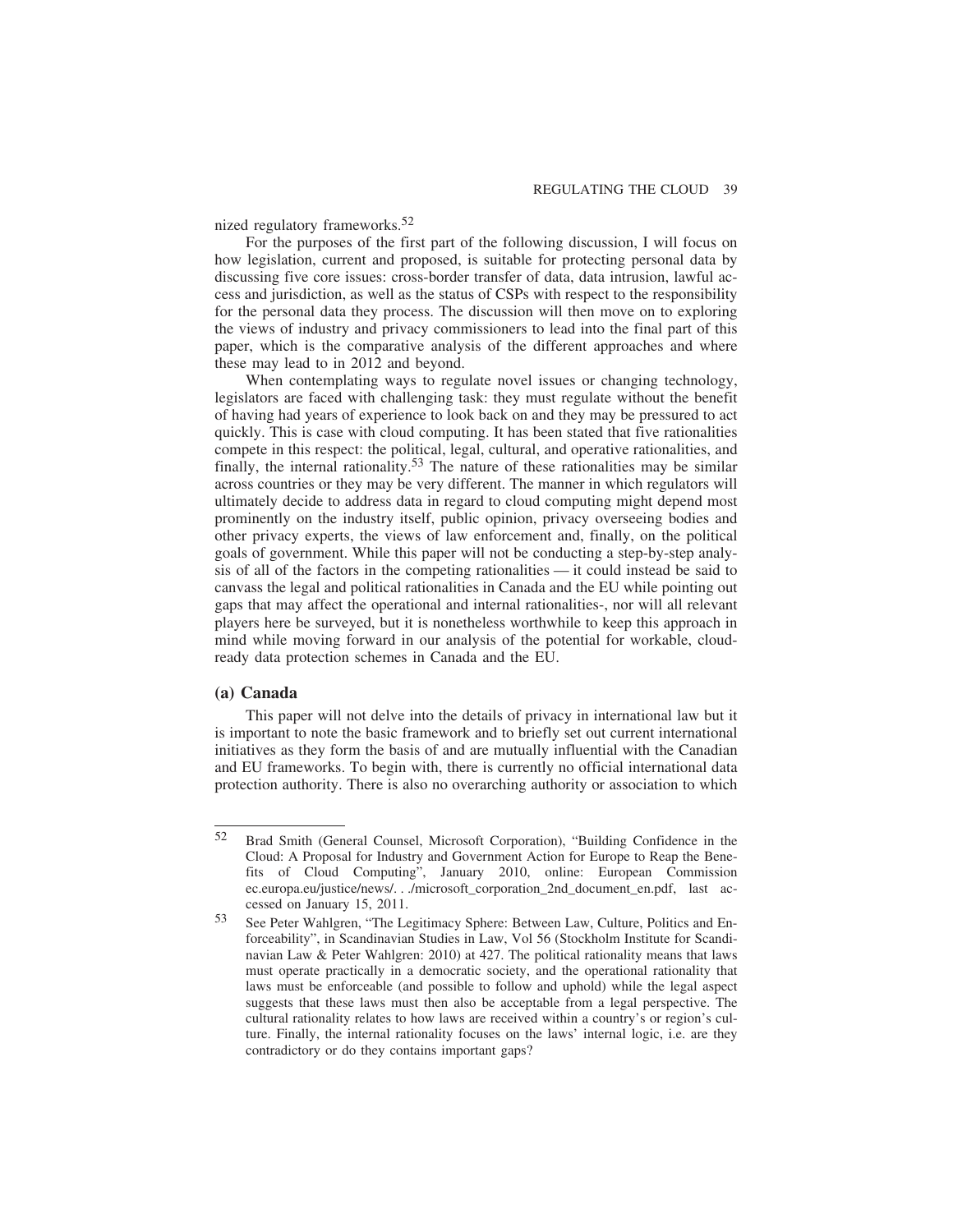complaints can be brought, as, for example, in the intellectual property realm.<sup>54</sup> However, the data protection schemes in Canada and the EU, as well as other countries, are based on common principles, as first pronounced by the OECD in 1980.<sup>55</sup> There are also initiatives, such as the Madrid Resolution<sup>56</sup> and the Global Privacy Enforcement Network,57 which all mark a growing effort on behalf of data protection authorities to reach out to one another and to further international cooperation and the development of standards. Legislation may be a long way from becoming harmonized across the (Western) world but this is not stopping international initiatives by data protection authorities to address the issues. The views of these regulatory authorities have been fairly consistent regarding the articulation of the core privacy and data protection principles are as well as what problems, in their view, need to be addressed in the Web 2.0 world.<sup>58</sup>

Canada is a privacy conscious country and as Dr. Cavoukin, current Information and Privacy Officer of Ontario ("IPC"), wrote in 2006, "Self-defense of personal privacy is a growing movement, no longer limited to the actions of a few privacy hawks."59 Canada also has a vibrant ICT sector and Canada's government and industry have ambitious plans in terms of Canada's role in the global market. Canada, much like other parts of the world, is concerned about, and interested in curbing, crime, including crime using or based on the Internet. These realities can

<sup>54</sup> Where a patent applicant may register a patent with World Intellectual Property Organization ("WIPO") and claim priority for his invention.

<sup>55</sup> OECD, "OECD Guidelines on the Protection of Privacy and Transborder Flows of Personal Data", OECD, online: OECD <http://www.oecd.org/document/ 18/0,3343,en\_2649\_34255\_1815186\_1\_1\_1\_1,00.html>.

<sup>56</sup> International Conference of Data Protection and Privacy Commissioners, "International Standards on the Protection of Personal Data and Privacy", November 5th, 2009, online: Privacy Conference <http://www.privacyconference2009.org/dpas\_space/ space\_reserved/documentos\_adoptados/common/2009\_Madrid/estandares\_resolucion\_ madrid\_en.pdf>.

<sup>57</sup> Members are U.S. Federal Trade Commission, Office of the Privacy Commissioner of Canada, Commission Nationale de l'Informatique et des Libertés (France), Office of the Privacy Commissioner, New Zealand, Israeli Law, Information and Technology Authority, Office of the Privacy Commissioner, Australia, Office of the Data Protection Commissioner, Ireland, Agencia Española de Protección de Datos (Spain), Information Commissioner's Office (United Kingdom), Garante Per La Protezione Dei Dati Personali (Italy), Dutch Data Protection Authority (the Netherlands), Federal Commissioner for Data Protection and Freedom of Information (Germany), Office of the Victorian Privacy Commissioner, (Victoria, Australia).

<sup>58</sup> See e.g. Office of the Canadian Privacy Commissioner, "Joint Letter to Google" (April 19, 2010) OPC, online: Office of the Privacy Commissioner of Canada <http://www.priv.gc.ca/media/nr-c/2010/let\_100420\_e.cfm>.

<sup>59</sup> Dr. Ann Cavoukian and Don Tapscott, "Privacy and the Enterprise 2.0" (IT & CA: October 17, 2006), New Paradigm Learning Corporation, online: New Paradigm Learning Corporation newparadigm.com/media/Privacy\_and\_the\_Enterprise\_2.0.pdf, last accessed on January 10, 2011.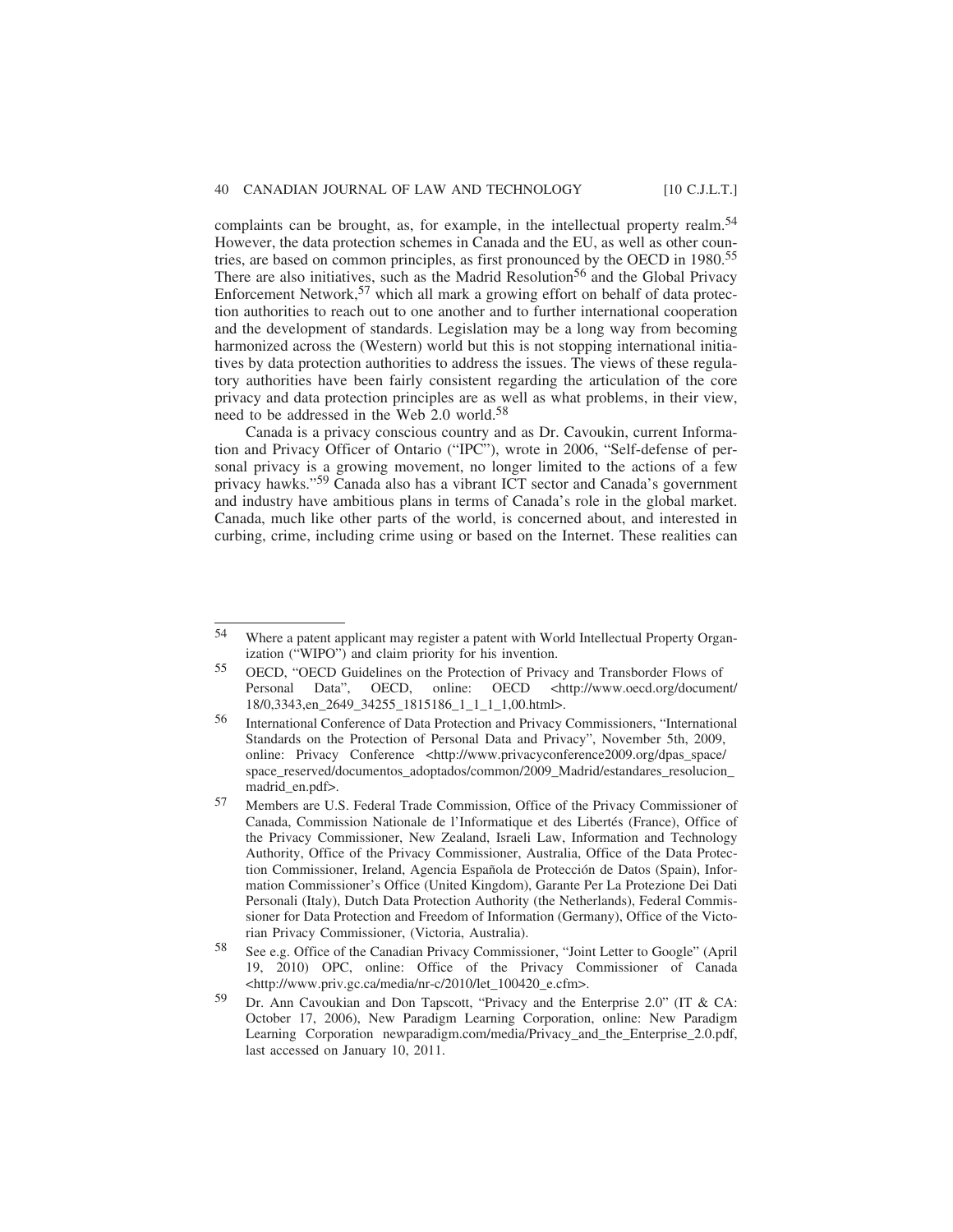at times be at odds<sup>60</sup> with one another when it comes to data protection, working at opposite ends of the spectrum. But can there be symbiotic effects? That is, can the aims of industry, privacy hawks, privacy overseeing bodies and government be reconciled with the effect of creating a cloud model that provides a mutually recognized adequate data protection framework?

## *(i) Current Legislation*

Canada's Constitution gives jurisdiction over privacy matters to the federal and the provincial governments. The public and private sectors are governed by separate pieces of legislation at a federal and provincial level. Nationally, PIPEDA governs private sector organizations while the *Privacy Act*61 governs the public sphere at a federal level. The Provinces each have separate public sector legislation but only four (Alberta, Saskatchewan, Manitoba and Ontario) have specific<sup>62</sup> health-sector legislation. Essentially, PIPEDA applies to the processing of personal information relating to all commercial activities where there is no provincial private-sector legislation, as well as to inter-provincial and international personal data flows, but it does not regulate activities related to the personal information of employees of provincially regulated organizations. Non-profit organizations in relation to their non-commercial activities are also not regulated by PIPEDA.63

At a provincial private-sector level, only Alberta, Quebec and British Columbia have enacted their own pieces of commercial private-sector legislation, and within those Provinces, PIPEDA only applies to federally regulated organizations, including the personal information of employees of those federal organizations. Alberta and British Columbia legislation specifically regulates the use of personal information of employees.64 The Quebec act does not differentiate between employee and non-employee personal data.65

This means that a federally regulated company operating in Alberta would be regulated by both PIPEDA — regarding non-employee personal information- and the provincial legislation regarding activities related to personal employee information. As a result, Canada does not have an entirely uniform data protection framework. Compared with the EU (where Member States themselves, such as for example Germany, may have a federal-provincial system comparable to that of

<sup>60</sup> For a discussion surrounding Google's Street View and Buzz products and their reception by the international privacy community see e.g. Joint Letter to Google, *supra*, and *Preliminary Letter of Findings, October 19, 2010 — Complaints under PIPEDA against Google Inc.*, Office of the Privacy Commissioner of Canada, online: Office of the Privacy Commissioner of Canada <http://www.priv.gc.ca/media/nrc/2010/let\_100420\_e.cfm, last accessed on January 10, 2011>.

<sup>61</sup> R.S., 1985, c. P-21.

<sup>62</sup> In British Columbia, for example, the private-sector act is intended to cover the health sector.

<sup>63</sup> Whereas, for example, the Alberta PIPA does apply to non-profits but exempts noncommercial use of personal information.

<sup>64</sup> *Personal Information Protection Act*, SBC, c. 63, 2003, s. 13.

<sup>65</sup> *An Act respecting the Protection of personal information in the private sector*, RSQ, c P-39.1.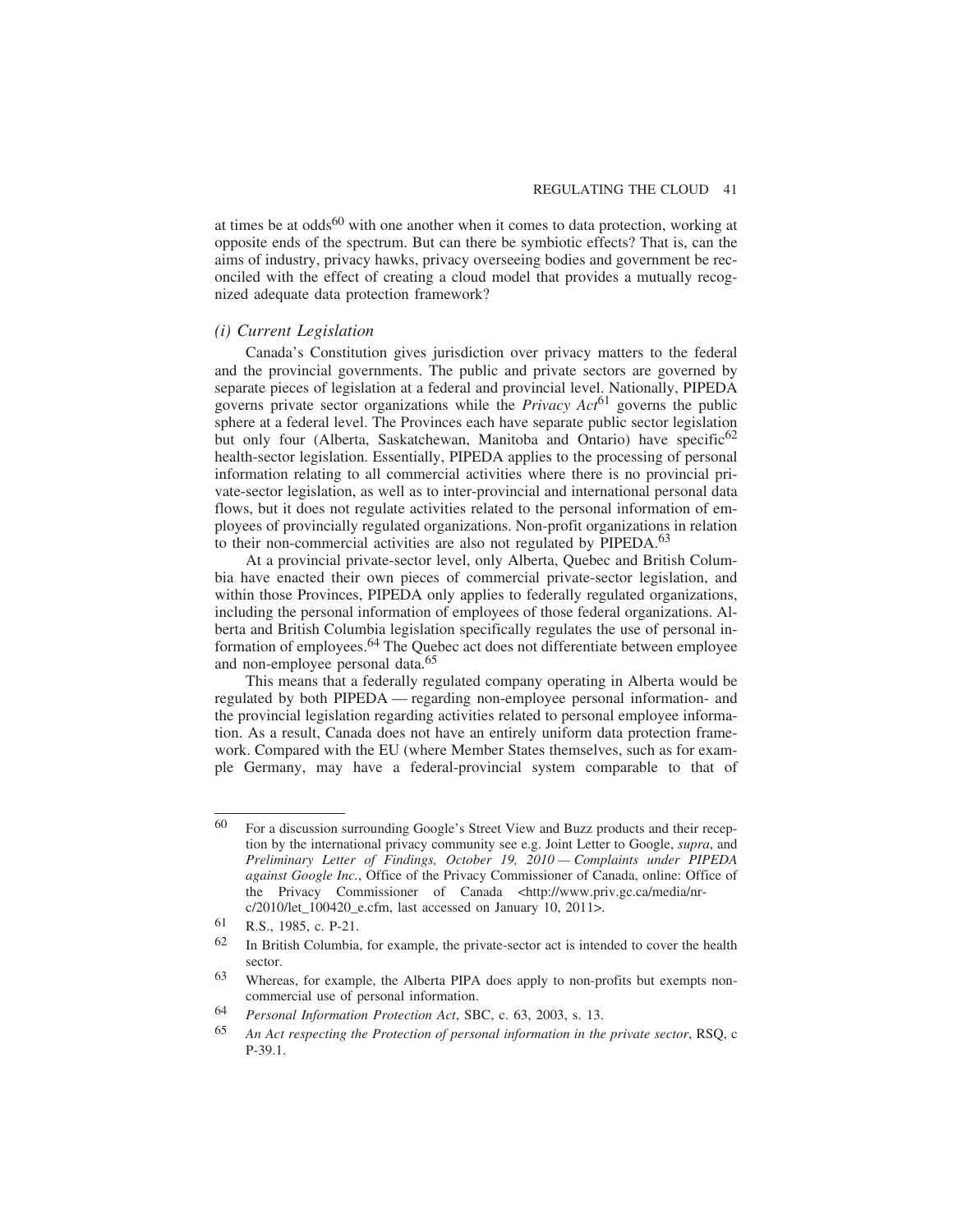Canadian), however, these differences are still quite minor and one can speak of a relatively cohesive approach throughout the country. It is important to stress that this statement must be viewed in the context of a comparison with the landscape in the EU. There are indeed differences within Canada as to how personal information may be used, collected and disclosed, but the manner in which the private sector is regulated by PIPEDA and provincial legislation is cohesive in that common principles and a common culture underlie the regulations. PIPEDA applies (subject to the exceptions noted above) across the entire country while within the EU, the Data Protection Directive did not have so-called "direct effect". Rather it forms the model on which Member States were to base their respective laws, which has led to 27 different variations of that same piece of legislation. This is also one of the main drivers behind the proposal for a new harmonized European privacy framework envisioning a "Regulation"<sup>66</sup> with direct effect on EU Member States (more on this proposal under section 3.2.1.).

As we have seen, the Cloud introduces a third actor (at minimum) into the data protection realm. Rather than just having a collector and a provider of personal information, in the Cloud there is a third-party actor who is, as Ontario's Privacy Commissioner states, "outside of  $\dots$  [the] trusted security perimeter".<sup>67</sup> This model is not to be confused with a regular outsourcing arrangement. These two may share some common traits — like the need to establish contracts that outline security measures regarding the processing of personal information- but the CSPcustomer relationship is based on the *ad hoc* exchange of data and services via the Internet, while the outsourcing relationship is based on a point-to-point delivery of services. Privacy legislation must accommodate this new reality and this section will canvass PIPEDA's provisions for its "Cloud readiness", that is, how Canada's current legal framework addresses, or is suited to tackle, core cloud-related privacy issues such as transfer of data into third countries, data intrusion, lawful access and jurisdiction.

## **(A) Trans-border Transfer**

With some minor exceptions, <sup>68</sup> Canadian privacy laws generally do not restrict the transfer of personal data to third countries. In contrast to the EU, at a federal level Canada has chosen the "organization-to-organization", <sup>69</sup> rather than the state-to-state approach to regulate the transfer of personal information within the private sector. While PIPEDA does not restrict the transfer of personal information to other jurisdictions, it does place the obligation on the transferring organiza-

<sup>66</sup> EC, *Proposal for a Regulation of the European Parliament and Council on the Protection of inviduals with regard to the processing of personal data and the free movement on such data (General Data Protection Regulation)*, 2012/0011(COD).

<sup>67</sup> Privacy by Design, *supra* at 5.

<sup>68</sup> There are some provincial restrictions in certain instances with respect to information in the hands of public bodies, as well as special rules regarding the storage of financial information, e.g. s. 239 *Bank Act, S.C. 1991, c. 46*.

<sup>69</sup> See Office of the Privacy Commissioner of Canada, *Guidelines for Processing Data Across Borders*, online: Office of the Privacy Commissioner of Canada <http://www.priv.gc.ca/information/guide/2009/gl\_dab\_090127\_e.cfm>.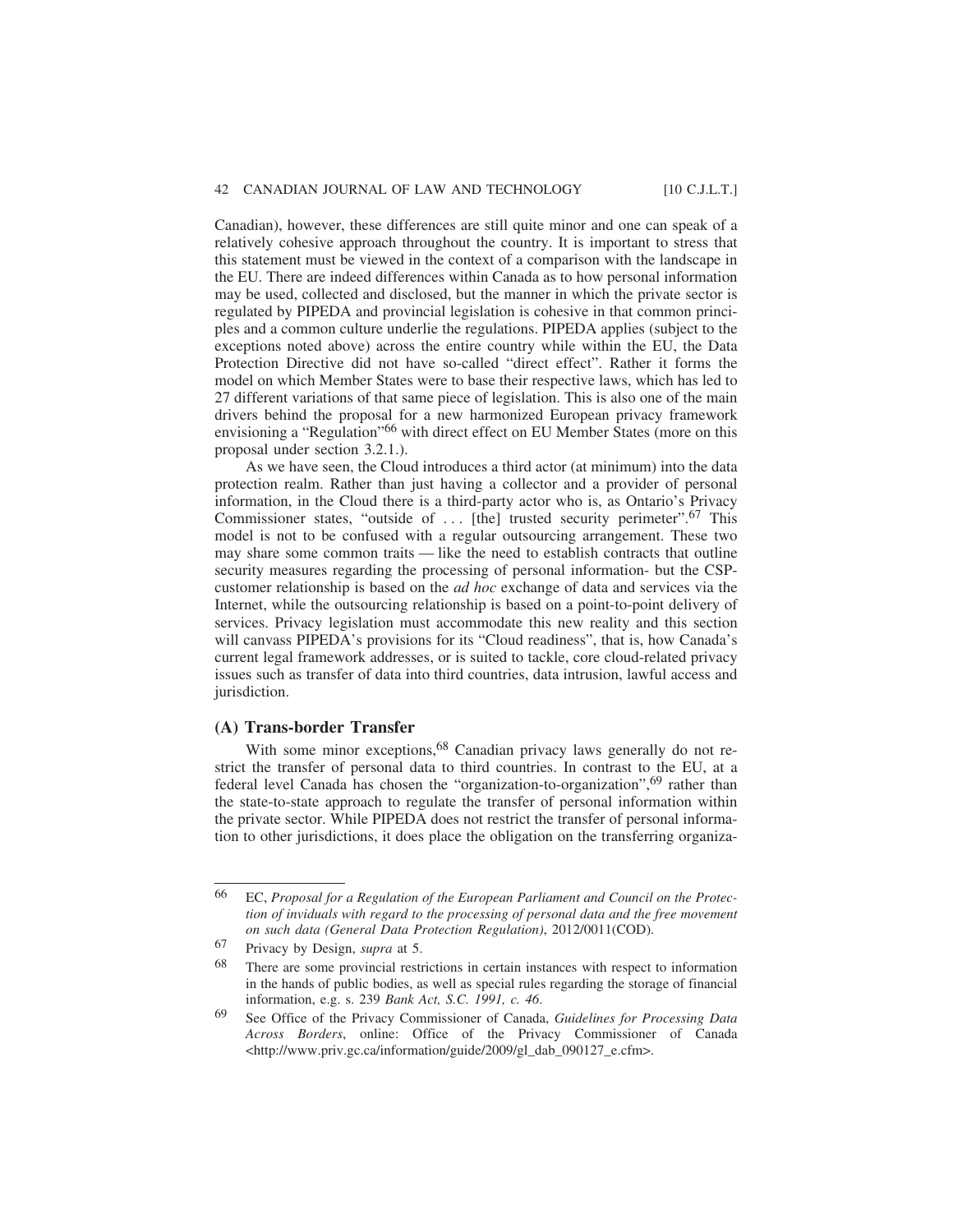tion to ensure a "comparable level" of protection while the information is being processed by a third party (including those active in another country).<sup>70</sup> The OPC has confirmed this in numerous recent decisions<sup>71</sup> and has also released guidelines<sup>72</sup> for businesses in this respect, including further clarification on what constitutes a "comparable level of protection".<sup>73</sup> The OPC has confirmed that a "transfer" is not a "disclosure" but rather a "use" under PIPEDA, which would *not* require renewed consent from the data subject.74 The OPC believes that *PIPEDA* does not require amendment in terms of the cross-border transfer of data in cloud computing:

> We have long stated that we believe that privacy does not hinder innovation and economic progress. The organization-to-organization approach that underscores PIPEDA supports transborder flows and data protection by holding organizations to account for their personal information protection practices. Information is accessible to authorities regardless of where it resides. As noted in our Guidelines, we do, however, maintain our view that a careful risk assessment needs to be undertaken prior to any arrangement that involves the outsourcing of personal data to other organizations that operate globally, and that this assessment should consider the legal requirements of the jurisdiction in which the third-party processor operates, as well as some of the political, economic and social conditions, and any additional risk factors, in that jurisdiction.75

While an organization is not obliged to obtain renewed consent from individuals it is under an obligation to provide notice that information might be transferred outside of the country. In practice, organizations are making explicit mention of the

 $70$  Principle 4.1.3. of Schedule 1.<br>  $71$  See *BIBEDA* Gase Summaries

<sup>71</sup> See *PIPEDA Case Summaries 2008 — #313 and #365*.

Office of the Information and Privacy Commissioner, "Guidelines for Processing Data Across Borders", Office of the Privacy Commissioner of Canada, online at <http://www.priv.gc.ca/information/guide/2009/gl\_dab\_090127\_e.cfm>, last accessed on January 12, 2011.

<sup>73</sup> *Ibid*: "Comparable level of protection" means that the third party processor must provide protection that can be compared to the level of protection the personal information would receive if it had not been transferred. It does not mean that the protections must be the same across the board but it does mean that they should be generally equivalent."

<sup>74</sup> *PIPEDA Case Summary 2008-#394*: "With regard to the issue of customer consent, the Office has taken the position that the sharing of information with a third-party service provider constitutes a "use" for the purposes of the *Act*. Organizations obtain customer consent for the use of personal information for the provision of services or products when individuals first apply for the service or product. Although service providers may change over time, if the purpose of the current provider's use of the personal information has remained the same, organizations are not required to obtain renewed customer consent for the information use. (emphasis added)."

<sup>75</sup> Report on the 2010 Office of the Privacy Commissioner of Canada's Consultations on Online Tracking, Profiling and Targeting, and Cloud Computing, (May, 2011), online: IPC <http://www.priv.gc.ca/resource/consultations/report\_201105\_e.cfm#toc6c>.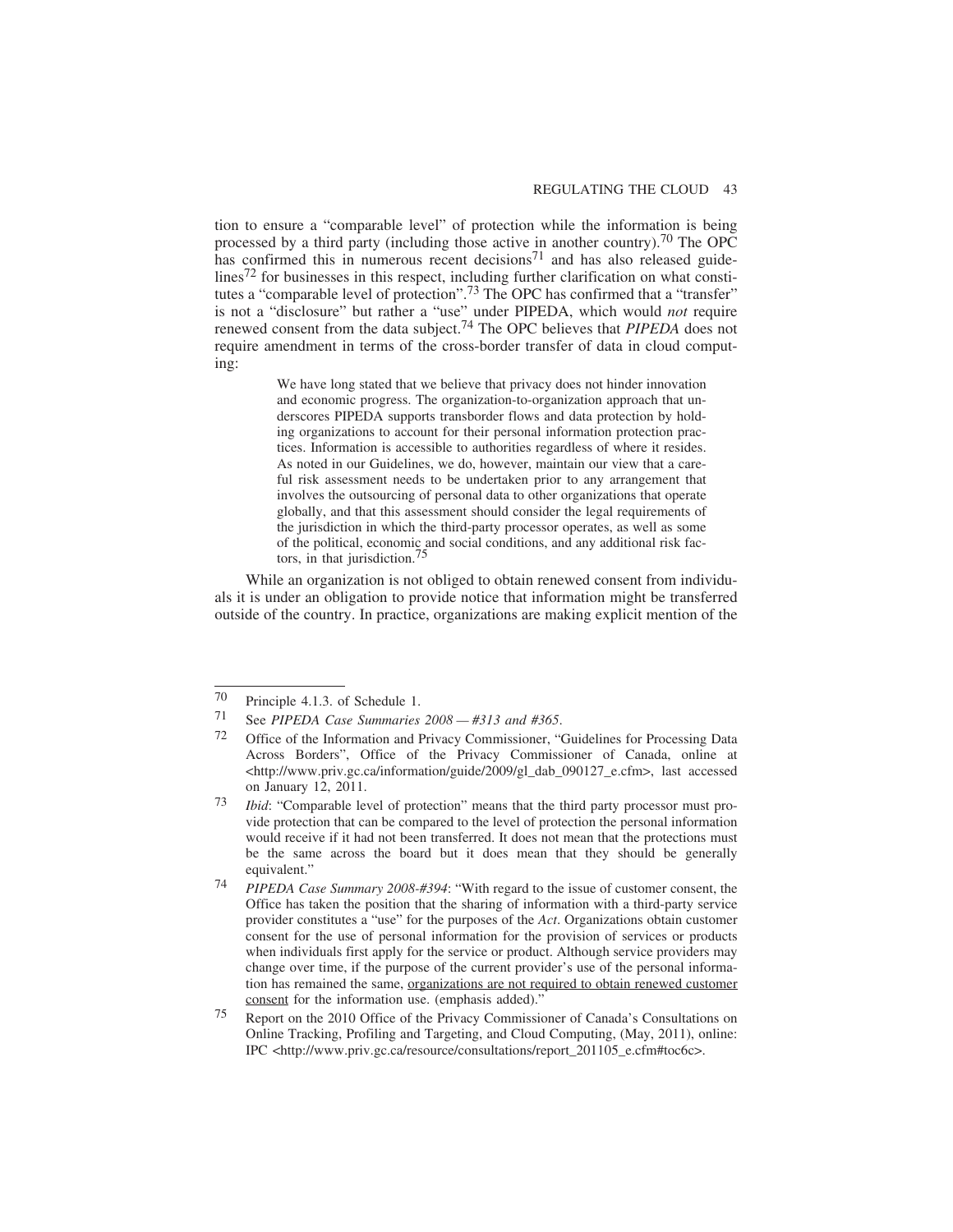*USA Patriot Act*76 as the threat of having US authorities access this data (by virtue of an Order under that Act) is many times the main cause of concern for Canadians to have their data stored in the United States.77 Indeed, it has been stated that the *USA Patriot Act* is a main obstacle toward main-stream adoption of cloud computing not just in Canada, but on a European and also global scale.78 This is despite the fact that many agree that legislation in other countries very similar to<sup>79</sup> and thus just as threatening to privacy as the *Patriot Act*. On this very issue, the OPC has noted that:

> The risk of a U.S.-based service provider being ordered to disclose personal information to U.S. authorities is not a risk unique to U.S. organizations. In the national security and anti-terrorism context, *Canadian organizations are subject to (and may be just as likely to receive) similar types of orders to disclose personal information of Canadians to Canadian authorities*. There are also several formal bilateral agreements in place between analogous Canadian and U.S. organizations that provide for the cooperation and exchange of relevant information. In light of such arrangements, there are many alternatives to a Section 215 Order to obtain information about Canadians (emphasis added).<sup>80</sup>

Canada's approach puts the onus to safeguard personal information on the transferring organization, without imposing any absolute restrictions based on the transferee's country of establishment. This approach obviously suits cloud computing because it does not prohibit a transfer into another country *per se* but focuses on the organization's practices itself. But that is not the end of the matter. The Cloud brings with it an *ad hoc* outsourcing model. That is, data is transferred into and downloaded from the Cloud by users *ad hoc*; data moves freely between customer and CSP, including potential second and third-tier sub-contractor CSPs, data centres. Also, the location of the data may not always be known to the customer, and other parties, who are potentially also unknown to the customer, may be processing customer data. If such is the case, the "openness" and "transparency" principles, which form the basis of Canadian (and most international) privacy law, cannot readily be guaranteed, at least not under the current understanding of those principles, notwithstanding the organization-to-organization approach. One must also remember that cloud computing challenges global privacy principles, such as the OECD Guidelines, which were not intended to accommodate the Internet as we know it today, <sup>81</sup> but a point-to-point transfer of data.

One important distinction that needs to be made when discussing the rules surrounding transfer of personal data to third-countries is that under PIPEDA, as noted, consent is required from the data subject, irrespective of whether the data subject is an employee or another individual whose information is under the control

<sup>76</sup> 115 Stat. 272 (2001).

<sup>77</sup> See *PIPEDA Case Summary 2008-#394*, *supra*.

<sup>78</sup> Paul Lanois, "Caught in the Clouds: The Web 2.0, Cloud Computing, and Privacy?" (Nw. J. Tech. & Intell. Prop. L., Vol. 9 No. 2, November 2010) at 45.

 $\frac{79}{80}$  *Ibid* at 46.

<sup>80</sup> *PIPEDA Case Summary 2008*-#394, *supra*.

<sup>81</sup> Transborder Flows, *supra*, at 10.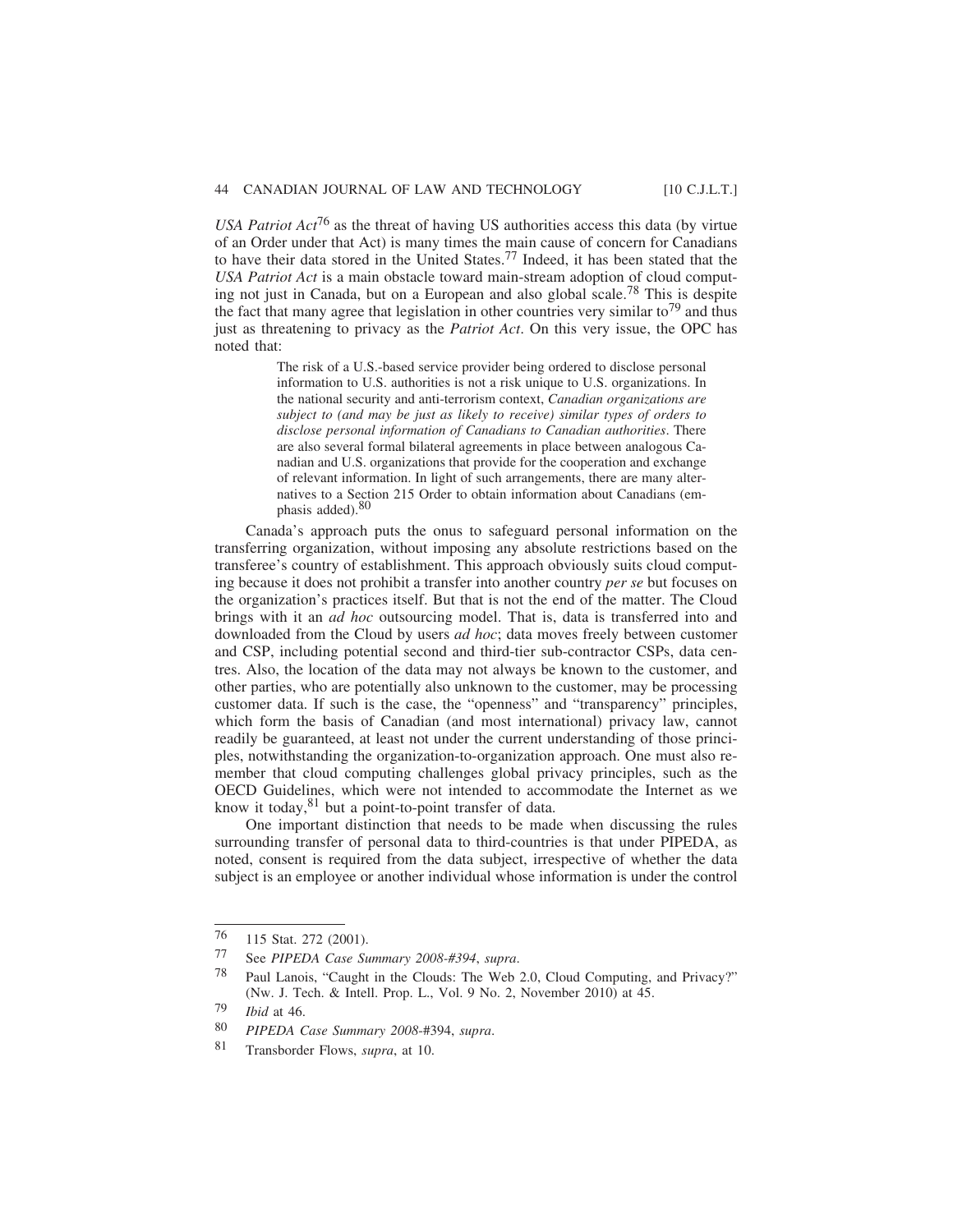of the regulated organization. Under Alberta and BC private sector legislation, the transfer of "personal employee information" does not require the consent of the employee, but instead relies on a reasonable and notice standard.<sup>82</sup> For a provincially regulated organization with operations in multiple Provinces this means that the requirements might differ from Province to Province as it might be subject to PIPA regarding personal employee information in Alberta but PIPEDA regarding customer personal information that is transferred across Canadian borders, not to mention the gap in legislation regarding personal employee information in Provinces without private sector privacy legislation (e.g. Saskatchewan).83

## **(B) Data Intrusion**

Data intrusion occurs when there is an unauthorized access to data, usually stemming from a breach in the security system of an organization. A breach with respect to personal information occurs where there is an unauthorized disclosure, loss or access to, or a theft of, personally identifiable information. Strong breach notification laws are generally considered to play an important role in empowering individuals' right to privacy and to informational self-determination<sup>84</sup> in increasing the transparency of an organization's information handling practices. They also strengthen best practices of industry and the general public's awareness of the gravity (and sometimes scale) of breaches that would otherwise not have come to the forefront<sup>85</sup>

Canadian privacy law, with the exception of Alberta's *Personal Information and Privacy Act*, 86 does not contain any mandatory breach notification provisions,

<sup>82</sup> S. 18 PIPA: "An organization may use personal employee information about an individual without the consent of the individual if (a) the information is used solely for the purposes of (i) establishing, managing or terminating an employment or volunteerwork relationship, or (ii) managing a post-employment or post-volunteer-work relationship, between the organization and the individual, (b) it is reasonable to use the information for the particular purpose for which it is being used, and (c) in the case of an individual who is a current employee of the organization, the organization has, before using the information, provided the individual with reasonable notification that personal employee information about the individual is going to be used and of the purposes for which the information is going to be used."

<sup>83</sup> For further information on this topic, see R. Gary Dickson, Q.C. and Sandra Barreth, "Privacy Laws and Virtue Testing in the Workplace" (2006), online: Office of the Information and Privacy Officer of Saskatchewan <http://www.oipc. sk.ca/Presentations

<sup>/</sup>WorkplacePrivacyReport.pdf>.

<sup>84</sup> See e.g. OPC Consultation Report at III.II.

<sup>85</sup> Kenneth A. Bamberger & Deirdre K. Mulligan, "Privacy on the Ground" (2010) 63 Stan. L. Rev. (Draft) at 47, online: SSRN <http://ssrn.com/abstract=1568385>.

<sup>86</sup> S.A. 2003, c. P-6.5, s. 34.1 "An organization having personal information under its control must, without unreasonable delay, provide notice to the Commissioner of any incident involving the loss of or unauthorized access to or disclosure of the personal information where a reasonable person would consider that there exists a *real risk of significant harm* to an individual as a result of the loss or unauthorized access or disclosure (emphasis added)."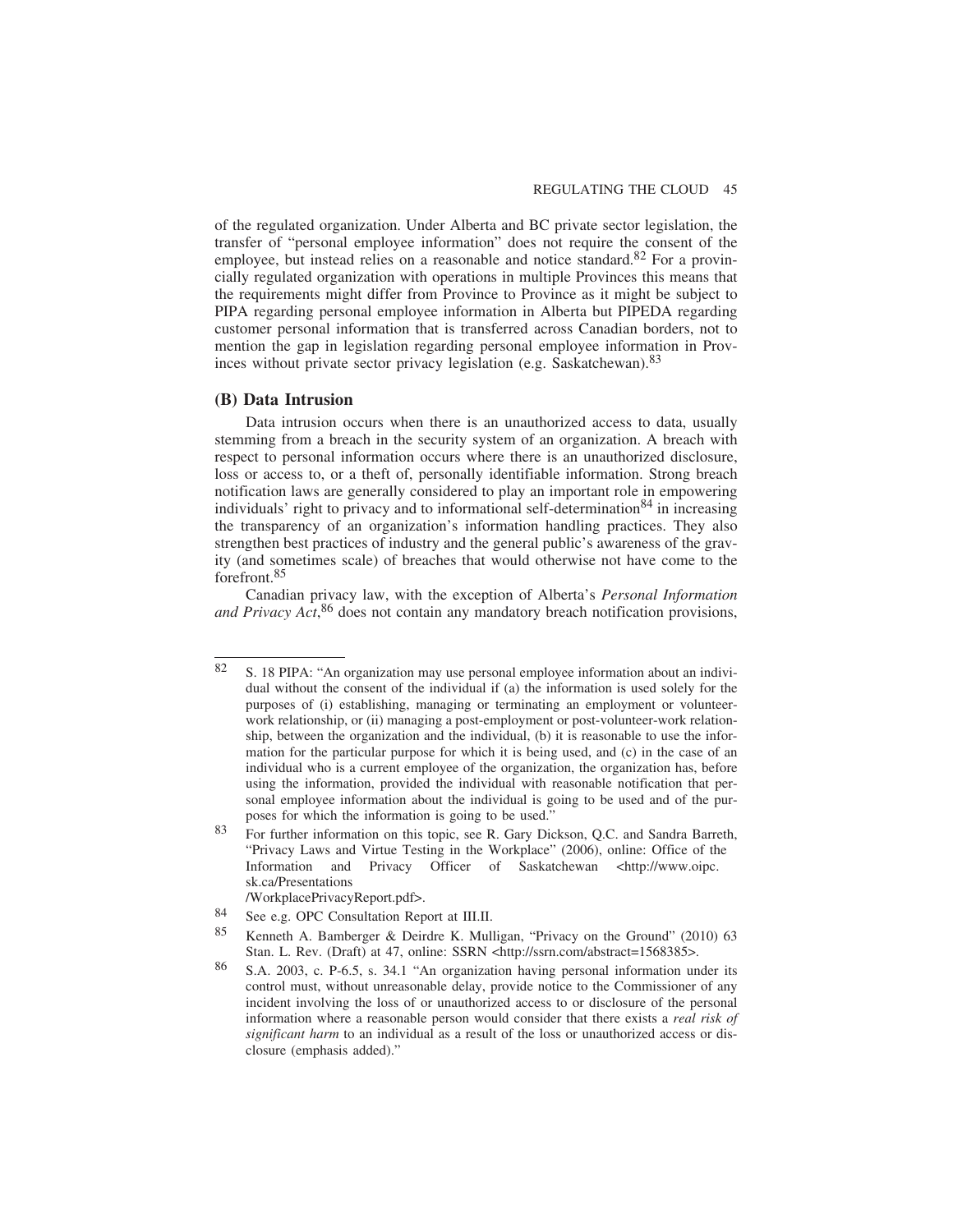yet at least. Bill  $C-29^{87}$  proposes to change this and includes provisions requiring organizations to report breaches of a "material"88 nature to the Commissioner and, in cases where the breach poses a "real risk of significant harm to the individual"89 to the affected individuals. The proposed legislation imposes no penalties or other consequences for non-compliance with this section (in Alberta, the Commissioner can force an organization to comply) $90$  and has therefore been criticized in academic as well as in practitioners' circles.<sup>91</sup> Apart from Bill C-29, the Government has also tabled Bill C-28, the *Fighting Internet and Wireless Spam Act*. 92 Which has just received royal assent (only parts are in force as of date). Its provisions are not controversial and are generally accepted as necessary and welcomed<sup>93</sup> changes to PIPEDA.

## **(C) Lawful Access**

According to some, lawful access by governments is one of the most imminent and grave threats to personal data in the Cloud.<sup>94</sup> Digital technologies have enabled governments to monitor individuals on a large scale like never before in the history of surveillance technologies.95 The architecture of the Cloud allows this surveillance to be accomplished with less cost and effort, and more surreptitiously.<sup>96</sup>

Under current legislation, the ability to gain lawful access to telecommunications is governed mainly by the *Criminal Code of Canada*, 97 the *Competition Act*<sup>98</sup> and *Canadian Security Intelligence Service Act*. 99 Canada currently does not have

- 92 3rd Session, 40th Parl., 2010.
- 93 See Jennifer Kavur, "Kudos for anti-spam bill, concern over PIPEDA changes", IT World, online: IT World <http://www.itworldcanada.com/news/kudos-for-anti-spambill-concern-over-pipeda-changes/140774> and Patricia Kosseim, "Federal Privacy Regulation in 2010: A Balance Sheet", Remarks at the 6th Annual Administrative Law and CLE Conference organized by the Osgoode Hall Law School, October 19, 2010, Office of the Privacy Commissioner of Canada, online: Office of the Privacy Commissioner of Canada <http://www.priv.gc.ca/speech/2010/sp-d\_20101019\_pk\_e.cfm>.
- 94 See Caught in the Cloud, *supra*.
- 95 *Ibid* at 384.
- 96 For more on this issue see Caught in the Cloud, *supra* Part III and Code 2.0, *supra* Chapter 5.
- 97 R.S. 1985, c. C-46.
- 98 R.S. 1985, c. C-34.
- 99 R.S., 1985, c. C-23.

<sup>87</sup> *An Act to Amend the Personal Information Protection and Electronics Documents Act*,  $3<sup>rd</sup>$  Session,  $40<sup>th</sup>$  Parl., 2010.

<sup>88</sup> *Ibid*, s. 11, adding s. 10.1 to PIPEDA.

<sup>89</sup> *Ibid*, s. 10.2.

<sup>90</sup> *Ibid*, s. 37.1.<br>91 **Bill McKierr** 

Bill McKiernan, "New Federal privacy, anti-spam bill gets mixed reviews" (May 31, 2010) Law Times, online: Law Times <http://www.lawtimesnews.com /201005316982/Headline-News/New-federal-privacy-anti-spam-bills-get-mixedreviews>.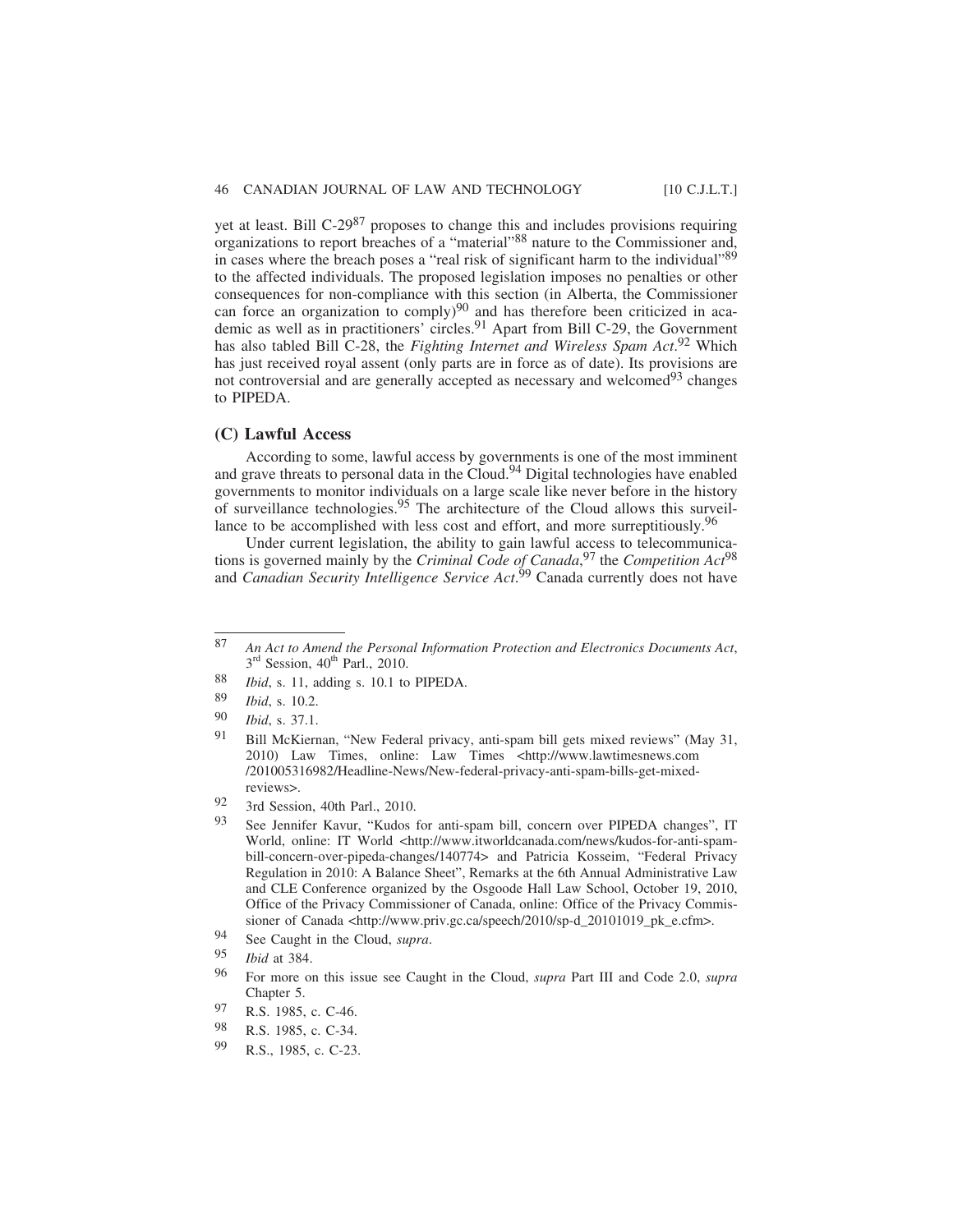legislation that requires ISPs to deliver subscriber information without a warrant or court order, maintain minimum data retention periods or that requires ISPs to retain subscriber information (such as traffic data). As it stands, data retention in Canada is governed only to the extent of its limitations. Principle 4.5 of PIPEDA states that "Personal information shall be retained only as long as necessary for the fulfillment of those purposes."

All lawful interception is subject to applicable privacy laws, such as PIPEDA and the *Privacy Act*, as well as section 8 of the *Canadian Charter of Rights and Freedoms*, 100 which guarantees the right to be free from unreasonable search and seizure. Under section 7(3) of PIPEDA, information may only be disclosed without consent in specific circumstances such as information sought to protect national security, under a warrant and other specified authority, or as required by law.

The *Criminal Code* sets out particular circumstances wherein telecommunications may be lawfully intercepted. Save for exceptional circumstances,  $^{101}$  an application, *ex parte*, must be made by the government agent seeking to intercept a communication, either in Court or by way of telephone application (where an in-person application would not be feasible).102 For some time now, the Canadian Government has been of the view that its laws in this respect are outdated $103$  and need to be modernized in order to a) be in line with international commitments, such as the *Convention on Cybercrime*, 104 and b) to keep up with advancements in technology.105 After initial consultations in 2005 and 2007, legislation aimed at addressing these, arguable, shortcomings were tabled in 2009.

This legislation was first introduced as Bill C-47, the *Technical Assistance for*

- 101 s. 184.4 "A peace officer may intercept, by means of any electro-magnetic, acoustic, mechanical or other device, a private communication where (a) the peace officer believes on reasonable grounds that the urgency of the situation is such that an authorization could not, with reasonable diligence, be obtained under any other provision of this Part;(b) the peace officer believes on reasonable grounds that such an interception is immediately necessary to prevent an unlawful act that would cause serious harm to any person or to property; and(c) either the originator of the private communication or the person intended by the originator to receive it is the person who would perform the act that is likely to cause the harm or is the victim, or intended victim, of the harm."
- 102 *Ibid* at s.183.2.
- <sup>103</sup> See e.g. Parliament of Canada, "Lawful Access: the Legislative Situation in Canada", Parliament of Canada, online: Parliament of Canada <http://www2.parl.gc.ca/ Content/LOP/ResearchPublications/prb0565-e.html>.
- 104 Council of Europe, *Additional Protocol to the Convention on cybercrime, concerning the criminalisation of acts of a racist and xenophobic nature committed through com– puter systems* (28 January 2003) online: UNHCR <http://www.unhcr.org /refworld/docid/47fdfb20f.html>.
- 105 See Department of Justice, "Lawful Access Summary of Submissions to the Lawful Access Consultation", Department of Justice, online: Department of Justice <http://www.justice.gc.ca/eng/cons/la-al/sum-res/faq.html, last accessed on January 10, 2011>.

<sup>100</sup> Part I of the *Constitution Act, 1982*, being Schedule B to the *Canada Act 1982* (U.K.), 1982, c. 11.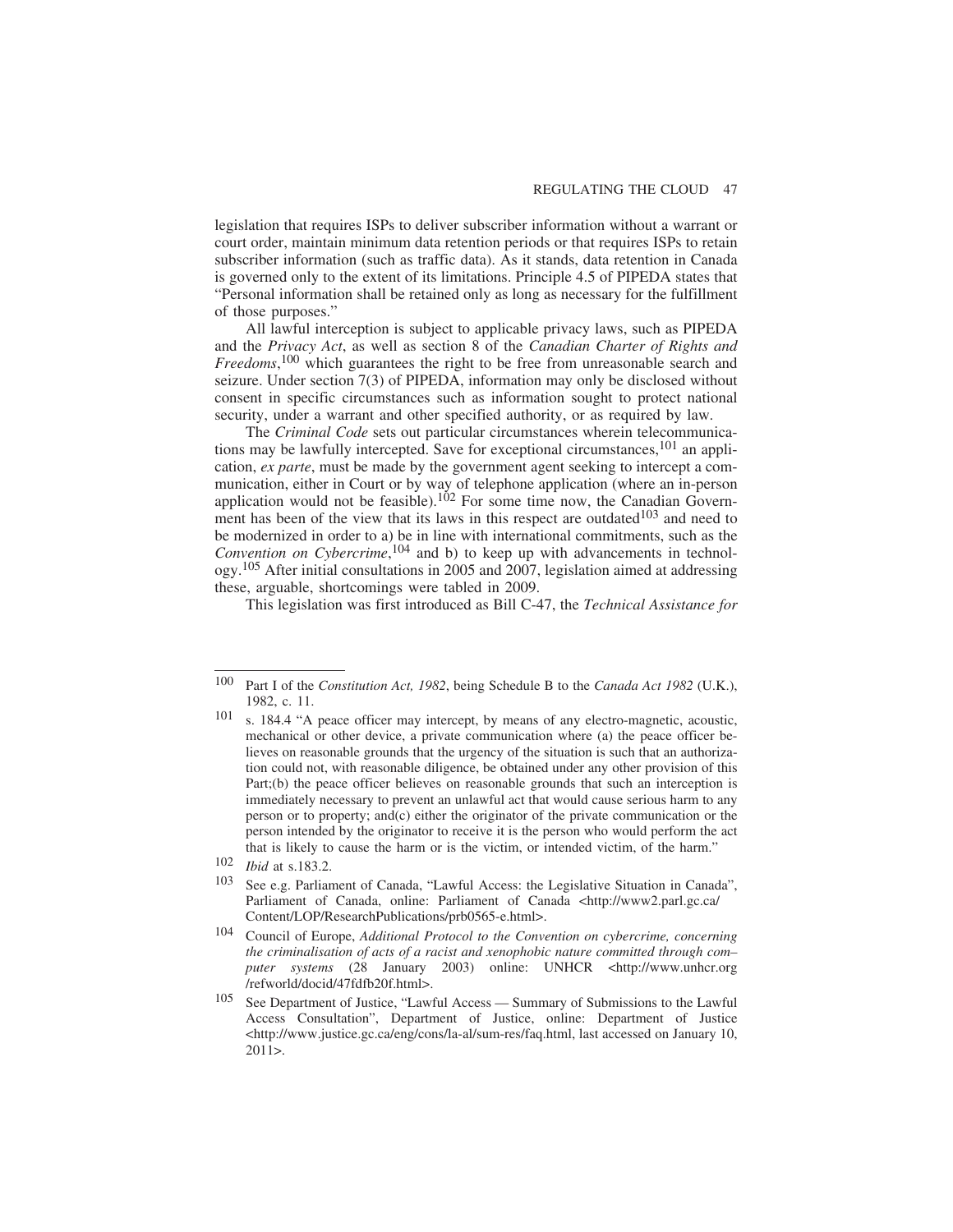*Law Enforcement in the 21st Century Act*, 106 was aimed at assisting, along with Bill C-46,107 law enforcement in gaining access to digital communications. The key measures of Bill C-47 have been summarized by the "Parliamentary Information and Research Service" as addressing:

> a concern expressed by law enforcement agencies, which contend that new technologies, particularly Internet communications, often present obstacles to lawful communications interception. The bill permits the following: It compels telecommunications service providers to have the capability to intercept communications made using their networks, regardless of the transmission technology used (clauses 6 to 15). It provides law enforcement agencies with access, under an accelerated administrative process without a warrant or court order, to basic information about telecommunications service subscribers. At the same time, the bill provides for certain protection measures (clauses 16 to 23).<sup>108</sup>

After progress of the Bills stalled somewhat after the First Reading in the House of Commons at the end of 2009, the Government in November of 2010 reintroduced the proposed legislation as Bill C-52,<sup>109</sup> along with Bills C-50<sup>110</sup> and C-51.111 These three pieces of legislation have been said to introduce provisions that would "reshape Internet in Canada" based on mandated surveillance technologies, information disclosure, and new police powers.112 The mandatory disclosure of information, as well as the type of "basic information" referred to above, is set forth in s. 16(1) of Bill C-47 (C-52):

> Every telecommunications service provider shall provide a person designated under subsection (3), on his or her written request, with any information in the service provider's possession or control respecting the name, address, telephone number and electronic mail address of any subscriber to any of the service provider's telecommunications services and the Internet protocol address, mobile Identification number, electronic serial number, local service provider identifier, international mobile equipment identity number, international mobile subscriber identity number and subscriber identity module card number that are associated with the subscriber's service and equipment.

The Privacy Commissioner retains explicit authority to audit the practices of the government officials under this legislation. What is interesting, however, is that

<sup>106</sup> Canada, 2nd Session, 40th Parl., 2009.

<sup>107</sup> *An Act to amend the Criminal Code, the Competition Act and the Mutual Legal Assistance in Criminal Matters Act*, 2<sup>nd</sup> Session, 40th Parl., 2009.

<sup>108</sup> "Legislative Summary", LEGISinfo, online at <http://www2.parl.gc.ca/ Sites/LOP/LEGISINFO/index.aspList=ls&Query=5887&Session=22&Language=e>.

<sup>109</sup> *An Act regulating telecommunications facilities to support investigations*, 3rd Session,  $40^{th}$  Parl., 2010.

<sup>110</sup> *An Act to Amend the Criminal Code (interception of private communications and related warrants and orders*), 3<sup>rd</sup> Session, 40<sup>th</sup> Parl., 2010.

<sup>&</sup>lt;sup>111</sup> *Investigate Powers for the 21<sup>st</sup> Century Act*, 3<sup>rd</sup> Session, 40<sup>th</sup> Parl., 2010.

<sup>112</sup> Michael Geist, "Lawful Access Bills Would Reshape Internet in Canada", Michael Geist blog, online: Michael Geist <http://www.michaelgeist.ca/content/view /5450/159/>.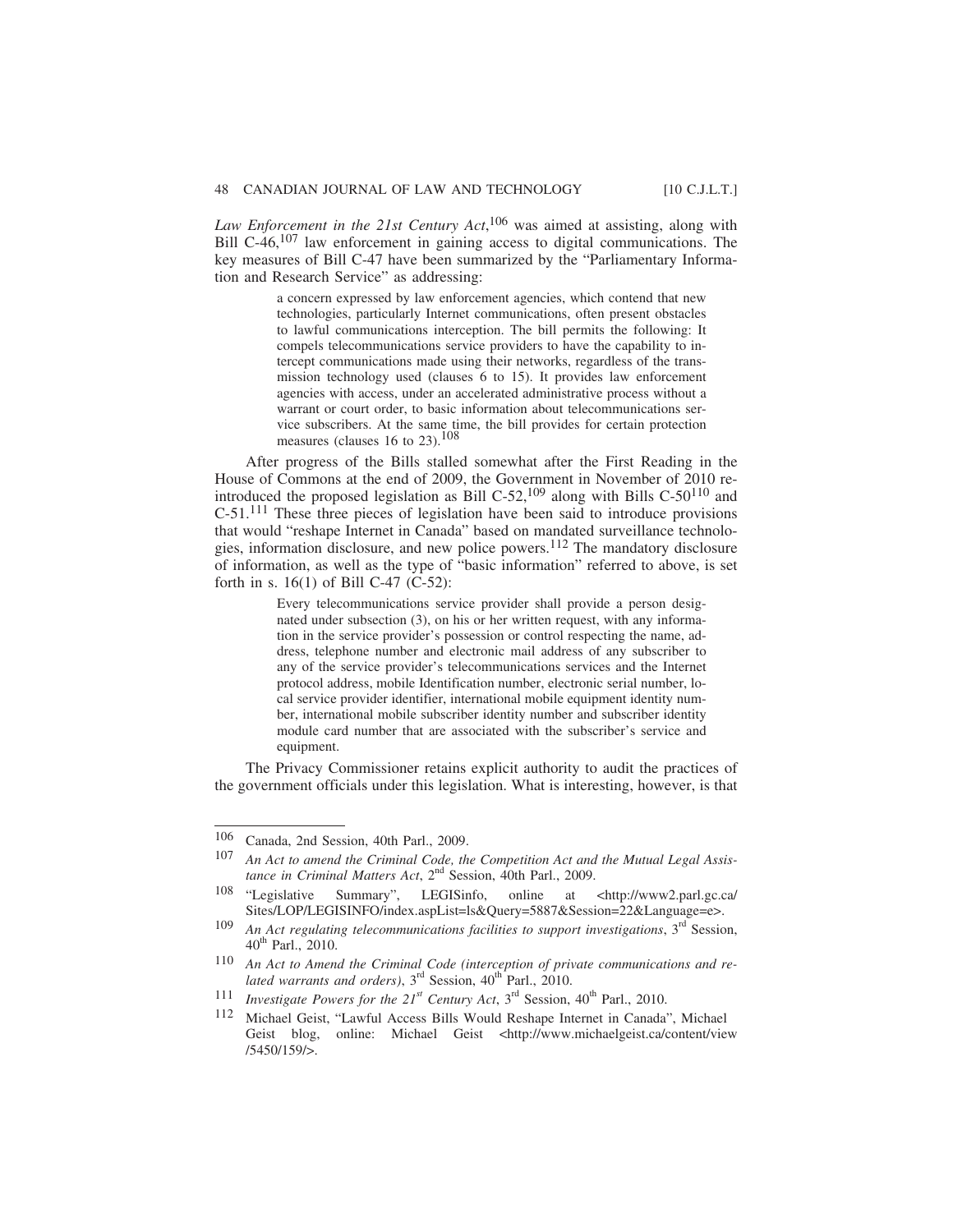an interception pursuant to s. 16(1) is stated to explicitly<sup>113</sup> fall under s. 7(3) of PIPEDA, which allows a disclosure which is "required by law", rather than s.  $7(3)(c.1)$ , which would obligate the requestor of personal information to establish its lawful authority to access the information under certain prescribed circumstances, such as for reasons of national security. Furthermore, the proposed legislation enables access without court supervision.

This Bill places more of an administrative and commercial burden<sup>114</sup> on ISPs while impeding on individuals' privacy rights. It also obliges ISPs to use the "means under its control" to decrypt messages but only if they were encrypted by that service provider. The Bill does not impose a general obligation to provide decrypted communications<sup>115</sup> but it does mandate an ISP to design its systems so that they may later be intercepted by law enforcement.116 The threat to personal information under Bill C-47 is the ISP information mentioned above may be stored with other, more sensitive, data in a cloud infrastructure. By way of a lawful interception, law enforcement may gain access to data stored in the Cloud much more easily than would be the case in a traditional client-server infrastructure. Moreover, a CSP, and thus the cloud customer and data subjects, may not even be aware of this access.

This piece of legislation may very well be of concern for customers contemplating the use of a CSP in Canada. On the other hand, this legislation does create a framework under the auspices of the Privacy Commissioner, and the mere existence of a framework (as opposed to uncertainty) may provide increased comfort to the cloud community.

With the federal election in the Spring of 2011 the proposals (not having received royal assent) died on the Order Paper. However, similar legislation was recently re-introduced by the conservative government as Bill C-30 (short title: *Protecting Children from Internet Predators Act)*, 117 which received royal assent on March 23, 2012. The provisions to a large extent mirror previous proposals and remain the source of severe criticism by privacy advocates. Bill C-30 is said to give government a "stunning array of powers"118 to spy on its citizens and the short title

<sup>113</sup> Bill C-47, s. 23.

<sup>114</sup> ISPs must implement systems in compliance with s. 7 of Bill C-52, including real-time surveillance capabilities.

<sup>&</sup>lt;sup>115</sup> s.  $6(4)$ : "Despite subsection (3), a telecommunications service provider is not required to make the form of an intercepted communication the same as it was before the communication was treated if (a) the service provider would be required to develop or acquire decryption techniques or decryption tools; or (b) the treatment is intended only for the purposes of generating a digital signature or for certifying a communication by a prescribed certification authority, and has not been used for any other purpose.

<sup>116</sup> *Ibid*, s. 7.

<sup>117</sup> *An Act to Enact the Investigating and Preventing Criminal Electronic Communications* Act and to Amend the Criminal Code and Other Act, 1<sup>st</sup> Session, 41<sup>st</sup> Parl., 2012.

<sup>118</sup> Michael Geist, "*Why Bill C-30 Gives the Govt the Power To Install Its Own Surveillance Equipment on ISP Networks*", Feb 22, 2012, Michael Geist, online: www.michaelgeist.ca, referring to Section 14 of Bill C-30.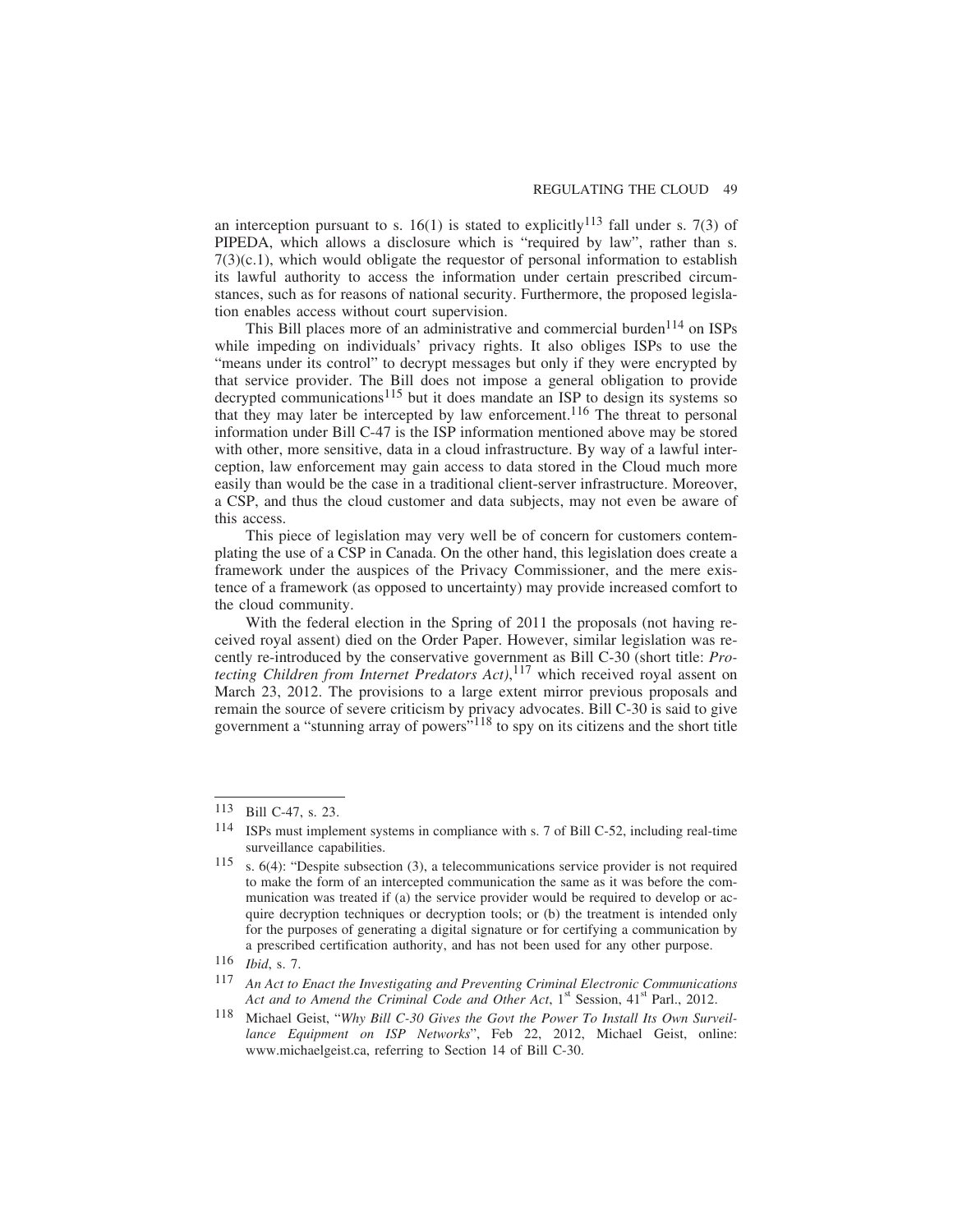alone is stirring controversy. It is said to project an atmosphere of fear,  $119$  while being "disingenuous",<sup>120</sup> and used as a selling tool rather than a reflection of its aims.<sup>121</sup> The Liberal Party has stated that it is principally against warrantless searches and "will insist on committee hearings that ensure that all concerned groups are given the opportunity to comment on the proposed legislation. [. . .] judicial oversight (issuing of warrants) should be required in virtually all circumstances before a permit is issued for the gathering or sharing of an individual or organization's information."122 Privacy advocacy groups have noted that "8 in 10" Canadians oppose the introduction of these laws.<sup>123</sup>

#### **(D) Jurisdiction**

In the Cloud data is uploaded, downloaded, stored and otherwise processed using the Internet as the main transportation and access medium. Data is often sent across jurisdictional boundaries and used in multiple locations, calling into question matters such as applicable law (where contract silent) and proper jurisdiction for launching of complaints.

Recent decisions in Canada have brought some clarity to these issues. In *Lawson v. Accusearch Inc.*124 the matter before the Federal Court was whether or not the Commissioner had jurisdiction to investigate a complaint against a US company that was allegedly processing information of Canadians in contravention of PIPEDA. The Court held that the Commissioner indeed had jurisdiction over the complaint on account of the "substantial connection" to Canada (individuals were resident in Canada) and the nature of the subject matter. This means that an organization located outside of Canada, but collecting (or otherwise processing) data from Canadians (in the course of commercial activities) may be subject to the jurisdiction of the OPC.125

The OPC is of the view that complaints brought by individuals against a CSP will fall under her jurisdiction when "the assessment indicates that real and substantial connection to Canada exists".<sup>126</sup> To what extent this holds true will likely

<sup>119</sup> Matt Hartley, "Comment: Canada's embarrassing failure on lawful access legislation", Feb 14, 2012, National Post, online: <http://business.financialpost.com/ 2012/02/14/comment-canadas-embarrassing-failure-on-lawful-access-legislation/>.

<sup>&</sup>lt;sup>120</sup> Dr. Ann Cavoukian, as quoted in "Toews surprised by content of online surveillance bill" CBC, online: <http://www.cbc.ca/news/politics/story/2012/02/18/pol-thehousevic-toews.html>.

<sup>121</sup> See e.g. "*Protecting Children from Internet Predators Act*", Wikipedia, online: <http://en.wikipedia.org/wiki/Protecting\_Children\_from\_Internet\_Predators\_Act>.

<sup>122</sup> Marc Garneau, Letter to Canadians, (October 31, 2011), Open Media, online at: <https://openmedia.ca/sites/openmedia.ca/files/SOS\_LPCStatement\_111104.pdf>.

<sup>123</sup> Open Media, online: <http://openmedia.ca/news/liberals-join-8-out-10-canadiansstanding-against-government%E2%80%99s-warrantless-online-spying-bills>.

<sup>124</sup> 2007 FC 125.

<sup>125</sup> Note that in Canada, where contracts are entered into over the Internet, jurisdiction exists where Canada is either the Country of transmission or reception *SOCAN v. Canadian Ass'n of Internet Providers*, [2004] 2 S.C.R. 427 at 457.

<sup>126</sup> Reaching for the Cloud(s), *supra*.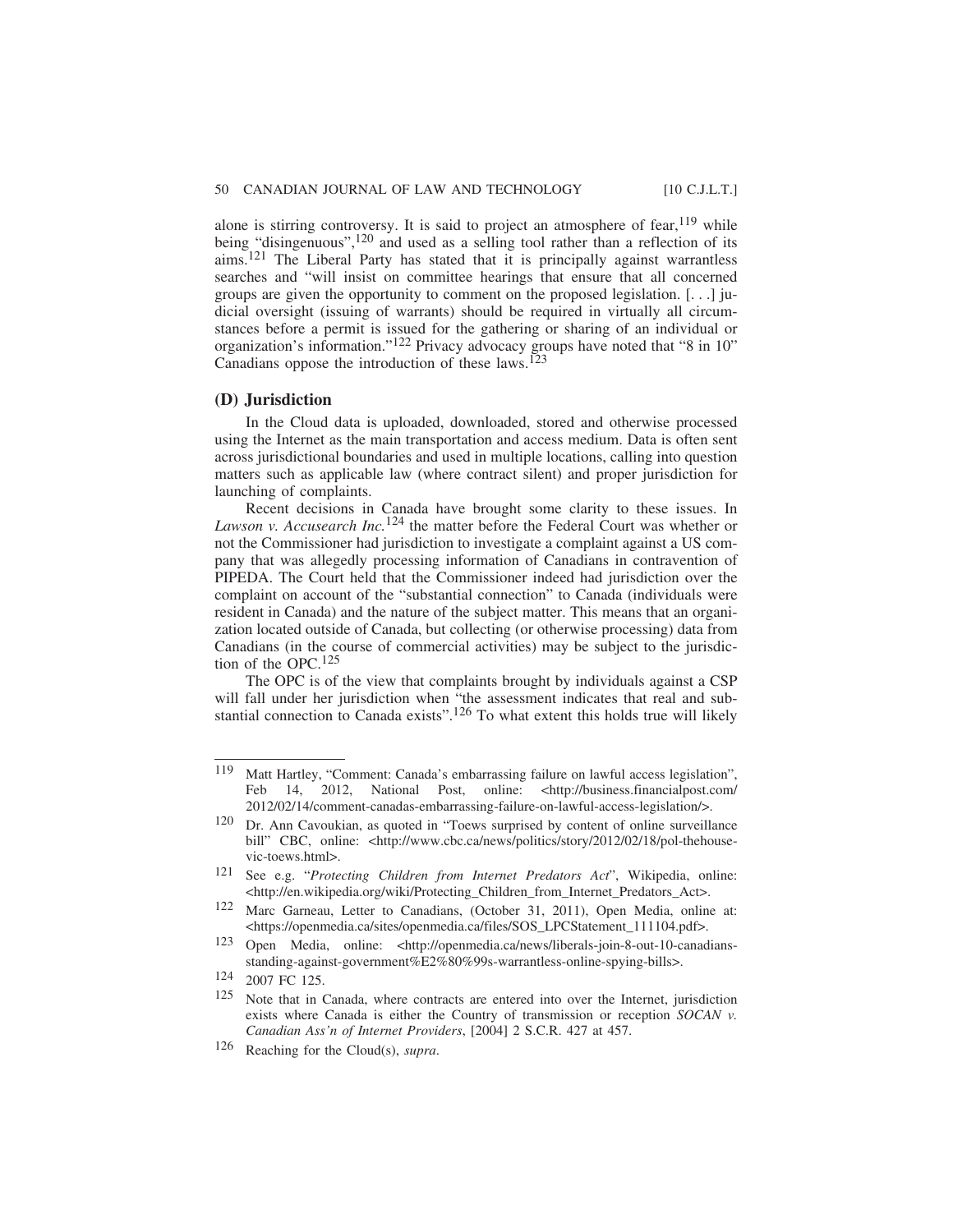be explored in future decisions of the OPC and the Courts, but given the case law it is hard to imagine that a Canadian resident who has her data processed by a nonresident CSP will *not* be able to bring a complaint based on the CSPs alleged breach of PIPEDA. This rather clear legal framework should add to the comfort level of Canadians with respect to the use of cloud computing.

#### **(E) Status of CSPs**

Because cloud computing introduces a new actor into the data provider-data collector dynamic, even as compared with a traditional outsourcing relationship, the question of responsibility and accountability naturally arises. In Canada, there is less uncertainty about this issue than in the EU. The OPC has stated that it might investigate a complaint involving cloud computing in four situations, the nature of which will determine which actor will be responsible for complying with PIPEDA. The first complaint might arise where personal data is provided by a cloud customer to a CSP. Here, the OPC is clear that it considers this a "transfer for the purpose of processing" under Principle 4.1.3127 and that the *customer of the CSP* will be held accountable for the handling of the personal data. However, the OPC also takes the position that where the CSP acts "outside the processing relationship", for example misuse or unauthorized access to data, that it will itself be responsible *vis-a-vis* the regulating authorities.<sup>128</sup> Appropriate cases have not come up as of yet but this assessment is a likely outcome. The third situation involving CSPs and personal information would be where a private person uses a cloud service such as a webmail or photo storage application, and those providers are in breach of their PIPEDA obligations. The final situation where a CSP may be responsible in the first instance arises for a private cloud structure in one organization. Again, the CSP would find itself in the position of the (initial) "data controller", to use the EU terminology. As will see in 3.2.1.5., the categorization in EU legislation is much less straightforward on this point.

## *(ii) Government Cloud Strategies*

The Canadian Government was scheduled to launch its digital strategy, *Canada's Digital Economy Strategy*, in the spring of 2011. The five cornerstones of this strategy are set to include infrastructure, business adoption of digital technologies, Canadian business supplying digital products to the world, a skilled workforce and Canadian content on digital platforms.<sup>129</sup> To date, this strategy has still not

<sup>127</sup> Schedule 1 of PIPEDA, being "*"An organization is responsible for personal information in its possession or custody, including information that has been transferred to a third party for processing. The organization shall use contractual or other means to provide a comparable level of protection while the information is being processed by a third party.*"

<sup>128</sup> Reaching for the Cloud(s), *supra*.

<sup>&</sup>lt;sup>129</sup> "Minister Clement Updates Canadians on Canada's Digital Economy Strategy", Industry Canada News Release, online at www.ic.gc.ca/eic/ic1.nsf/eng/06096.html, last accessed on January 10, 2011.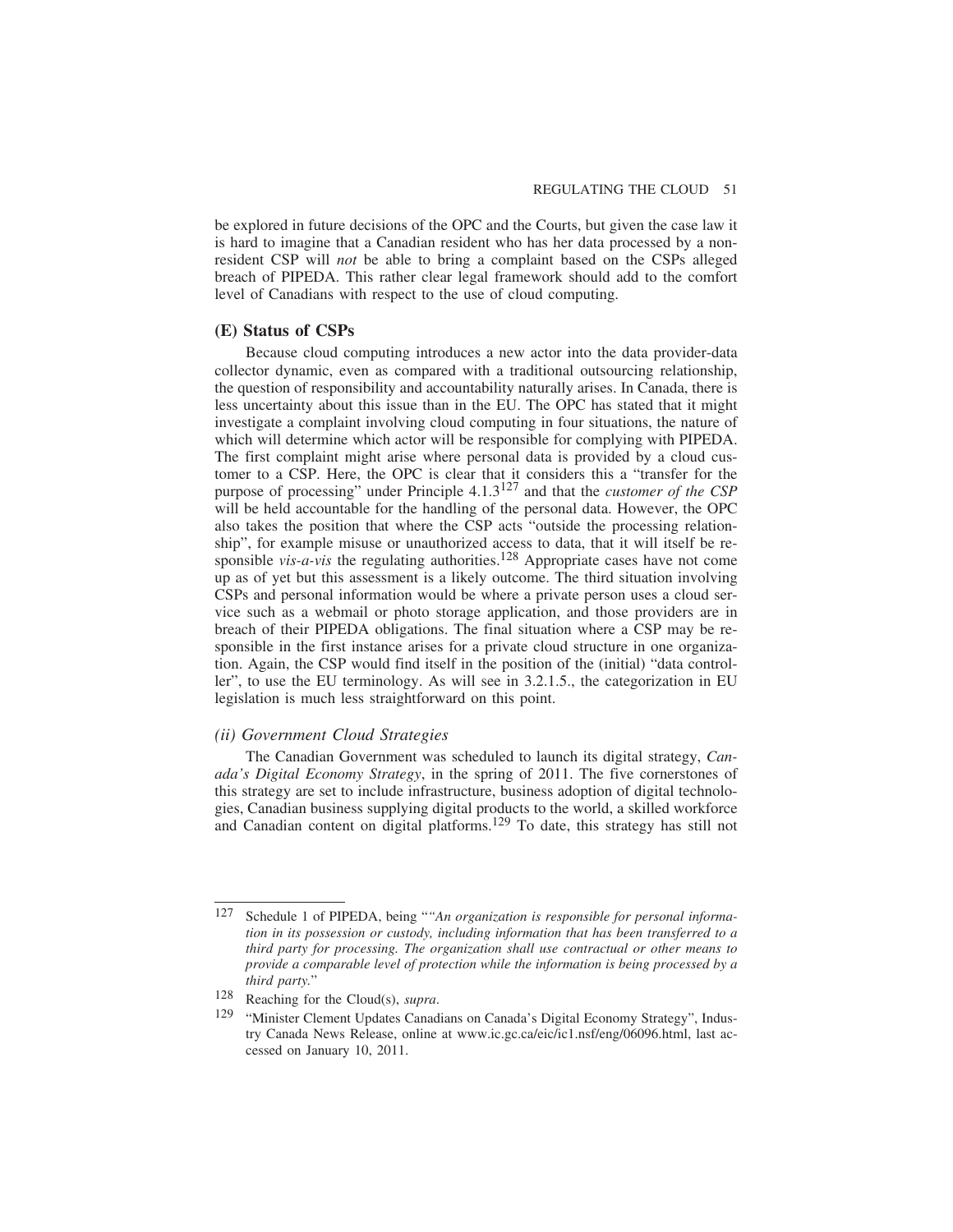been released by the government, which has been criticized heavily.130 Without a concrete legal and technological strategy, Canada risks losing valuable ground both from an economic and consumer protection standpoint.

That, albeit important, point aside, part of the strategy is supposed to include new or updated legislation covering copyright (Bill C-32) (2nd Reading, but stalled since end of 2010), anti-spam (Bill C-28) (received royal assent, but only the sections amending complaints in PIPEDA have come into force) and privacy (Bill C-29) (First Reading, stalled since end of 2010), but the government has made hardly any progress on this front since the last election. With respect to privacy the strategy explains Bill C-29 as "protecting" and "empowering" consumers while "clarifying" and "streamlining" rules for businesses and "enabling" effective law enforcement. Cloud technologies are mentioned as specifically valuable for the government and the SME (small and medium-sized business) sectors.

The Canadian government has itself been slower<sup>131</sup> in moving services or internal processes into the Cloud than, for example, parts of the US administration.<sup>132</sup> Canada's CTO of Public Works presented a strategy<sup>133</sup> for the government's approach to cloud computing leadership in the Autumn of 2009. In his view, Canada has the potential for becoming a leader in the field:

> Due to its geographical characteristics, cooler temperatures and low-density population(particularly as one moves farther north in Canada), IT expertise, quality construction standards, legislative framework (including the *Privacy Act* and the *Personal Information Protection and Electronic Documents Act*) and low-cost green energy, Canada is considered a prime location for Cloud Computing. Canada has a reputation of being a highly desirable outsourcing location for companies from around the world because of factors such as our well-educated talent pool, multicultural population, geopolitical stability and relatively low cost of conducting business.

Since then, however, the process of ensuring Canada's leadership or at least competitiveness has stalled somewhat from the Government's side, whereas in other parts of the world, including the EU and the United States, the move towards government clouds and overall cloud strategies has intensified. This has led some commentators to worry that the lack of the government's lead, along with fears of storing data with American CSPs, will lead to Canada being left behind in the race

<sup>130</sup> Michael Geist Keynote speech, Canada's Digital Strategy, "Hidden in Plain Sight", Michael Geist, online: <http://www.michaelgeist.ca/>.

<sup>131</sup> See e.g. Rafael Ruffalo, "Canadian government catches up in Cloud at GTEC" (October 6, 2010) IT World Canada, online: IT World Canada <http://www.itworldcanada.com/news/canadian-government-catches-up-on-cloud-atgtec/141672>.

<sup>132</sup> See e.g. Darryl Taft, "Amazon Helps U.S. Government Move to the Cloud", May 14, 2010, eWeek, online: eWeek <http://www.eweek.com/c/a/Cloud-Computing/Amazon-Helps-US-Government-Move-to-the-Cloud-883856/>.

<sup>133</sup> Jiri Danek (CTO of Canadian Public Works), "Cloud Computing and the Canadian Environment", Sribd, online: Scibd <http://www.scribd.com/doc/20818613/Cloud-Computing-and-the-Canadian-Environment#open\_download>.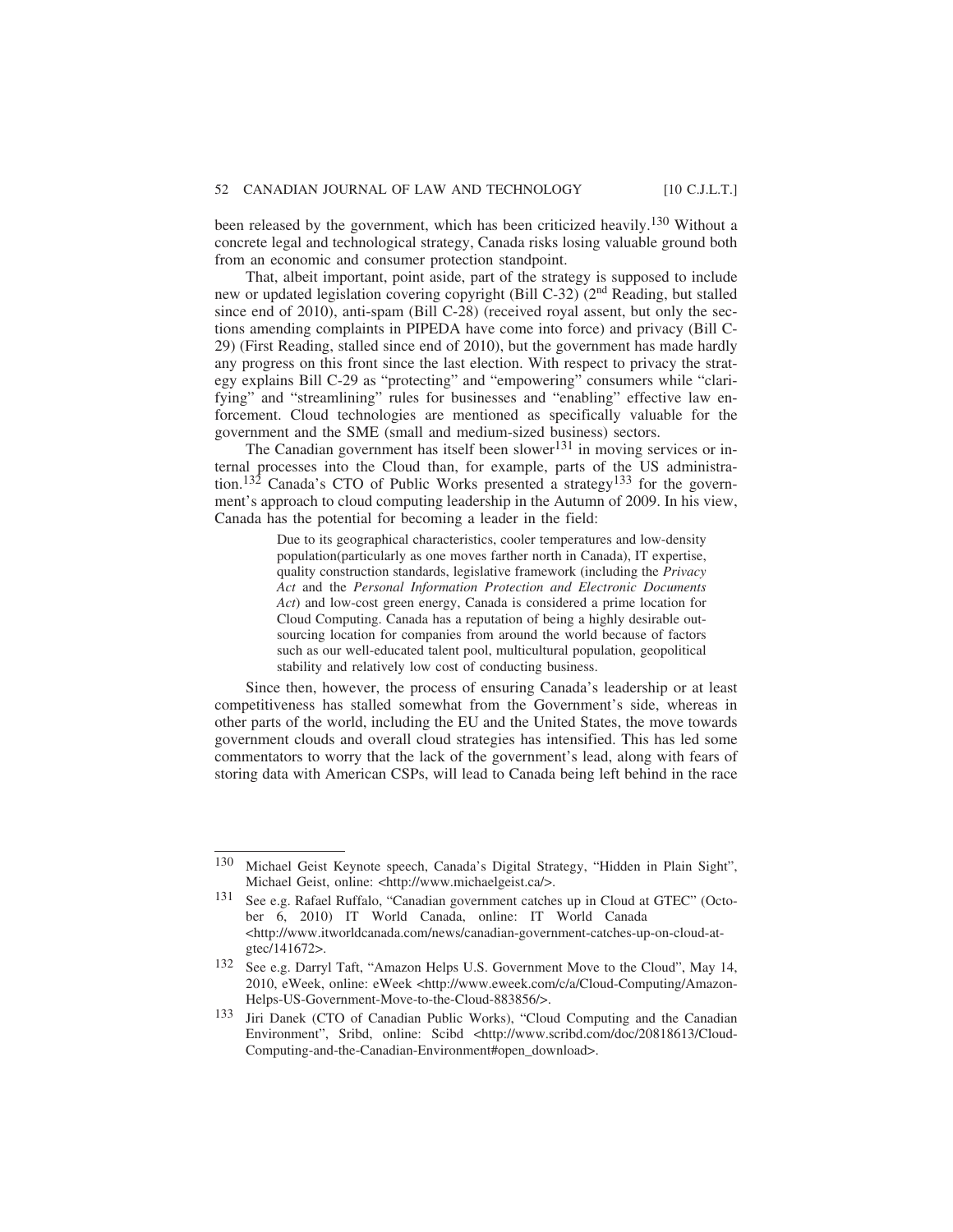for becoming a leader in this field.<sup>134</sup> 2011 was supposed to provide more clarity in terms of the Canadian Government's proposals but as of present, the sense is that Canada, as compared to the EU and its Member States, lags behind in its articulation and implementation of a cloud vision, a view that is shared within industry.

#### *(iii) Views of Privacy Commissioners*

Legal uncertainties make it difficult to assess the status of information in the cloud as well as the privacy and confidentiality protections available to users. *The law badly trails technology* and the application of old law to new technology can be unpredictable. For example, current laws that protect electronic communications may or may not apply to cloud computing communications or they may apply differently to different aspects of cloud computing.135

The above was written for an American audience but remains equally applicable here. The fact that laws need to be amended in order to accommodate Web 2.0 applications and business models seems to be universally accepted. Privacy laws may have been drafted vaguely so as to accommodate unforeseen future technologies but ultimately, they do not always match the requirements of cloud computing. The extent to which this adjustment needs to occur is not always uncontested. The OPC concluded a consultation process with the public and industry experts on current issues within privacy and data protection, including issues surrounding Cloud computing136 in May of 2011. In the report, the OPC applauds that Bill C-29 includes breach notification measures. These measures have been considered inadequate by some notable academics<sup>137</sup> as lacking teeth. Industry, on the other hand, has approached breach notification cautiously, especially in terms of penalties for non-compliance,<sup>138</sup> and is generally of the view, as will be discussed in more detail below, that mandatory breach notification should not be part of a legislative scheme in Canada, or at least, that industry is allowed much discretion regarding when and whom to notify.

The Canadian OPC is currently amongst the leaders in the international data protection arena. A prominent recent example of this trailblazing was the Facebook case. It was in response to this inquiry that Facebook agreed to make changes to its

<sup>134</sup> Jack Newton, "Clouded Thinking; Will regulator fear turn Canada into a cloud computing ghetto?", Slaw Blog, online: Slaw Blog www. slaw.ca.

<sup>135</sup> Robert Gellman, "Privacy in the Clouds: Risks to Privacy and Confidentiality from Cloud Computing," World Privacy Forum (February 23, 2009), online: World Privacy Forum http://www.worldprivacyforum.org/pdf/WPF\_Cloud\_Privacy\_Report.pdf as cited in Caught in the Clouds>, *supra* at 44.

<sup>136</sup> See 2011 Report, *supra*.

<sup>137</sup> Michael Geist, "The anti-privacy privacy Bill", Michael Geist Blog, online: Michael Geist Blog <http://www.michaelgeist.ca/content/view/5059/125/>.

<sup>138</sup> Canadian Bankers' Association, "*S*ubmission by CBA to Industry Canada" (January 15, 2008) online: Canadian Bankers' Association www.cba.ca/contents /files/submissions/sub\_20080117\_01\_en.pdf.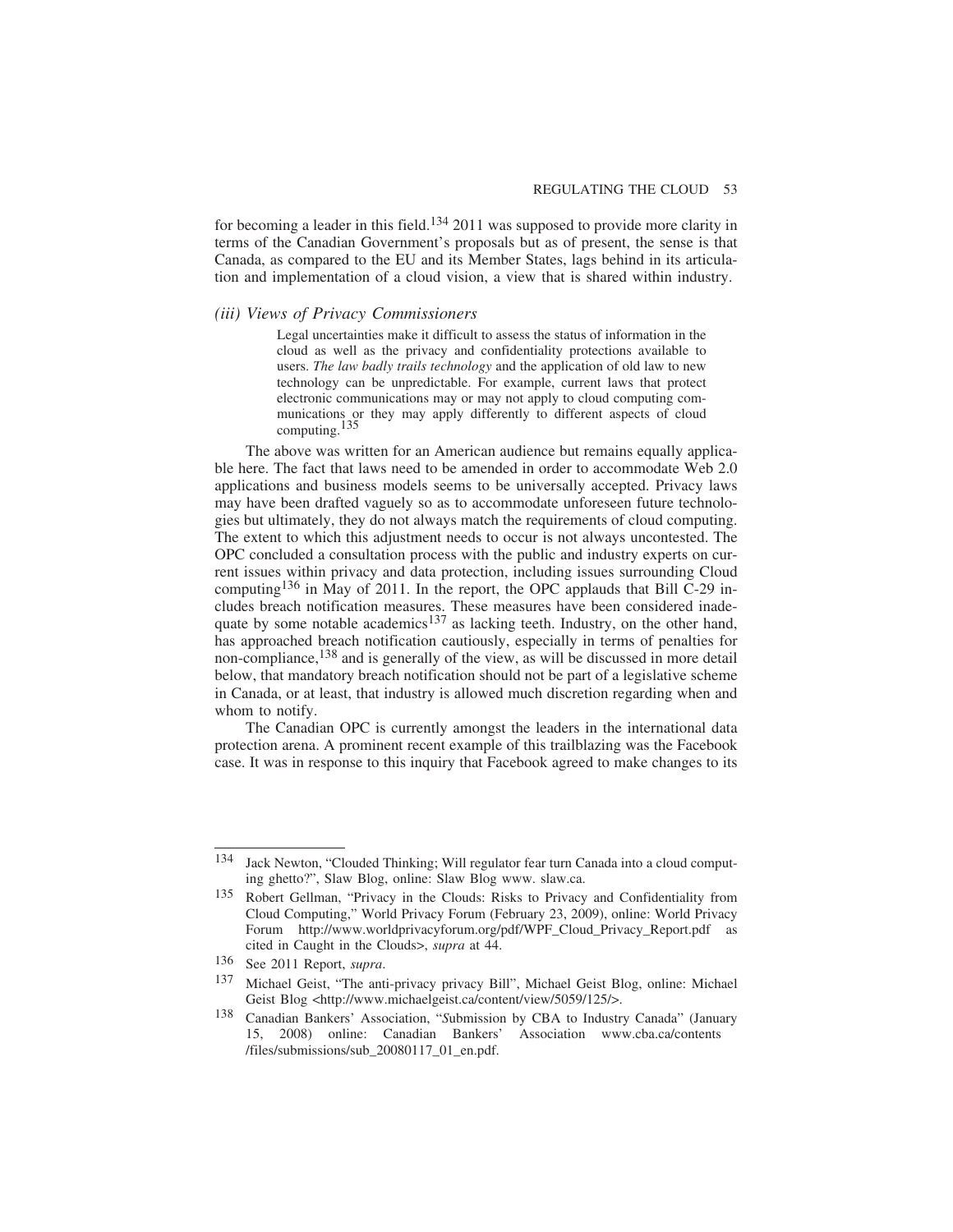privacy policies and standards, which are, of course, in effect globally.<sup>139</sup> Among the changes brought about by the Commissioner related to sharing information with 3<sup>rd</sup> party applications only on *express* consent, clarifying rules on the deactivation of accounts and also the tracking of non-users who were invited to join Facebook, but declined to do so.

But the federal commissioner is not the only active player in Canada. Provincial Commissioners, like Frank Work in Alberta and, in particular Dr. Ann Cavoukian, the Ontario Information and Privacy Commissioner of ("IPC"), are also among those providing helpful insights and positions on privacy and its role in the Web 2.0 world. Dr. Cavoukian recently released a document which proposes a privacy-by-design model<sup>140</sup> as the central protection measure for privacy in the Cloud. In this model, the Commissioner promotes a six-principle approach, at the core of which lies encryption technology. In order to allow cloud technologies to develop while providing adequate protection for individuals' personal information it would be necessary to address the data protection concerns while allowing for adequate access to the data (or else the cloud model would not work). To ensure this, it is proposed that an audit architecture, along with a cloud identity service provider would be introduced into the individual-customer-CSP relationship.

The IPC has also published a white paper<sup>141</sup> on the Internet's implications on privacy, in which she promotes the use of privacy enhancing technologies (PETSs), which include elements called private "tokens", $^{142}$  bits of encrypted data to establish the identity of the individual *vis a vis* the ISP without actually revealing the identity of the individual. Criminal investigations would still be possible with these tokens because the token is *capable* of being traced back to the individual.The privacy-by-design model proposed by the IPC essentially advocates the architecture of all systems that process personal data to be designed so that they include privacy considerations at the outset, and not as an afterthought. This model has now gained international recognition and was adopted by the 32nd International Conference of Data Protection and Privacy Commissioners as a Resolution.<sup>143</sup>

With respect to lawful access, in particular the proposed legislation discussed

<sup>139</sup> Press Release, "Facebook agrees to address Privacy Commissioner's concerns", Office of the Privacy Commissioner of Canada, online: Office of the Privacy Commissioner of Canada <http://www.priv.gc.ca/media/nr-c/2009/nr-c\_090827\_e.cfm>.

<sup>140</sup> Information and Privacy Commissioner of Ontario and NEC Company, Ltd. "Modelling Cloud Computing Architecture Without Compromising Privacy: A Privacy by Design Approach" (May 2010) online: Information and Privacy Commissioner of Ontario www.ipc.on.ca/images/Resources/pbd-NEC-cloud.pdf.

<sup>141</sup> Dr. Ann Cavoukian, "Privacy in the Clouds", Information and Privacy Commissioner of Ontario, May 28, 2008, online: Information and Privacy Commissioner of Ontario www.ipc.on.ca/images/Resources/privacyintheclouds.pdf.

<sup>142</sup> For more on these tokens, see the discussion of these in Code 2.0, *supra*.

<sup>143</sup> Press Release, ""Privacy: Generations", the 32nd International Conference of Data Protection and Privacy Commissioners closes with a new executive committee and new members", 2nd International Conference of Data Protection and Privacy Commission– ers, online: Privacy Conference <http://privacyconference2010.org/news\_view.asp?id= 24>.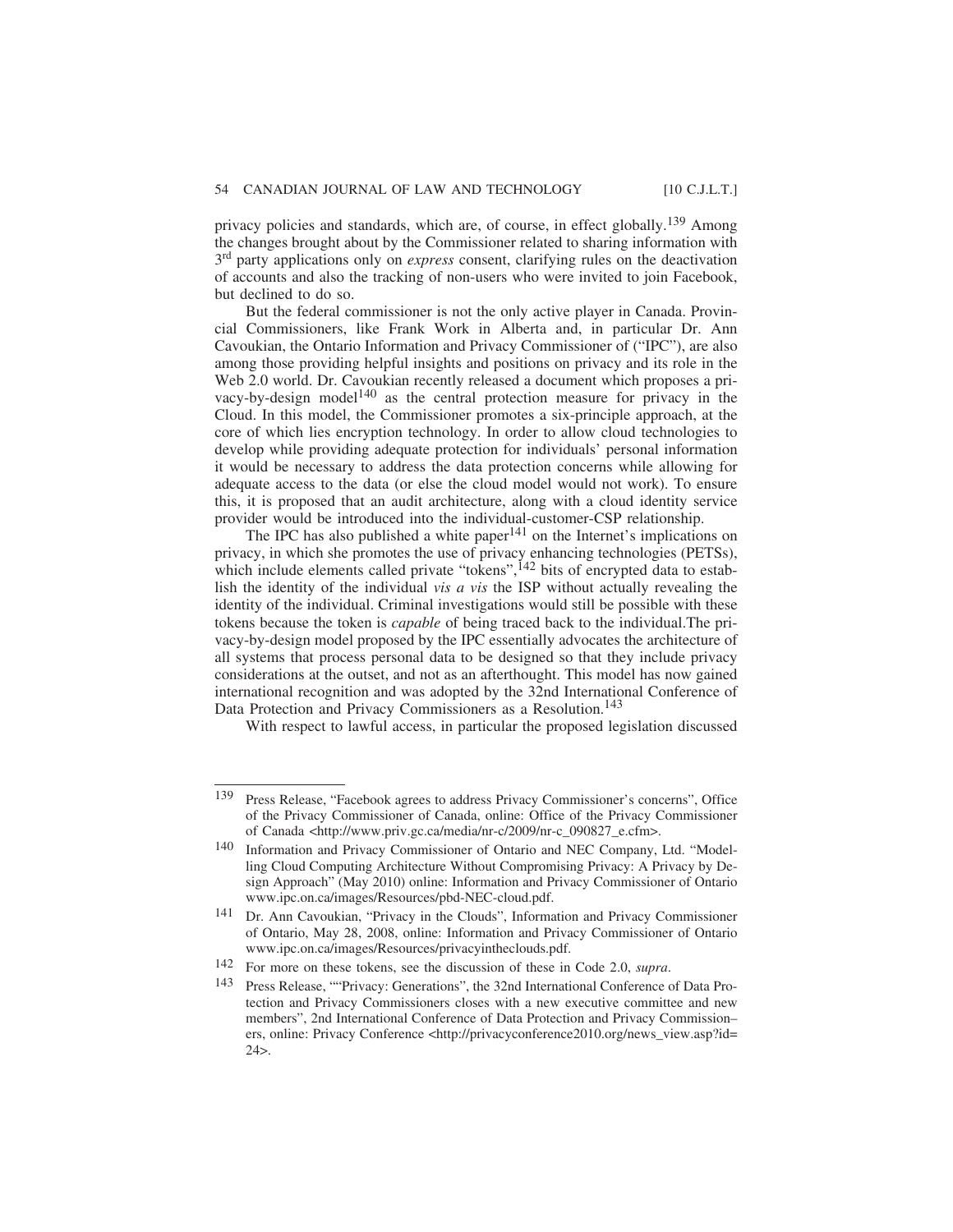above, the OPC has voiced grave concerns<sup>144</sup> (at the time in regard to Bills C-46 and 47):

> In summary, we urge Parliament to review Bills C-46 and C-47 in light of the following questions: In specific terms, *how is the current regime of judicial authorization not meeting the needs of law enforcement and national security authorities in relation to the Internet*? What law enforcement or national security duty justifies *access without a warrant* by authorities to personal information or preservation of private communication? Why are some of these powers unrestricted, when the spirit of Canadian law clearly reflects the view that access or seizure without court authorization should be exceptional? And finally, are the mechanisms for accountability commensurate to the unprecedented powers envisaged (emphasis added)?

These concerns have been echoed and perhaps even escalated with respect to bills C-50, 51 and 52, and now C-30. The Ontario Commissioner has created an entire website devoted to raising awareness surrounding privacy invasive features of this tabled legislation.145 2012 will shed more light on whether the concerns of the OPC and IPC will bring about additional changes to the lawful interception proposals but the concerns stated above have been voiced since the beginning of the consultation period and have consistently related to the proposed legislation overstepping the privacy rights guaranteed by the *Charter of Rights and Freedoms*. 146

## **(b) Europe**

## *(i) Legislation*

The European Union currently comprises 27 nations. Each one of these has its own distinct tradition with respect to the nature of how the term "privacy" (or the equivalent value in that tradition) is to be understood, as well as protected and regulated.147 The basic data protection framework consists of the Data Protection Directive, the Directive on Privacy and Electronic Communications (e-privacy Directive),<sup>148</sup> the Data Retention Directive,<sup>149</sup> and the 2009 e-privacy Directive.<sup>150</sup>

The Data Protection Directive and the e-privacy Directive provide the general framework for data protection in Europe. One of the cornerstones of this framework is that personal data may not be transferred to a country that does not have

<sup>144</sup> Jennifer Stoddart, "Letter regarding initial implications of Bill C-46 and Bill C-47", Office of the Privacy Commissioner of Canada, online: Office of the Privacy Commissioner of Canada <http://www.priv.gc.ca/parl/2009/let\_091027\_e.cfm>.

<sup>145</sup> Real Privacy, online: <http://www.realprivacy.ca/>.

<sup>146</sup> See Justice Canada, "Comments by Canada's Privacy Commissioners", Justice Canada, online: Justice Canada <http://www.justice.gc.ca/eng/cons/la-al/sum-res/5.html>.

<sup>147</sup> See Lee Bygrave, *supra*.

<sup>148</sup> Directive 2002/58/EC of the European Parliament and of the Council of 12 July 2002.

<sup>149</sup> Directive 2006/24/EC of the European Parliament and of the Council of 15 March 2006.

<sup>150</sup> Directive 2009/136/EC of the European Parliament and of the Council of 25 November 2009.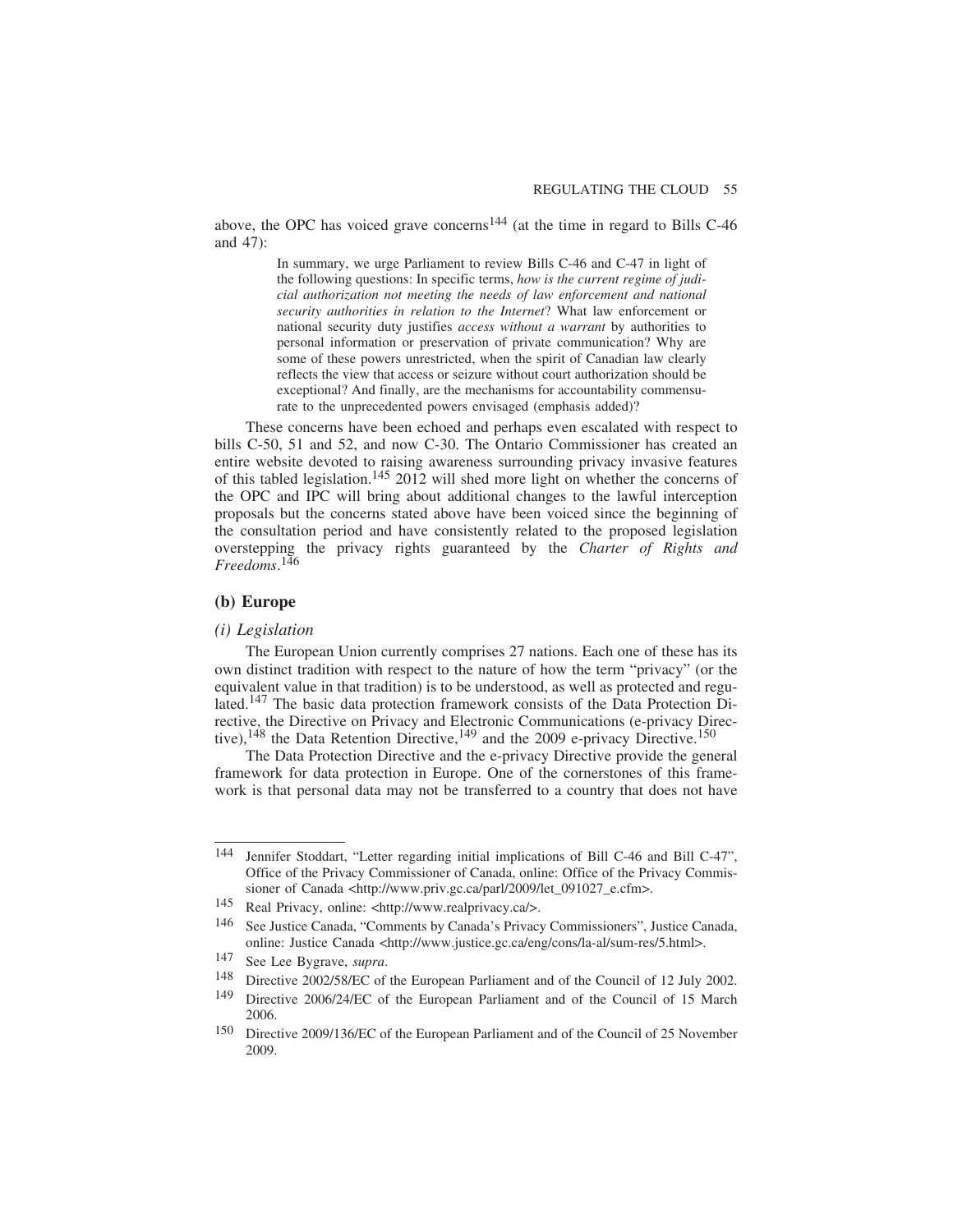"adequate protection"<sup>151</sup> (as determined by the EU Commission). Data flows may not, on the other hand, be restricted within the EU on the grounds that data protection is inadequate.<sup>152</sup>

A note on the recently released proposal to amend the EU data protection framework: this paper was researched and written prior to the publishing of the EU proposal for a new privacy framework. The proposal's aim is to harmonize the EU landscape by implementing a directly effective Regulation (rather than guiding Directive), which is surely a step in the right direction for cloud proliferation. There are also steps to simplify the administrative process: for example, dealing with one DPA rather than one in every Member State to approve data transfers. However, this first proposal may do very little to assist cloud adoption outside of the EU. As the most evident example of this are the continued restrictions on data transfers as well as the requirement to obtain explicit opt-in consent for all processing of personal data, as well as strict data breach notification provisions, coupled with privacy-by-design obligations.153 The fact that the most severe breaches can cost organizations up to two percent of annual turnover only increases the risk associated with the Cloud.<sup>154</sup> The expected date of a finalized piece of legislation is 2014.

## **(A) Trans-border Transfer**

The European approach to data transfers is anchored in Article 25 of the Data Protection Directive, which prohibits the transfer of data into third countries without "adequate protection" for the data. Transfers are only permitted under: a) specific circumstances listed in Article  $26(1)$ , b) where the transferee organization has signed on to the Safe Harbor<sup>155</sup> agreement, or c) where the organization uses "binding corporate rules"<sup>156</sup> (when transferring between groups of companies or international organizations) or "EU Model Contract Clauses".157 The *Article 29 Working Party*158 has developed a number of policy documents for the use of organizations wishing to use "binding corporate rules" ("BCRs") as a workaround to Article 25.159

<sup>151</sup> Article 25.

<sup>152</sup> Data Protection Directive, Article 1(2).

<sup>153</sup> EU Proposal, *supra*, Article 23.

<sup>154</sup> *Ibid*.

<sup>155</sup> See Export.Gov, online: <http://export.gov/safeharbor/eu/eg\_main\_018365.asp>.

<sup>156</sup> European Commission, Data Protection Overview, online: European Commission <http://ec.europa.eu/justice/policies/privacy/binding\_rules/index\_en.htm>.

<sup>157</sup> *Commission Decision on Standard Contractual Clauses for the Transfer of Personal Data to Processors Established in Third Countries Under Directive 95/46/EC of the European Parliament and of the Council* (Feb. 5, 2010).

<sup>158</sup> Established under Article 29 of the Data Protection Directive to fulfill the tasks listed in Article 30. These relate most prominently to advising the European Commission on data protection matters.

<sup>159</sup> From glossary, European Data Protection Supervisor, online: European Data Protection Supvervisor, <http://www.edps.europa.eu/EDPSWEB/edps/site/mySite/pid/72>; WP 107: Working Document Setting Forth a Co-Operation Procedure for Issuing Common Opinions on Adequate Safeguards Resulting From "Binding Corporate Rules" (pdf);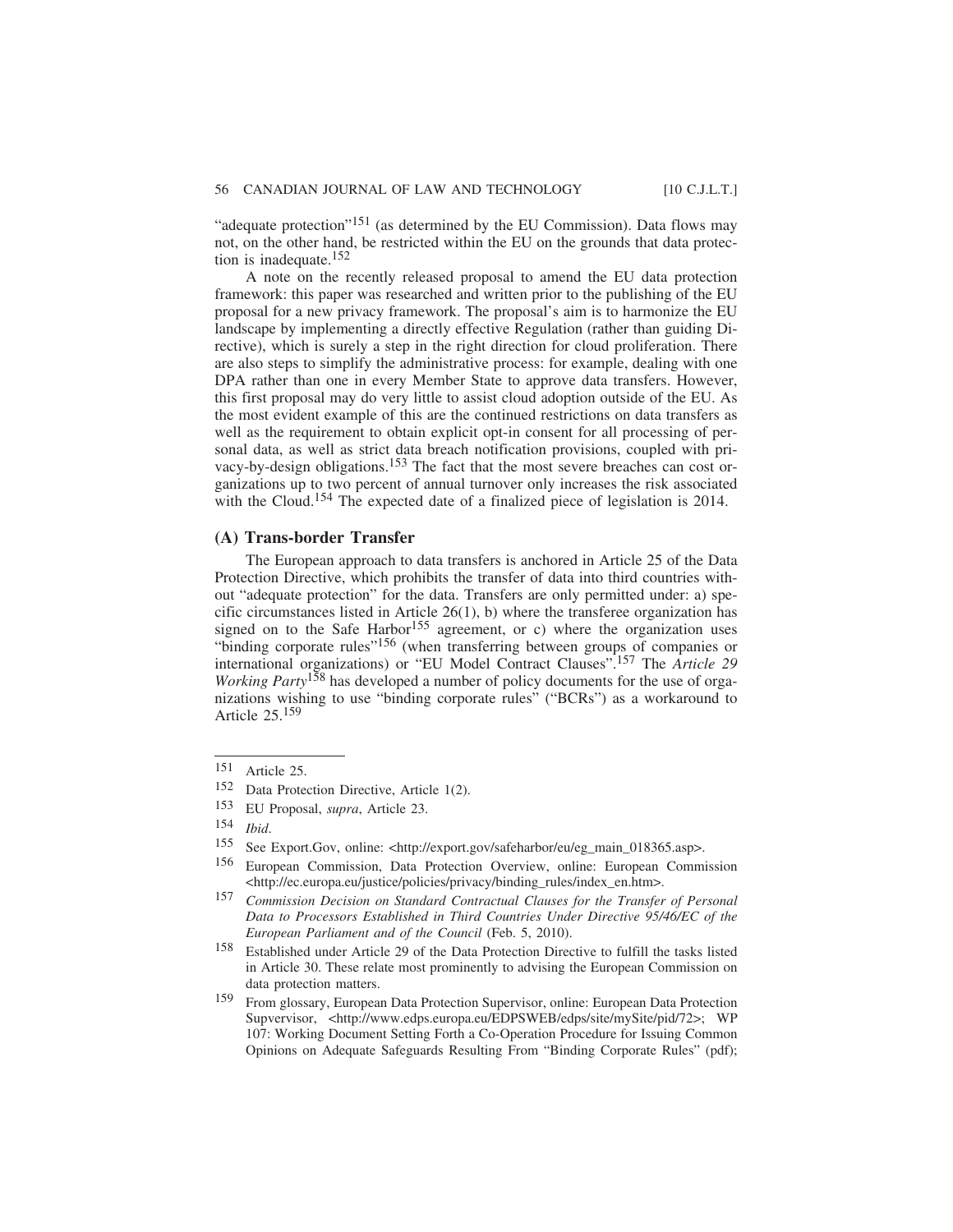## REGULATING THE CLOUD 57

The most notable of these *inadequate* countries is the US. The reasons for this are rooted in the provisions of the *USA Patriot Act*, which gives broad surveillance powers to law enforcement. Whether or not the Safe Harbor agreement would trump US law such as the *USA Patriot Act*, is as of date legally uncertain. It follows then, that data transferred to the US might not necessarily be "safer" through Safe Harbor, at least not until this question has been raised and decided by American courts. This issue aside, many important CSPs are American, with data centres in the US and elsewhere. Some CSPs may have signed on to Safe Harbor but certainly not all providers will have done so. In these cases, European legislation is a bar to European customers using cloud services, where information in not only outsourced but often also to locations unknown to the customer (and the data subject). Germany's Commissioner makes the following relevant points here:

> With regard to data processing outside the EU, an adequate level of data protection must be ensured in any location to which data can be transferred in connection with CC. *Since the Cloud is not, however, geographically limited per definition, it is hard to imagine whether and how it is possible at all to put the requirements relating to data protection law into practice* (emphasis added).160

It is hard to imagine in this situation that a data subject *is* able to give his or her "consent" (as this is understood in Article 26(1)) to the transfer to a country without adequate protection. From a compliance perspective, lawful access by US officials via the *USA Patriot Act* may be a concern for potential cloud customers as well as regulators, but from a pure legal perspective this is less pressing than the concern that storing data outside of the EU runs afoul Article 25. Uploading data into the Cloud is considered "processing" under EU law161 and so therefore the Data Protection Directive will apply to CSPs processing personal information of EU data subjects, whether or not the CSPs are based in the EU or not. On this point one must note, however, that according to the *Bodil Lindkvist*162 case, uploading information onto a webpage is not to be considered a "transfer" of personal data within the meaning of Article 25 of the Directive. That is, the act of uploading a photo on Flickr without further processing would not come within the purview of the legislation.

The exceptions to the transfer prohibition, such as model contract clauses, although considered a good initiative, are by no means a complete answer to data transfer among customers and CSPs, as all parties must be under the *same* obliga-

- 160 Peter Schaar's comments, *supra*.
- 161 Lanois, *supra* at 46.
- $162$  (2004/C7/04).

WP 108: Working Document Establishing a Model Checklist Application for Approval of Binding Corporate Rules (pdf); WP 133: Recommendation 1/2007 on the Standard Application for Approval of Binding Corporate Rules for the Transfer of Personal Data; WP 153: Working Document setting a table with the elements and principles to be found in Binding Corporate Rules (pdf); WP 154: Working Document Setting up a framework for the structure of Binding Corporate Rules (pdf); WP 155: Working Document on Frequently Asked Questions (FAQs) related to Binding Corporate Rules (pdf).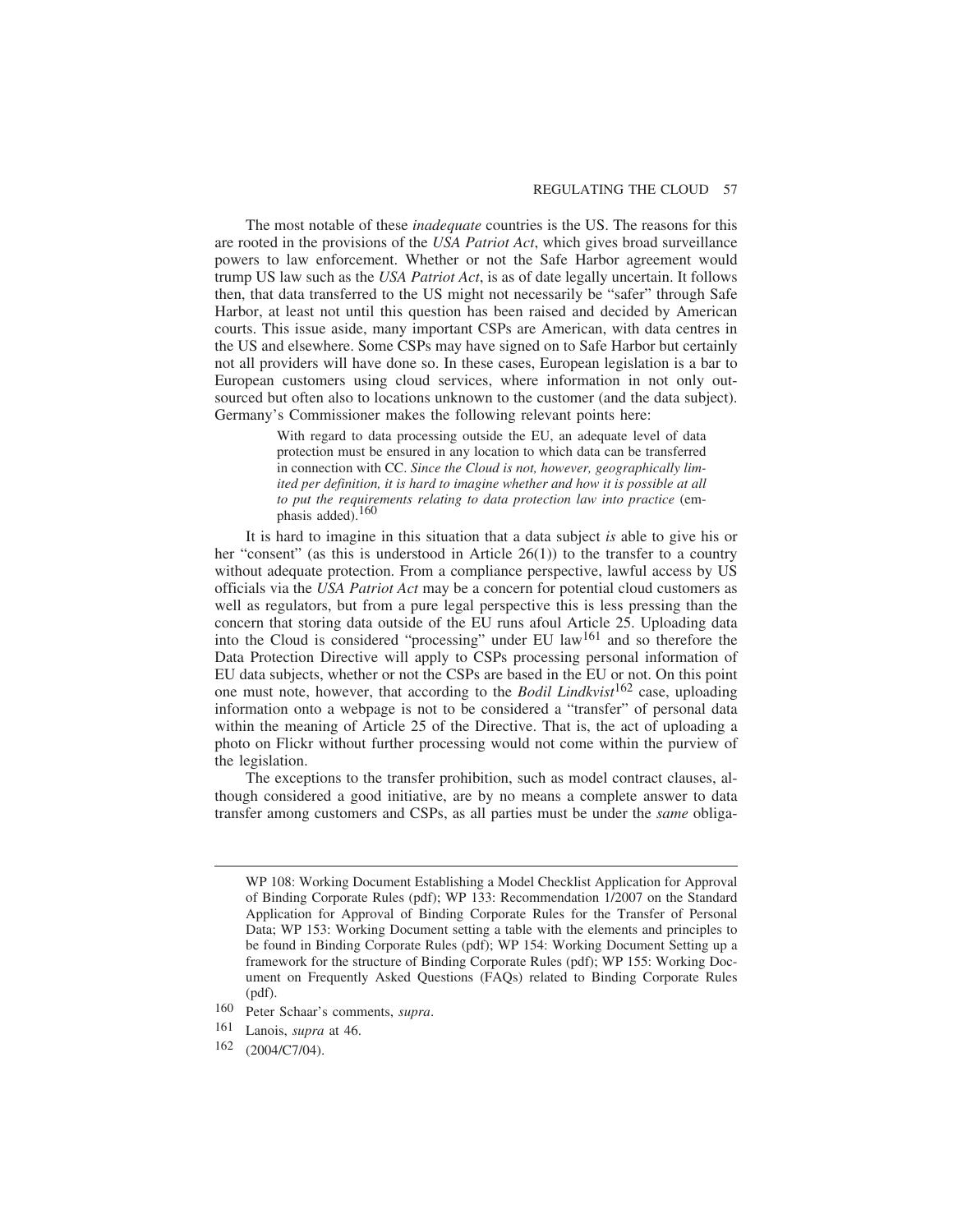tions (not just "similar" as under Canadian law). Implementing these will be a challenge in a cloud environment.<sup>163</sup> To address these challenges. CSPs have been offering "European Cloud" services that isolate European data from other data<sup>164</sup> but these measures will not be enough if the long-term goal is to have Europeans benefitting from the model to the full extent. That is, at some point, there must be clarity on the regulations affecting CSPs and cloud customers (if the goal is, of course, to advance cloud adoption). Sweden's DPA has recently released a document on the obligations of companies wanting to use CSPs but added little in way of practical guidance that would allow worry-free use of non-EU, in particular US, CSPs.<sup>165</sup>

## **(B) Data Intrusion**

European law mandates Member States to include breach notification provisions for "providers of electronic communications services" in their national laws by May, 2011 by virtue of the 2009 e-privacy Directive. Article 4 in the e-Privacy Directive obliges Telecommunications companies to notify subscribers in case of the risk of a security breach regarding electronically stored personal data and the 2009 Directive expanded the framework to include breach notification provisions for all personal data:<sup>166</sup>

> In the case of a personal data breach,  $167$  the provider of publicly available electronic communications services shall, without undue delay, notify the personal data breach to the competent national authority. When the personal data breach is likely to *adversely affect* the personal data or privacy of a subscriber or individual, the provider shall also notify the subscriber or individual of the breach without undue delay. Notification of a personal data breach to a subscriber or individual concerned *shall not be required* if the provider has demonstrated to the satisfaction of the competent authority that it has implemented appropriate technological protection measures, and that those measures were applied to the data concerned by the security breach. Such technological protection measures shall render the data unintelligible to any person who is not authorised to access it. Without prejudice to the provider's obligation to notify subscribers and individuals concerned, if the provider has not already notified the subscriber or individual of the personal data breach, the competent national authority, having considered the likely adverse effects of the breach, may require it to do so.

> The notification to the subscriber or individual shall *at least describe the*

<sup>163</sup> See Lanois, *supra*.

<sup>164</sup> See IBM Whitepaper, *supra*.

<sup>165</sup> Swedish Data Inspection Board, "Cloud Services and the *Personal Data Act*", online: <http://www.datainspektionen.se/Documents/faktablad-cloudservices.pdf>: A Controller must "adopt a position regarding whether the cloud service provider may disclose personal data to a so-called third country, i.e. a country outside the EU/EEA and whether, in such a case, the transfer is supported by the *Personal Data Act*."

<sup>166</sup> Article 3(c) adding (3) to Article 4 of the e-privacy Directive.<br>167 2009 e-Privacy Directive: "means a breach of security leading.

<sup>167</sup> 2009 e-Privacy Directive: "means a breach of security leading to the accidental or unlawful destruction, loss, alteration, unauthorised disclosure of, or access to, personal data transmitted, stored or otherwise processed in connection with the provision of a publicly available electronic communications service in the Community."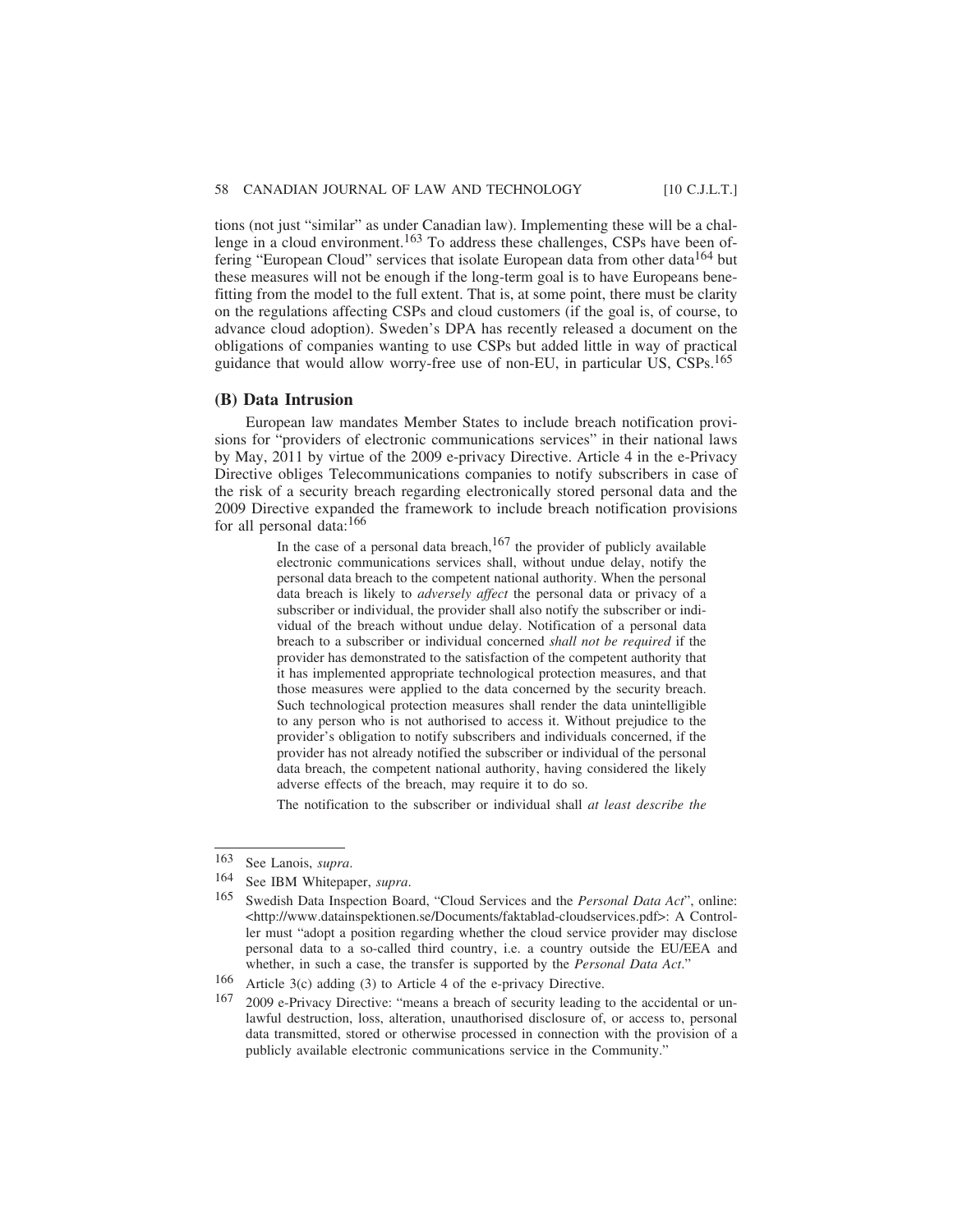*nature of the personal data breach* and the contact points where more information can be obtained, and shall recommend measures to mitigate the possible adverse effects of the personal data breach. The notification to the competent national authority shall, in addition, describe the consequences of, and the measures proposed or taken by the provider to address, the personal data breach (emphasis added).

Note that the threshold to notify is "adversely affect", which is rather broad and thus allows for less discretion on the part of the organization on whether or not to notify. This will naturally increase the control of the individual over their data because they will know not only of major breaches but of any that have an adverse affect. Should a company fall short of this notification requirement the competent authority "shall impose appropriate sanctions in the event of a failure to do so."<sup>168</sup>

Germany's *Datenschutzgesetz*169 stipulates a mandatory breach notification procedure that requires breach notification where the breach was with respect to four categories of sensitive data.<sup>170</sup> The competent authority must be notified immediately in cases of "threats of serious harm or to the rights of legitimate interests of data subjects". Individuals must be informed of the breach, but only after "appropriate measures to safeguard the data have been taken and notification would no longer endanger criminal prosecution." The requirement is, unlike to the European framework, not limited to telecommunications providers and will apply to *all* data controllers.

Although not as fragmented as the data retention scheme, EU notification procedures differ from jurisdiction to jurisdiction. Since CSPs will many times be storing data from citizens from different member states, they will need to be aware of all local laws in order to be compliant, rather than being able to focus on one set of rules. The advantage of this scheme is that users of a cloud service in Europe can rest assured that breaches will be brought to their or to the authorities' attention, which may increase the comfort level of customers opting to choose cloud services. That is, there is no uncertainty from a citizen's perspective with respect to how they will be notified, at least by law, in case of a data breach. Industry, however, may have a considerable level of discomfort, knowing that they may be onside one but another set of laws, all within Europe and for the same service. Compared with the United States, this is not a significant disadvantage, as many states have their own, and quite divergent, set of privacy laws. Compared with jurisdictions that have a more uniform set of laws, including Canada, however, this will be a likely drawback for industry, where foreseeability and consistency is highly desirable.

## **(C) Lawful Access**

Lawful access in the EU is governed by the Council Resolution on *Lawful*

<sup>168</sup> Article 5(3) e-Privacy Directive.

<sup>169</sup> §42a, BGBI. I S. 201, January 27, 1977.

<sup>&</sup>lt;sup>170</sup> BDSG §42 "special categories of personal data (Section 3  $(9)$ ), 2. personal data subject to professional secrecy,3. personal data referring to criminal or administrative offences or to suspected criminal or administrative offences, or4. personal data concerning bank or credit card accounts."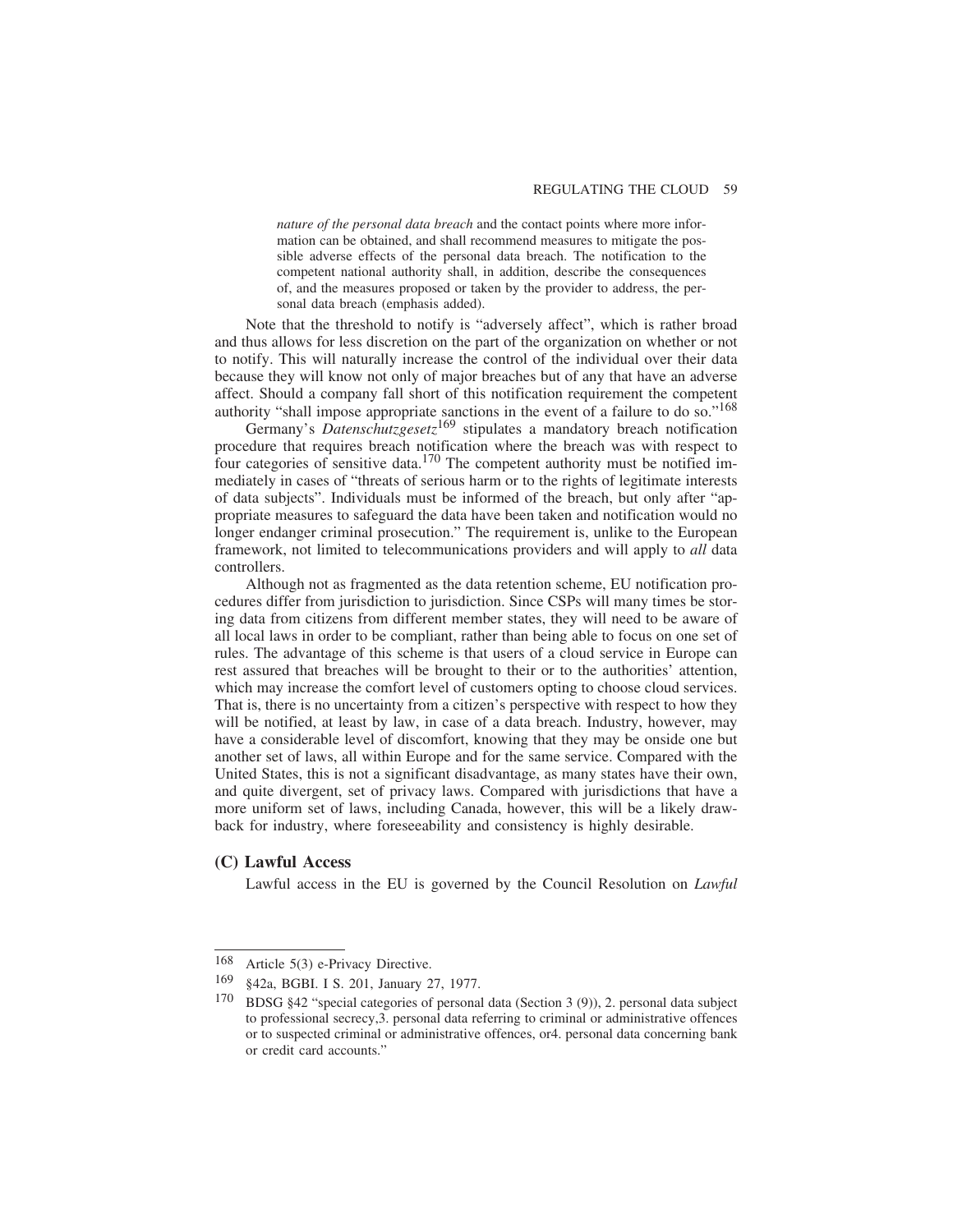*Interception of Telecommunications*. 171 The powers granted to law enforcement are not significantly different from the Canadian framework and will therefore not be illustrated in more detail. What is highly relevant, however, is that European countries have taken a variety of different approaches on legal interception. One cannot speak of a harmonized framework at all.<sup>172</sup> Countries such as Sweden, Germany<sup>173</sup> and the United Kingdom<sup>174</sup> have passed legislation requiring Telecommunications companies, including ISPs, to enable lawful interception of telecommunications by law enforcement, but the requirements imposed on ISPs are not uniform from country to country.175 For example, the legislation in Germany and the U.K. applies to IPSs with more than 10,000 subscribers, but unlike in the U.K., German IPSs are not entitled to compensation for costs incurred while complying with the legislation.<sup>176</sup> In Sweden, a highly controversial<sup>177</sup> "wire-tapping" law entered into force in October of 2009,<sup>178</sup> which some say goes much beyond the EU Directive in terms of access to data.

The Data Retention Directive places an additional burden on ISPs by requiring Member States to pass legislation to have IPSs retain traffic data,  $179$  such as email address and IP address, for a period of 6–24 months.<sup>180</sup> In fact, Member States may require periods exceeding 24 months. But again, not all Member States have translated the Directive into national law. European countries have taken different approaches in this regard. Sweden, for example, had initially refused to do so entirely<sup>181</sup> and has yet to implement the Directive (a proposal was tabled in November 2010 for a law to be in force by the middle of 2011). The proposal sets forth the minimum 6-month retention period on the one hand but proposes to include more data than the Directive demands.<sup>182</sup> Contrast this with Germany where

175 *Swedish Act on Electronic Communications*, (1993:597).

- 177 See Wikipedia, "FRA-law", Wikipedia, online <http://en.wikipedia.org/ wiki/FRA\_law>.
- 178 The so-called "FRA-law", cited as *Proposition 2006/07:63 En anpassad f¨orsvarsunderr¨attelseverksamhet*.

180 Article 6.

<sup>171</sup> Council Resolution of January 17, 1005 (9529/95 ENFOPOL 90).

<sup>172</sup> See Conny Larsson, "Telecom Companies as Crime Investigators", in *Scandinavian Studies in Law, Vol. 47* at 436.

<sup>&</sup>lt;sup>173</sup> Verordnung über die technische und organisatorische Umsetzung von Maβnahmen zur *Überwachung der Telekommunikation, (BGBI. I. S. 458), January 22, 2002.* 

<sup>174</sup> *Regulation of Investigatory Powers Act 2000* (c. 23).

<sup>176</sup> Ian Lloyd, *Information Technology Law*, (OUP: Oxford, 2008) at 266, compare with Larsson, *supra* at 435.

<sup>179</sup> In the e-privacy Directive this means "any data processed for the purpose of the conveyance of a communication on an electronic communications network or for the billing thereof".

<sup>181</sup> See Mikael Ricknäs "Sweden Challenges EU Data Retention Directive", Computer World, online: Computer World <http://www.computerworld.com/s/article /9133566/Sweden\_challenges\_EU\_data\_retention\_directive.

<sup>182</sup> "Ask vill lagre mer an EU kraver", Dagens Nyheter, online at <http://www.dn.se/nyheter/politik/ask-vill-lagra-mer-data-an-eu-kraver>, last accessed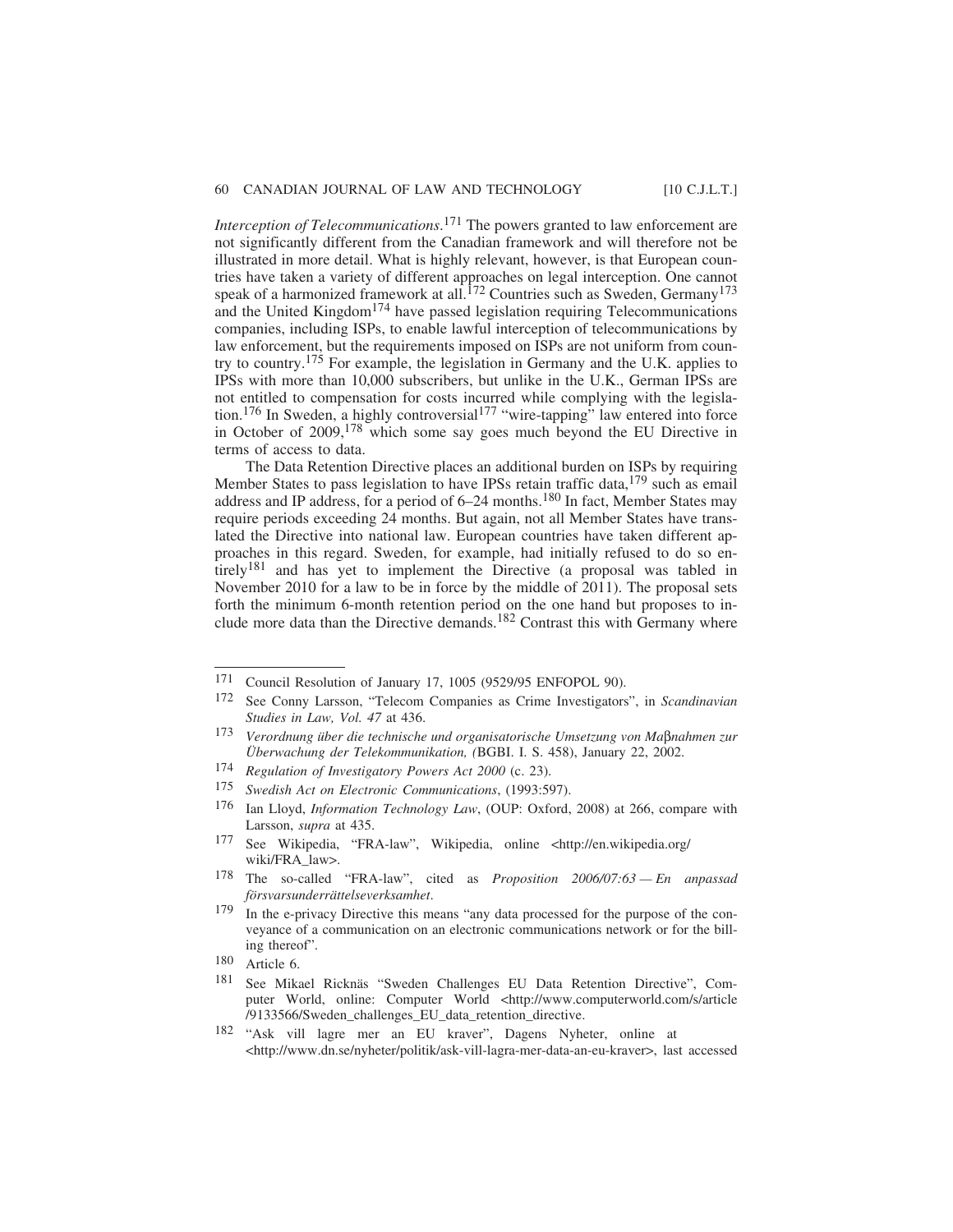the German Federal Court held that national transposition of the Directive was inconsistent with the *Grundgesetz* (German Basic Law/Constitution).183 This illustrates two of the biggest issues for European law in this respect: consistency and foreseeability.

With respect to the cloud computing model, lawful interception and data retention are obvious causes for concern in Europe. The lack of harmonization has a direct negative effect on CSPs (and customers), who may be unsure of their obligations, not to mention being subject to additional costs. On this point, privacy watchdogs and industry make for strange bedfellows. Industry players and data protection authorities may be at odds on a number of issues,  $184$  but here it is in both their interests to see data retention and legal interception harmonized or abolished.

## **(D) Jurisdiction**

The Data Protection Directive will apply to all organizations established, or using equipment situated in the EU (or where Directive would apply on account of international law), who process personal data.185 "Equipment" would include data and hosting servers, but could also include a personal computer or cookies where those are used to process personal data. This means, for example, that a non-EU resident private person who processes personal data while in the EU would be subject to the Directive.

European authorities have also taken the position that foreign organizations with entities within the European Union, must adapt their data protection policies to comply with EU Law.<sup>186</sup> In the SWIFT<sup>187</sup> decision it was ultimately held that SWIFT's US operations were not obliged to adhere to European law but this was only after SWIFT in the US joined Safe Harbor, and it does show that European authorities will assert jurisdiction over foreign entities. European authorities may also assert jurisdiction where information is transferred onward by a foreign entity. The European Commission has stated that an "onward transfer" must comply with

on January 12, 2011, whereby Minister Beatrice Ask petitions for the data to include information regarding unanswered phone calls as well as the location of those calls.

- 183 See e.g. Monika Ermert, "Court Finds German Data Retention Law Unconstitutional," IP Watch, online: IP Watch <http://www.ip-watch.org/weblog/2010/03/02/court-german-data-retention-law-unconstitutional>.
- 184 See, e.g. *Report of Findings: CIPPIC vs. Facebook Inc. under PIPEDA* (July 16, 2009) and the controversy surrounding Google's Street View and Buzz products, see e.g. "Letter to Eric Schmidt" (April 19, 2010), Office of the Privacy Commissioner of Ca– ada, online: Office of the Privacy Commissioner of Canada <http ://www.priv.gc.ca/media/nr-c/2010/let\_100420\_e.cfm>.
- 185 Data Protection Directive, Article 4.
- <sup>186</sup> See discussion of the SWIFT case in "Data Protection Law and International Jurisdiction on the Internet", Int J Law Info Tech (2010) 18 (3): 227–247. *doi: 10.1093/ijlit/eaq004*. First published online March 11, 2010.
- 187 *Belgian Privacy Commission, Decision of 9 December 2008 in the SWIFT Affair*, unofficial English translation online: Privacy Commission <<http://www.privacy commission.be/en/static/pdf/cbpl-documents/a10268302-v1-0- 151208\_translation\_recommswift\_final.pdf>.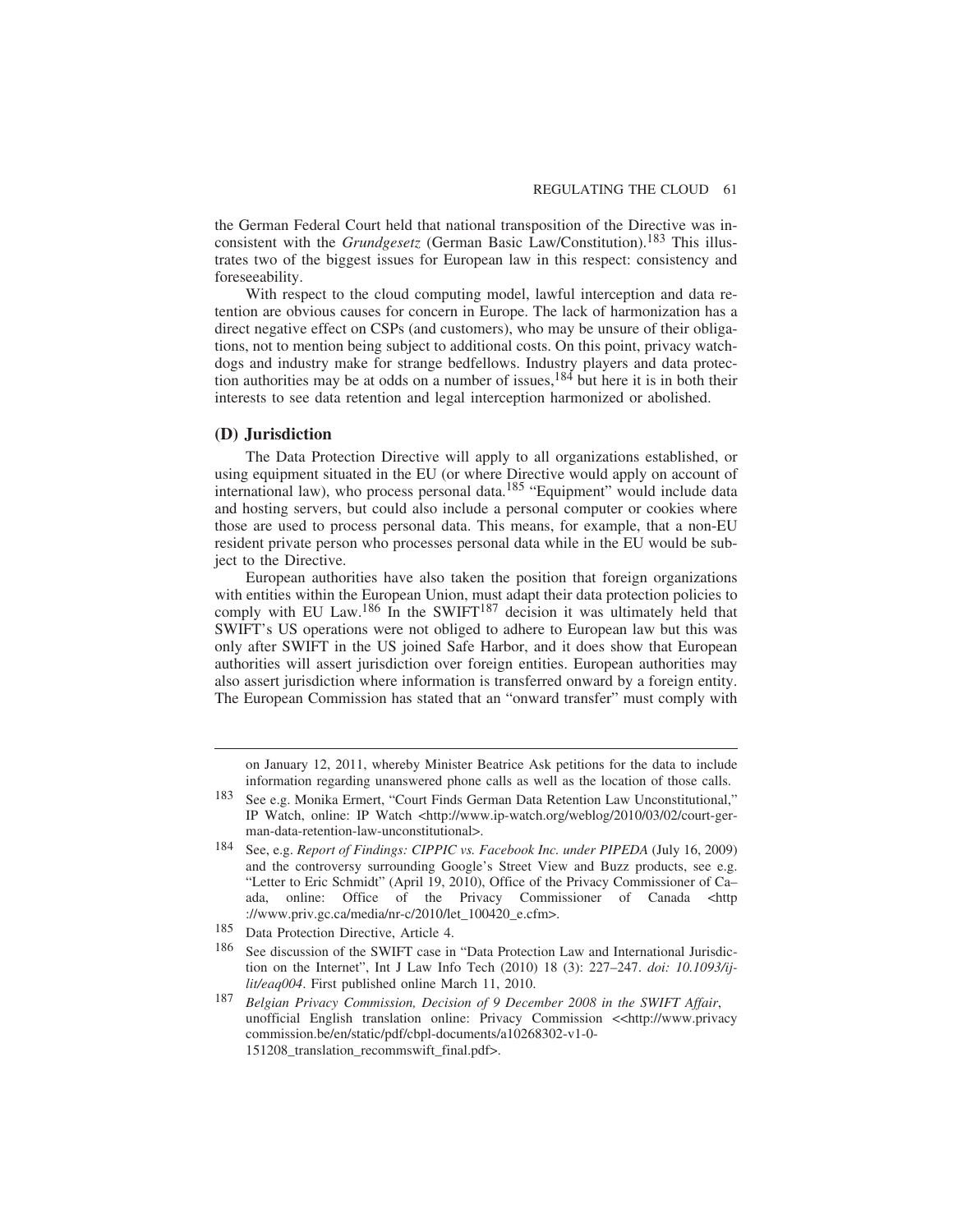the principles of EU law.188 Where personal data is transferred to a CSP with servers in multiple jurisdictions it is relatively clear that EU law will apply alongside the local law of the location of the servers. Where, for example, an American CSP receives personal data of European data subjects and wishes to transfer this data for further processing within the US, it must be aware of European laws and adhere to them. This may be cumbersome for CSPs but provides a certain degree of comfort to individuals who can rest assured that their personal data will receive a similar level of protection even after transferred into the geographical uncertainties of the Cloud.

#### **(E) Status of CSPs**

EU law differentiates between data "controllers", "processors" and "third parties".189 Processors process data "on behalf" of the controller but their data protection responsibilities differ from those of the controller. Article 16 of the Data Protection Directive obliges the processor, or a person acting on her behalf, to only process data "on instruction" from the controller (unless required to do so by law). Article 17190 outlines the duties of the controller *vis a vis* the processor and a review of these illustrates the importance of the distinction between the two terms. The controller, not the processor, carries the ultimate responsibility for the personal

<sup>188</sup> See Data Protection Law, *supra*.

<sup>&</sup>lt;sup>189</sup> These terms are defined in the Data Protection Directive as follows: "controller" shall mean the natural or legal person, public authority, agency or any other body which alone or jointly with others determines the purposes and means of the processing of personal data; where the purposes and means of processing are determined by national or Community laws or regulations, the controller or the specific criteria for his nomination may be designated by national or Community law; "processor" shall mean a natural or legal person, public authority, agency or any other body which processes personal data on behalf of the controller;'third party' shall mean any natural or legal person, public authority, agency or any other body other than the data subject, the controller, the processor and the persons who, under the direct authority of the controller or the processor, are authorized to process the data.

<sup>&</sup>lt;sup>190</sup> 1. Member States shall provide that the controller must implement appropriate technical and organizational measures to protect personal data against accidental or unlawful destruction or accidental loss, alteration, unauthorized disclosure or access, in particular where the processing involves the transmission of data over a network, and against all other unlawful forms of processing. Having regard to the state of the art and the cost of their implementation, such measures shall ensure a level of security appropriate to the risks represented by the processing and the nature of the data to be protected.

<sup>2.</sup> The Member States shall provide that the controller must, *where processing is carried out on his behalf*, choose a processor providing sufficient guarantees in respect of the technical security measures and organizational measures governing the processing to be carried out, *and must ensure compliance with those measures*. 3. The carrying out of processing by way of a processor must be governed by a contract or legal act binding the processor to the controller and stipulating in particular that the processor shall act only on instructions from the controller,- the obligations set out in paragraph 1, as defined by the law of the Member State in which the processor is established, shall also be incumbent on the processor.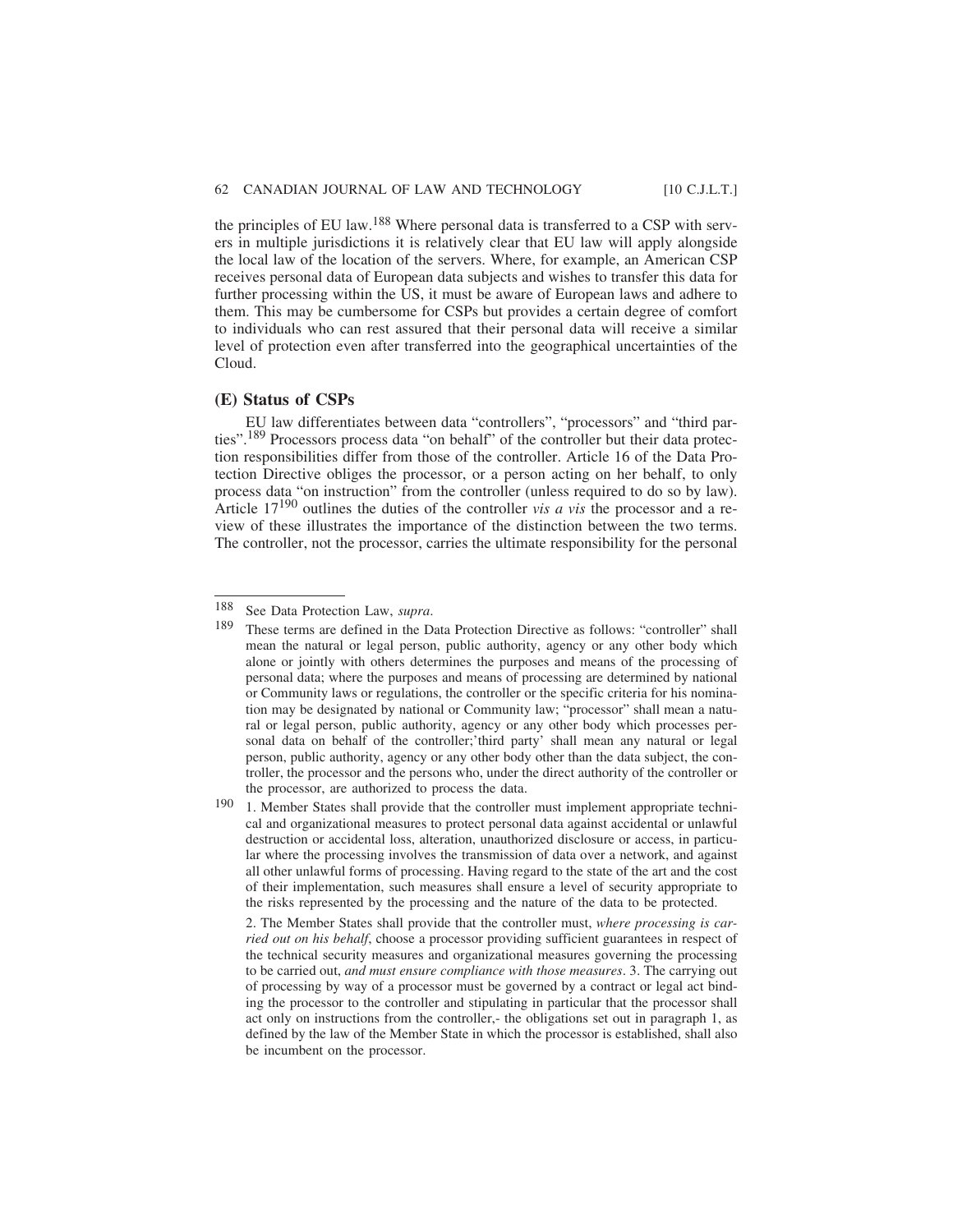data. In an Opinion in early 2010 the *Article 29 Working Party* clarified<sup>191</sup> the concepts of the respective duties of controller and processor, and then at the end of that year, it included CSPs in this clarification, at least to a certain extent. The user of the cloud service would be the data controller in most circumstances, but CSP may also be considered a data controller:

> If the cloud service provider uses means in the EU, it will be subject to EU data protection law on the basis of Article 4(1)c. As demonstrated below, the application of the Directive would not be triggered by means used for transit purposes only, but it would be triggered by more specific equipment e.g. if the service uses calculating facilities, runs java scripts or installs cookies with the purpose of storing and retrieving personal data of users. The cloud service provider will then have to provide users with information on the way data are being processed, stored, possibly accessed by third parties, and to guarantee appropriate security measures to protect the information.192

PIPEDA does not distinguish between a controller and processor in the same way as the Data Protection Directive, and so the ultimate outcome of this determination could (but need not) be that the same CSP is considered a "controller" under the EU law and but fall outside of the obligations of PIPEDA in Canada. A CSP may also be considered a "controller" by virtue of having "joint" control under Article 2(d) of the Directive. However, the joint control concept does not exist in all Member States, most notably Germany. This issue lack of certainty is a major concern for industry and potential customers and will need to be addressed in the upcoming years.

## *(ii) Government Cloud Strategies*

The recently unveiled ICT strategy of Germany<sup>193</sup> along with the related "Cloud Computing: Aktionsprogramm"<sup>194</sup> indicates that Germany intends to be among the leaders within the G-8 and G-20 in this regard. The program and the overall strategy are explicit in its statement that the German Government wishes to "accelerate" the adoption of cloud computing in Germany, in particular the small and medium-sized business sector. In order to achieve this primary goal, four measures<sup>195</sup> are pinpointed; among them the establishment of workable legal solutions to cope with the novel issues the Cloud raises. BITKOM, Germany's IT industry

<sup>191</sup> Opinion 1/2010 on the concepts of "controller" and "processor", 00264/10/EN WP 169 adopted on January 16, 2010.

<sup>&</sup>lt;sup>192</sup> Opinion 8/2010 on applicable law, 0836-02/10/EN WP 179adopted on December 16, 2010.

<sup>193</sup> IKT (ICT) Strategy of the German Government, "Deutschland Digital 2015", BMWi, November 2010.

<sup>194</sup> Bundesministerium für Wirtschaft und Technologie, Aktionsprogramm - Cloud Computing", Bundesministerium für Wirtschaft und Technologie, online: BMWI www.bmwi.de/. . ./aktionsprogramm-cloud-computing,property=pdf, bereich=bmwi,sprache=de,rwb=true.pdf.

<sup>195</sup> Also, to 1) drive innovation and market potential, 2) assist in international developments and 3) provide "orientation knowledge".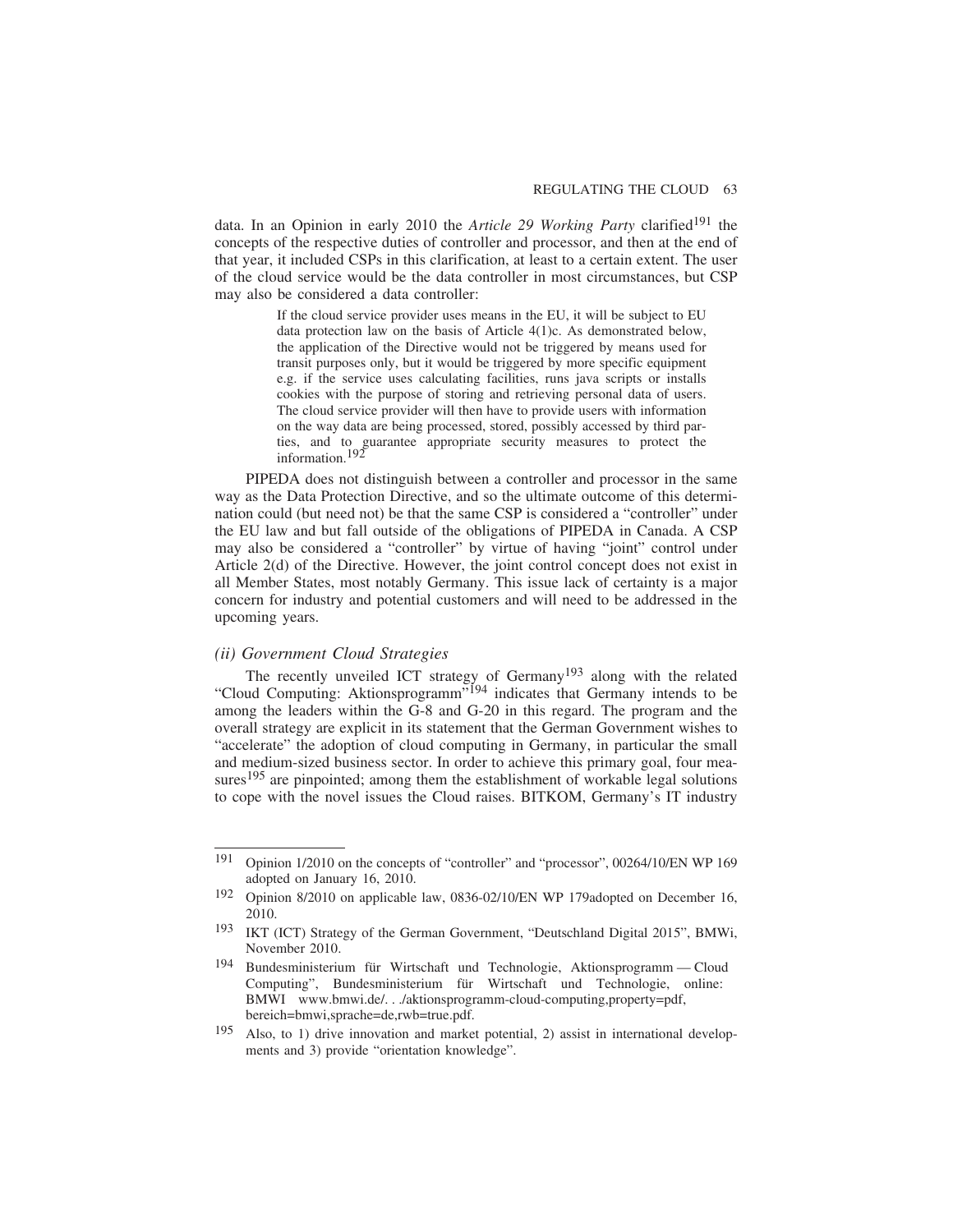association, has welcomed this strategy, stating that "swift" action on behalf of industry and government is needed to ensure Germany's competitiveness in the Cloud arena.196

At a European level, strategies for Cloud computing were also unveiled and developed during 2010. The Expert Report<sup>197</sup> includes an analysis of Europe's positioning to take a leading role in cloud development. While identifying a number of strengths and weaknesses, no direct mention was made regarding either the strength or weakness of European privacy laws. While there is no official European cloud strategy, the EU Digital Agenda Commissioner, Neelie Kroes, promised this will be forthcoming in  $2011$ .<sup>198</sup> At this point, it looks like this strategy will be unveiled in early 2012. The consultation to the European Commission closed on August 31, 2011:

> I am excited about the potential benefits of cloud computing to cut costs, improve services and open up new business opportunities. We need a welldefined cloud computing strategy to ensure that we make the best use of this potential. The input we are requesting from all interested parties is important to get it right.199

In terms of governments themselves moving services into the Cloud, Europe has not made significant strides. However, ENISA (European Network and Information Security Society) has just released a report $^{200}$  to advise and guide governmental agencies in their adoption of cloud computing and there are signs that socalled "G-Clouds" are a thing of the not-so-distant future.

## *(iii) Views of Data Protection Authorities*

In an open letter posted on the German Commissioner's website, commenting on European laws to adequately deal with personal data in the Cloud, Peter Schaar questions the ability of the Cloud to comply with German and EU data protection laws:

> As an example (of the problematic of European legislation and the cloud) I would like to refer to the provisions in Sect. 11 BDSG on commissioned data processing. The order in writing must contain detailed provisions on the processing and protection of the data, and prior to data processing and regularly in the course of data processing, the principal has to make sure that the provisions are complied with. This requires that the principal knows in detail which of the data are processed at which location and under which

<sup>&</sup>lt;sup>196</sup> BITKOM, "Cloud — Aktionsprogramm", Press Release (October  $5<sup>th</sup>$ , 2010), BITKOM, online: BITKOM <http://www.bitkom.org/65433\_65412.aspx, last accessed January 20, 2011>.

<sup>197</sup> *Supra*.

<sup>198</sup> Neelie Kroes, "Towards a European Cloud Strategy" (January 1, 2011) eGov Monitor, online: eGove Monitor <http://www.egovmonitor.com/node/40544>.

<sup>199</sup> Nellie Kroes quoted in Information Policy, online: <http://www.i-policy. org/2011/05/eu-commission-may-publish-standardised-cloud-computing-terms.html>.

<sup>200</sup> ENISA, Security and Resilience, January 17, 2011, ENISA, online: ENISA <http://www.enisa.europa.eu/act/rm/emerging-and-future-risk/deliverables/securityand-resilience-in-governmental-clouds>.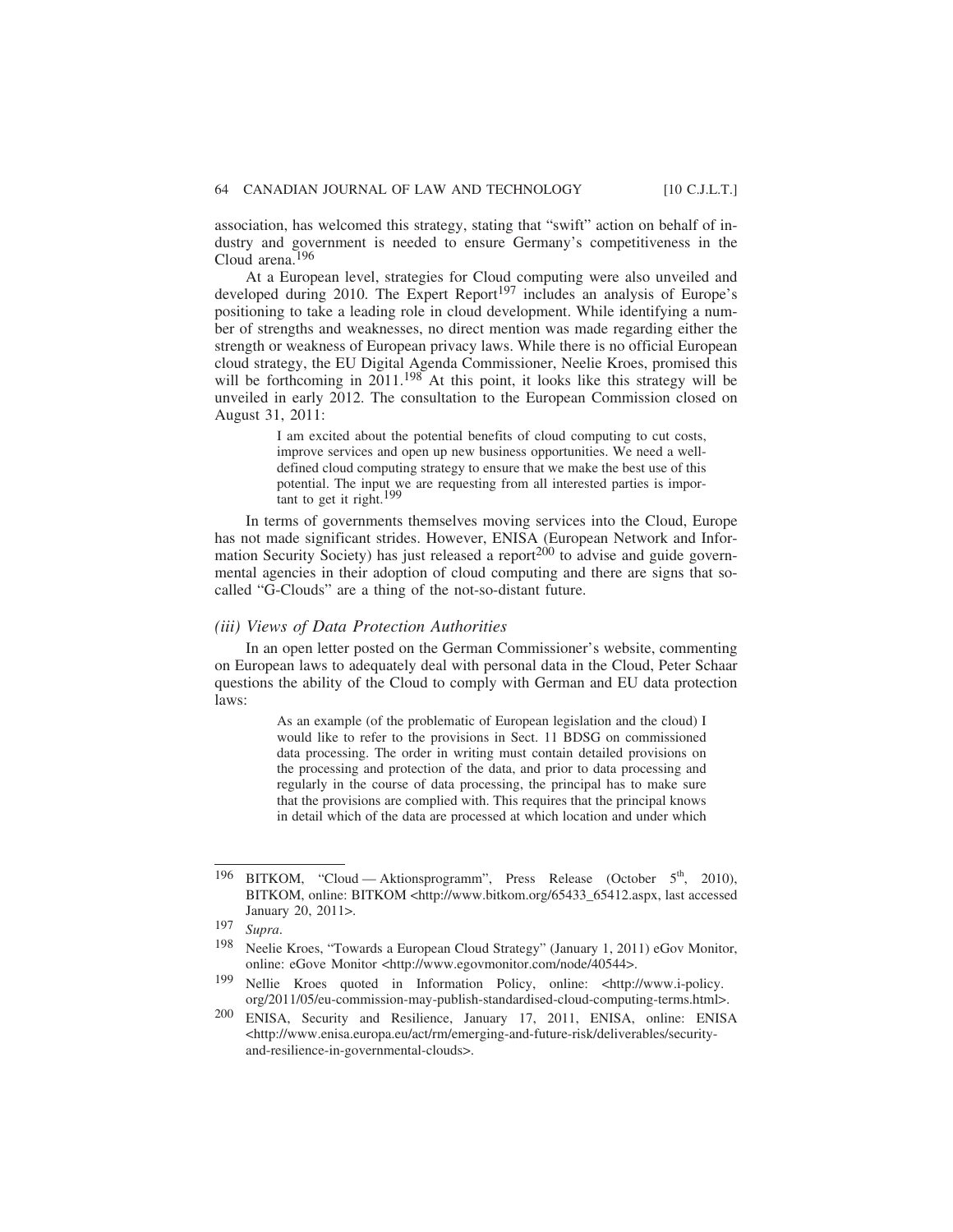## REGULATING THE CLOUD 65

conditions. *But how is this to be managed if free server capacities are se-lected only on an ad hoc basis* (emphasis added)?201

Also in Germany, the *Konferenz der Datenschutzbeauftragten des Bundes und der Länder*<sup>202</sup> recently pointed out that the *Bundesdatenschutzgesetz* is currently unfit to properly regulate personal data processing which is both border-crossing and divided in terms of responsibility, as can be the case in cloud computing. The members of the Conference make a number of suggestions to amend the *Bundesdatenschutzgesetz* (and corresponding *Länder* laws). Firstly, the concept of the "verantwortliche Stelle" (responsible party) is to be brought firmly in line with the definition of "controller"<sup>203</sup> in the Directive. Secondly, where there is more than one responsible party, regulations should be dependent on the ability to influence the processing $2^{04}$  as well as the interests in the data of each processing party ("interessengerechte Verteilung der Verantwortlichkeit"). These suggestions are intended to achieve responsibility and accountability of each party to the data processing, where, *inter alia*, cloud computing is used, and will enable continued responsibility of the transferring party (where the ability to influence the data transferee exists). Additionally, it was argued that where there is simultaneous processing by multiple parties, obligations should rest with all parties involved in the processing (i.e. joint controllership).

Recently, however, the German DPA provided more specific guidance regarding cloud computing.<sup>205</sup> The recommendations provided therein may not have been exactly what industry was hoping for but at least they provide some much needed guidance on what *not* to do when engaging the services of a CSP. For example, the DPA has stated that sensitive data may not be transferred to a US cloud service (other than with the express consent of the individual), and that any party using a cloud provider in the US, even within Safe Harbor, must verify that the US provider will agree to abide by EU compliance regulations.

The Swedish Data Inspection Board had preliminary concerns<sup>206</sup> related to the risk with transferring information across the Internet, data intrusion, encryption,

<sup>201</sup> See Peter Schaar's Comments, *supra*.

<sup>&</sup>lt;sup>202</sup> Der Landesbeauftragte für den Datenschutz Baden-Württemberg, "Ein modernes Datenschutzrecht für das 21. Jahrhundert" (March 18, 2010), online: <http://Bund für Datenschutz www.bfdi.bund.de/cae/. . ./79DSKEckpunktepapier Broschuere.pdf>\_at 19.

<sup>203</sup> "'controller' shall mean the natural or legal person, public authority, agency or any other body which alone or jointly with others determines the purposes and means of the processing of personal data; where the purposes and means of processing are determined by national or Community laws or regulations, the controller or the specific criteria for his nomination may be designated by national or Community law."

<sup>204</sup> Under Canadian laws, the term "data processing" does not exist in the same way. Instead, one speaks of the "use", "disclosure" or "collection" of data.

<sup>205</sup> Hogan Lovell, Online <http://www.hldataprotection.com/2011/10/articles/ international-eu-privacy/pending-revision-of-eu-directive-prompts-questions -about-safe-harbor/>.

<sup>206</sup> As noted in e-mail correspondence with Ulrika Andersson, Legal adviser, The Swedish Data Inspection Board, on November 15, 2010.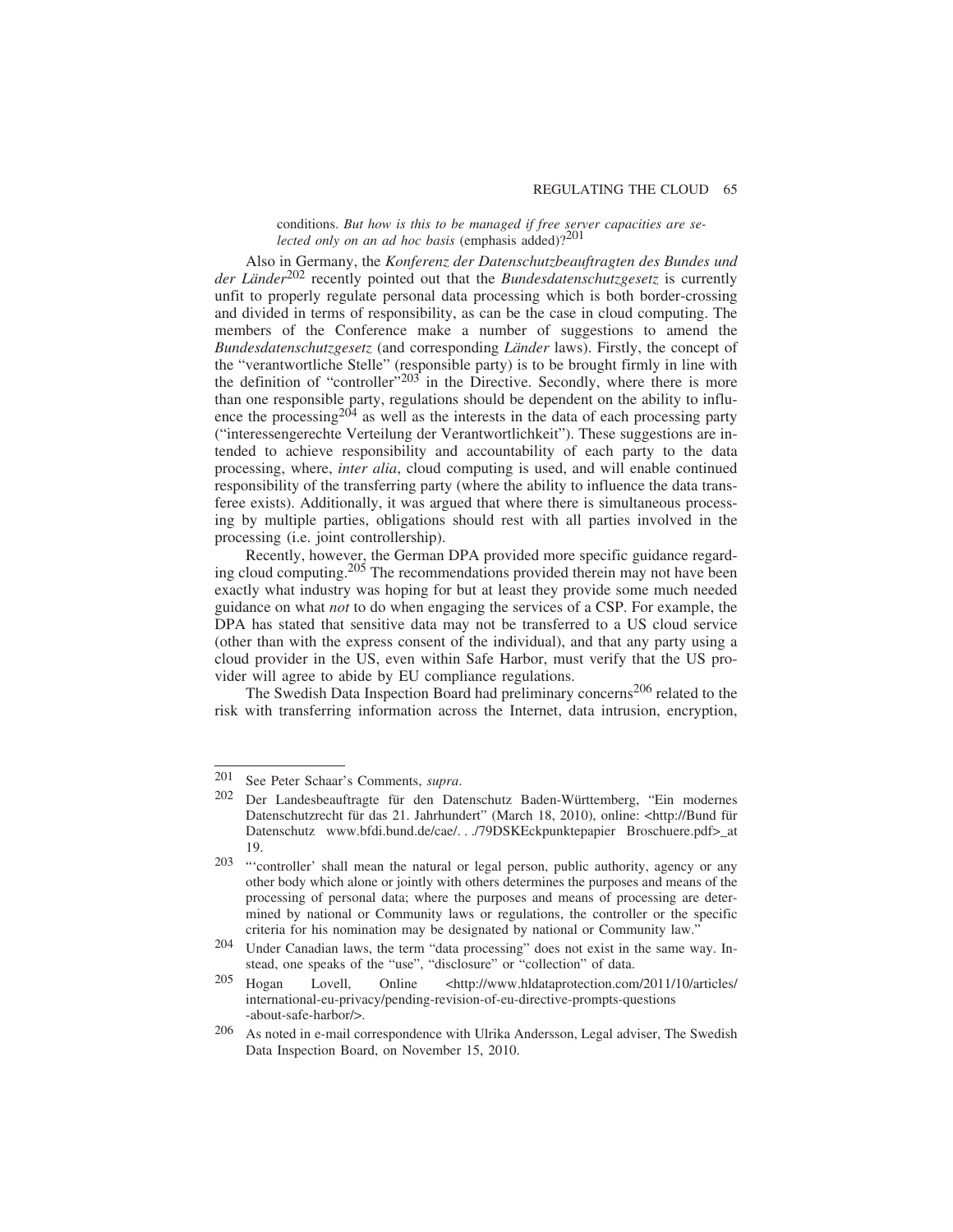how the controller can ensure that the processor, i.e. the CSP, actually implements the privacy measures the controller is ultimately responsible for but has recently released its views on the obligations of Cloud users. While this document does not do much in the way of simplifying CSP-use, it does provide some clarity that the Swedish DPA will put the onus on the controller who will always be the CSP user and it is he who must ensure that the Swedish Act is complied with, including ensuring all processor and sub-processor agreements are in-line with his processing instructions (in turn compliant with the legislation). $207$ 

At the EU level, Peter Hustinx recently commented $208$  stated that there are four main areas of concern, which need to be addressed in the framework: a) Applicable law, including a new criterion such as "targeting", b) International data transfers, including streamlining the use of binding corporate rules and extending the responsibility of controllers, c) Accountability and "privacy by design" would give strong incentives to ensure that cloud computing services are privacy friendly, and if necessary even with some "privacy by default", and d) "processor" obligations where services are provided to individuals acting in a purely personal capacity.

#### **(c) Industry Views and Proposals**

People have really gotten comfortable not only sharing more information and different kinds, but more openly and with more people [. . .] That social norm is just something that has evolved over time.<sup>209</sup>

Facebook CEO Mark Zuckerberg's comments caused quite a stir<sup>210</sup> within the privacy community at the beginning of 2010. Whether the commotion was warranted or if Mr. Zuckerberg's comments actually reflect popular society's development aside, they provide an example of an industry viewpoint on perceived privacy expectations in the Web 2.0 era: privacy will be diminished online but people might not care or at a minimum, values regarding what is considered as being "private" have changed.

Many well-known businesses are now cloud service providers. These include Amazon, Google, Sales Force, IBM and Microsoft, as well as of course Facebook, which are all placing much hope in the future of cloud technologies and the popular adoption thereof. In recent submission to the European Union, Microsoft explained its vision for industry and government action with respect to data protection in Europe.<sup>211</sup> This vision includes the right balance between government, consumer and industry action to enable "cloud ready" infrastructure, coherent legal framework in Europe, transparency about privacy and security by cloud providers, and security of the systems. Contrary to the thoughts of data protection authorities discussed

<sup>207</sup> *Supra* note 157.

<sup>208</sup> Peter Hustinx Speech, *supra*.

<sup>209</sup> Mark Zuckerberg, as quoted in Bobbie Johnson, "Privacy no longer norm, says Facebook founder", The Guardian, online: The Guardian <http://www.guardian.co.uk/technology/2010/jan/11/facebook-privacy>.

<sup>210</sup> See examples of this when entering the search terms privacy, social norm and Mark Zuckerberg into Google's search engine, last accessed on January 13, 2011.

<sup>211</sup> Microsoft, "Building Confidence in the Cloud" (January 2010) online: Eurpean Commission ec.europa.eu/. . ./microsoft\_corporation\_2nd\_document\_en.pdf.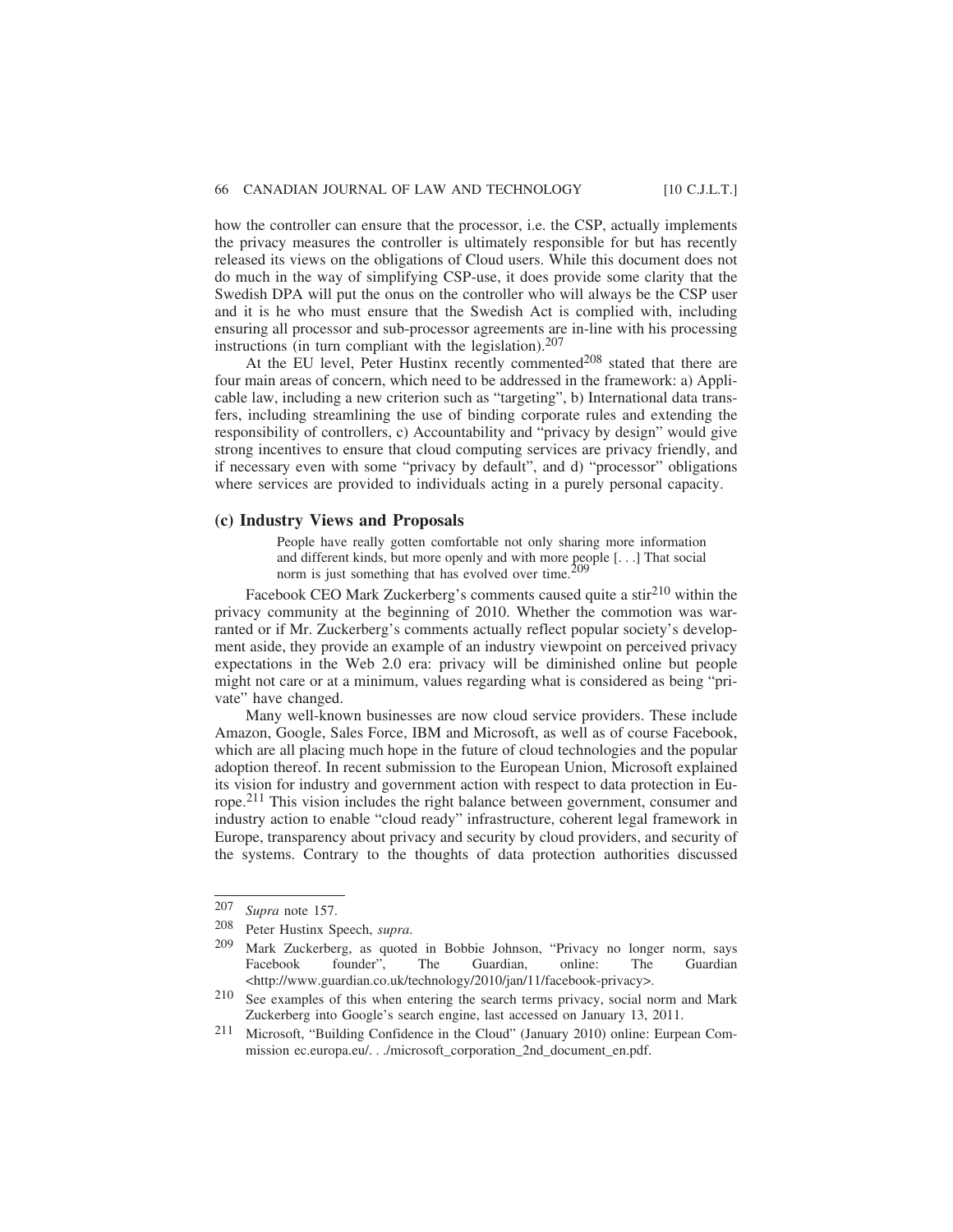herein, industry does not share the same concerns that the cloud model is not *able* to comply with the current legal framework. Adjustments to the technical and legal frameworks may be called for but it would not be "impossible" to comply with a harmonized system and so that should be the primary legislative objective.<sup>212</sup>

In a "Joint Industry Statement on Data Protection" by the four major European Trade Associations of the Telecommunications Industry, it was pointed out that the European framework suffers from a lack of harmonization, unclear rules regarding the status of CSPs as processors and controllers, and a major barrier in the form of its restrictive trans-border data transfer policies.<sup>213</sup>

Microsoft also provided a response<sup>214</sup> to Canada's Digital Strategy consultation in which it both praised and criticized Canada's policies with respect to ICT. Among the criticism was that Canada was not "an early adopter" of ICT technologies and did not invest enough in digital technologies. With respect to privacy issues, Microsoft noted that Canada has a "robust" privacy regime but that PIPEDA needed to be overhauled. Bill C-29 was said to be a step in the right direction but may not be entirely sufficient. The paper went on to suggest that Canada needed a more comprehensive scheme for the transfer of data across borders but did not provide reasons for this view. This criticism is slightly unwarranted since the current Canadian scheme already addresses the transfer of personal data abroad and is quite clear about the obligations of the transferor, at least on paper.215

Compared with the consultation document to the European Union, at least with respect to data protection, Microsoft seems to be of the view that Canada has a more appropriate scheme at present. This may be less than surprising given that Canada is one, albeit large and diverse, country compared with the EU's 27 Member States, but noteworthy nonetheless. The current fragmented European Data Retention scheme was singled out as one of the most crucial impediments to widespread could adoption.<sup>216</sup> IBM has stated that a "lack of visibility and control, concerns about the protection of sensitive information and storage of regulated information in a shared, externally managed environment"<sup>217</sup> are major concerns and will be stopping wide-spread open cloud-computing solutions for a few years yet. For now, a "trust but verify" model is being promulgated by IBM. On the topic of breach notification, telecommunications providers such as Bell Canada have been

<sup>212</sup> Roland Broch, "EuroCloud Deutschland schafft mehr Rechtssicherheit für Cloud Services", Eurocloud (March 3, 2010) online: Eurocloud <http://www.eurocloud .de/2010/03/03/eurocloud-deutschland-schafft-mehr-rechtssicherheit-fuer-cloud-services/#more-448>.

<sup>213</sup> GSM Europe, "Joint Statement on Data Protection", GSM Europe, online: GSM Europe www.gsmeurope.org/. . ./Industry\_*Joint*\_Statement\_on\_Data\_Protection.pdf

<sup>214</sup> Microsoft Corporation, "Response to Canada DES Consultation" (July 2010), Government of Canada, online: Govnerment of Canada <http://de-en.gc.ca/home/>.

<sup>215</sup> See OPC Guidelines, *supra*.

<sup>216</sup> Building Confidence, *supra* at 4–10. Please note that industry has not made any official comments on Bill C-52.

<sup>217</sup> IBM Whitepaper, *supra*.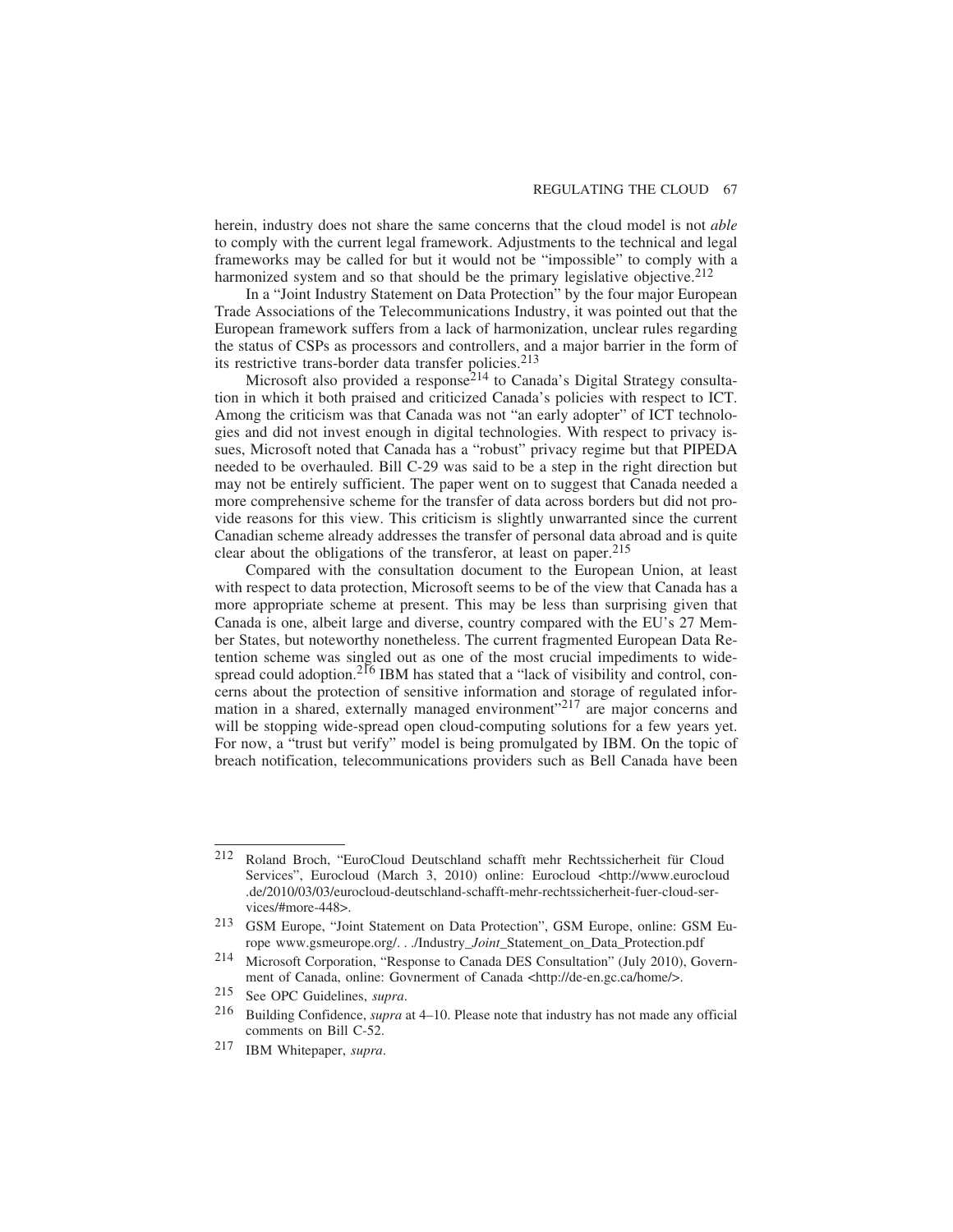outspoken in their views against mandatory regulations.218 These views are shared by the Canadian Chamber of Commerce and relate to a fear of an over-flooding of notices (and resulting consumer fatigue in this respect).

Industry generally advocates that the current framework is not entirely incapable of handling privacy in cloud computing but needs to be harmonized and become clearer on the obligations of CSPs. New initiatives may also be needed and some of these are currently well on the way to becoming formulated.<sup>219</sup>

## **(d) Differences and Common Ground**

As the preceding analysis has described, there are distinct differences but also common ground between Canada and the EU regarding data protection in the Cloud. This section will distill and analyze the main differences as well as the main points of commonality between Canada and the EU, and what these potentially entail for data protection in the Cloud.

*Current legal frameworks are not suited to the Cloud*: Neither the Canadian nor the European Union framework is currently able to properly address the challenges that the Cloud's inherent (and thus unalterable) features carry with them. Virtualization, and *ad hoc* data access and storage in multiple locations are not reconcilable with the Article 25 prohibition on the extra-EU transfer of personal data. They are also not easily reconciled with "openness" and "transparency" principles underlying PIPEDA. It will be difficult for a cloud customer to be open with respect to his practices *vis-a-vis* individuals, whose personal information she controls, if she does not know the CSPs, or their CSPs' practices (where multiple CSPs are used). The Directive's distinction between "controller" and "processor" may not be a feasible way in which to divide up responsibility for personal data in the Cloud and could result in uncertainty as to the ultimate responsibility for the data. The controller may not know about the CSPs practices at any given time because the services are delivered *ad hoc* but would still be "on the hook" for potential discrepancies. Bad for the customer, and possibly bad for the data subject's pri-

<sup>218</sup> See comments made by David Elder, V.P. Regulatory Law, Bell Canada at *Standing committee on Access to Information, Privacy and Ethics*, 39<sup>th</sup> Parl. 2<sup>nd</sup> Session, January 1, 2007, Parliament of Canada, online: Parliament of Canada <http://www2.parl.gc.ca/HousePublications/Publication.aspx?

DocId=2654739&Language=E&Mode=1&Parl=39&Ses=1>.

<sup>&</sup>quot;Instituting a duty to notify could create a more adversarial relationship between business and the OPC. In addition, imposing a *duty to notify on every potential breach could well do a disservice to the very consumers it is meant to protect*. This kind of requirement could result in a flood of notices being sent to consumers, desensitizing them to the gravity of a truly serious privacy breach. I believe we've seen this occurring in the U.S. Given this, the Canadian Chamber does not believe that mandatory breach notification is necessary in the legislation. We would encourage businesses to continue to work closely with the Privacy Commissioner's office in order to identify breaches and to notify those who could be affected by a possible breach in privacy. This flexibility enables notice where appropriate in the circumstances, with no adverse impact on consumers."

<sup>219</sup> See for example, Digital Die Process Initiative as cited in Lanois, *supra*.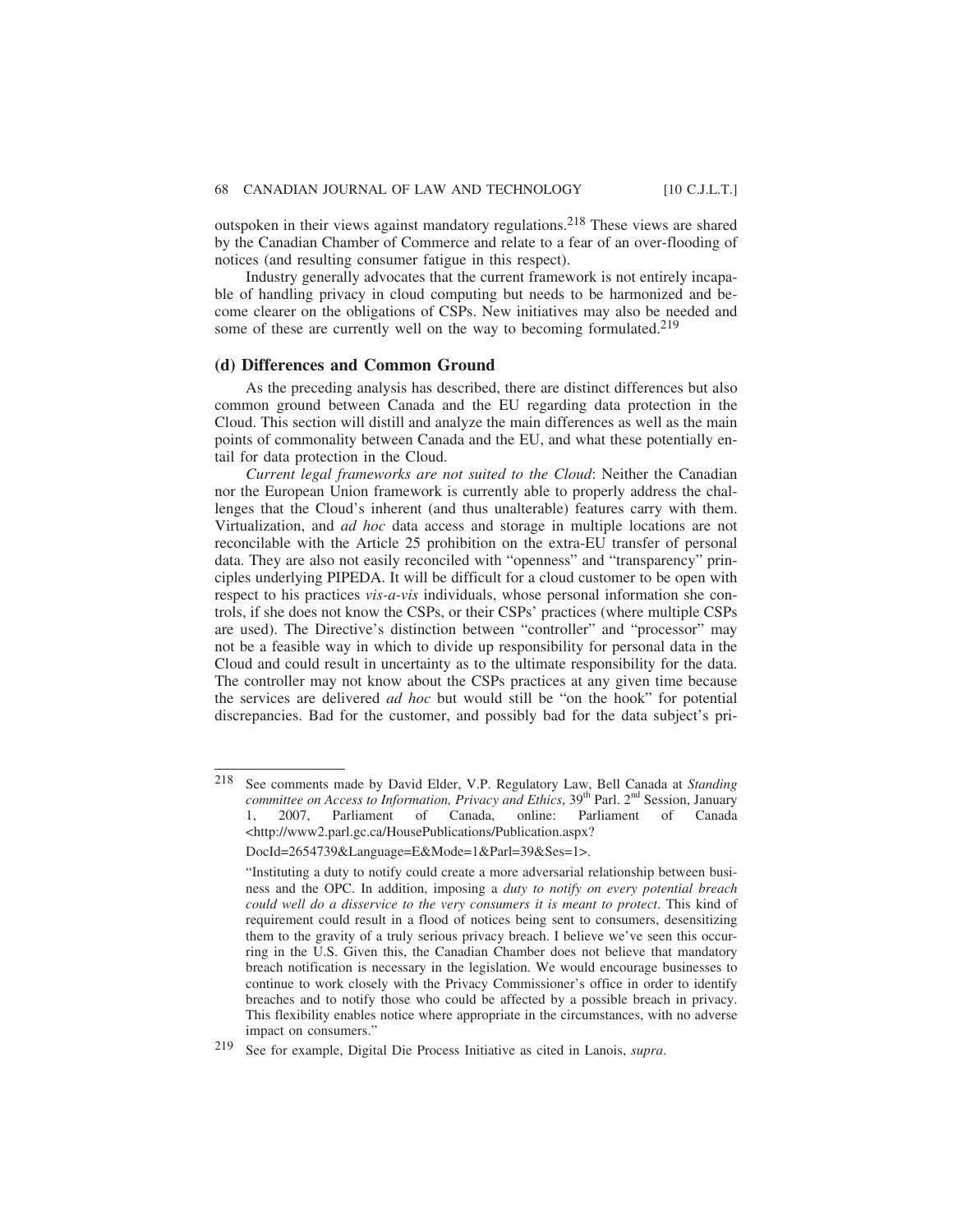vacy, but good for the CSP. On the other hand, if CSPs were to be the "controller" of the data in a customer-CSP relationship (and not where individuals transact directly with the CSP or where the CSP acts outside of the initial processing relationship), too much of the responsibility would lie with them because the CSP does not have the relationship with the data subjects, including knowing, or being able to control, the purposes behind the collection of the data. At a minimum, however, both customer and CSP should be able to know into which category they fall. The Canadian OPC has offered some more guidance and how PIPEDA will apply to the CSP and the customer in its view, but the legislation itself is also not entirely clear on this point.

*Government in the European Union and Canada is seeking more access to and control of personal data*: The Canadian government is seeking to pass legislation to make lawful interception less cumbersome. The EU has passed data retention rules and countries within the EU already have means by which to legally intercept communications without a warrant. The most recent examples of these efforts are the FRA law in Sweden and the proposed legislation in Canada. This development is feared by both industry and data protection authorities, as well as by those concerned with the deterioration of data protection. As we have seen, threats to personal data by governments may still be the most serious threat to personal information, regardless of the amount of press the wanton privacy policies of Facebook or Google's invasive StreetView product have garnered. This continuing threat will be a deterrent for many businesses and individuals wanting to entrust their information into the Cloud because increased, even inadvertent, access may occur in the Cloud by way of these lawful access laws.

*The Canadian legal framework is more "cloud-ready" than that of the EU*: From the industry's perspective, it seems Canada has two distinct advantages regarding its governing legislation. Firstly, unlike the EU framework, PIPEDA allows for transfers to third countries via its organization-to-organization approach and secondly, its laws are much more harmonized internally as well as in relation to the United States (albeit with some well-established concerns about the US governments' lawful access provisions), both parties' most important trading partner in this respect.

The EU framework, although solid in its protection of personal information, is undoubtedly a roadblock for widespread cloud adoption in Europe, both on the customer uptake and the provider side. For one, the transfer restrictions do not work with the practical application of the public cloud application. Secondly, a lack of harmonization and resulting lack of foreseeability with respect to lawful access, data retention and breach notification requirements have industry worried about compliance where CSPs are situated in another Member State. Regulators and CSPs are attempting to come up with ways of negotiating around the transfer restrictions to non-adequate countries with agreements like Safe Harbor, BCRs and model contract clauses, but such a patch-work of a regulatory environment is not conducive to seamless adoption of a technology.

Canada need not worry about these same restrictions and can focus on the data protection issues from a more practical perspective. As an example, although the transparency and openness principles clash with the Cloud model, they are nonetheless principles that do not inherently clash with cloud computing if technological and business decisions are taken that incorporate privacy into the model itself. In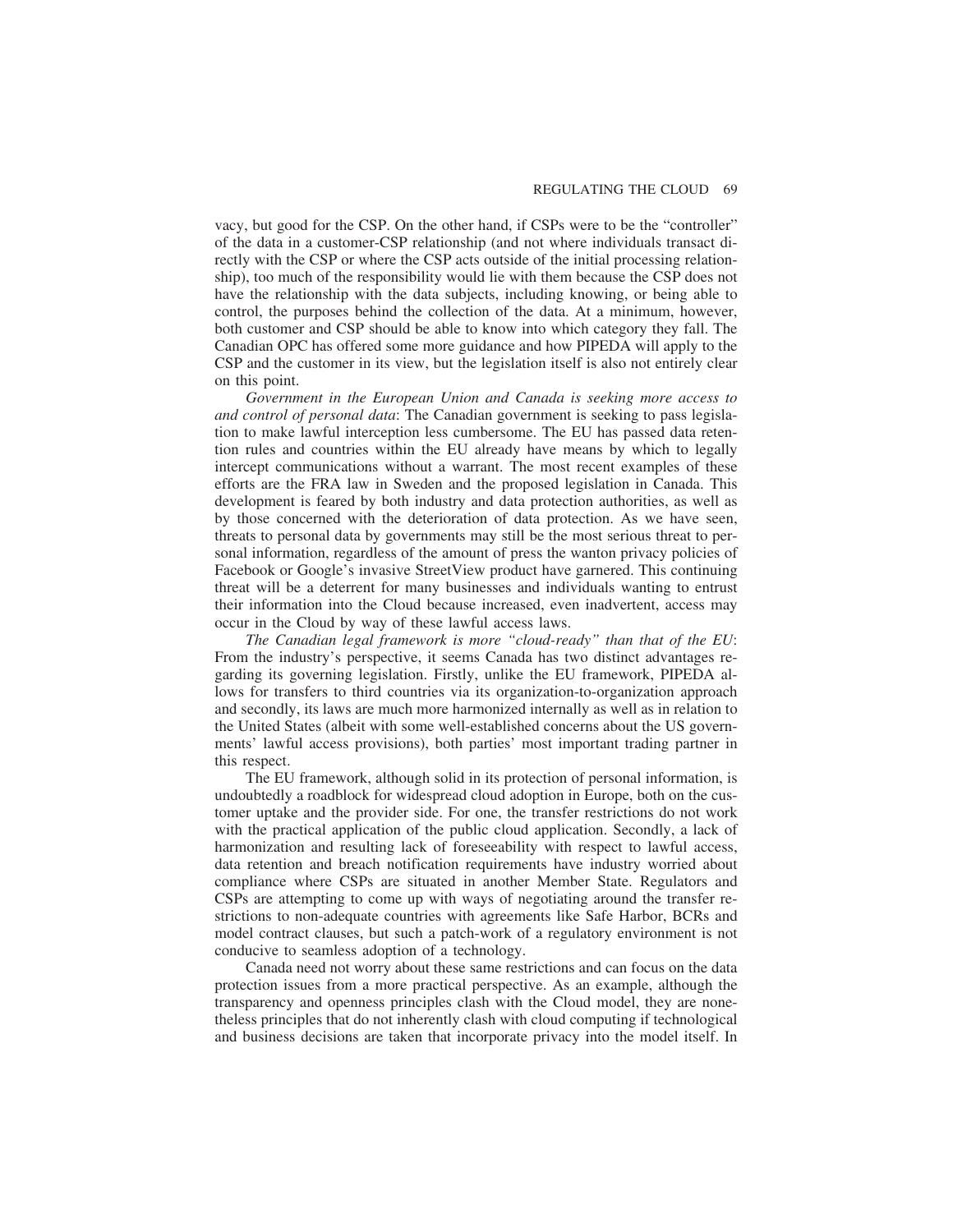Canada, less of the discussion currently revolves around the *ability* of the legal framework to cope with the Cloud. Rather, both the Canadian and Ontario Commissioners are aiming at promoting technological solutions (privacy-by-design) and enforcing the laws *vis-a-vis* potential privacy outlaws (for example, Facebook and Google). The OPC has some concerns with the model and shares these with European counterparts but after an analysis of the material, it cannot be said that the worries are as far reaching as in Germany where, for example, the BDFI has voiced grave concerns with the model's ability to comply full-stop.<sup>220</sup> The Ontario Commissioner noted a related but lesser concern that if understanding, trust and assessment of the Cloud are not increased, the Cloud may be relegated to handling nonsensitive data, $221$  rather than being an across-the-board option for data processing.

*The Offices of the Canadian and Ontario Information and Privacy Commissioners are taking on a leading role in the quest for a data protective Cloud model*: Canada has taken on a leadership role on the international data protection front, in particular with respect to digital data stored online. This is evident when looking at the shear level of activity of the OPC and IPC over the past two years, including investigating privacy breaches, writing open letter to industry, publishing material or making proposals at an international level.222 Industry, privacy hawks and regulators all agree that this international cooperation will be crucial to the future of individuals' privacy rights online but also to the chances of the Cloud becoming a viable computing model for the future. Canada's leadership role may give potential cloud customers, including the government, the comfort level they require in order to trust their data to CSPs, even those in other countries. It will also provide comfort to those customers residing elsewhere that in case they trust a CSP with storage servers in Canada, their data will be protected by virtue of an active data protection authority. That being said, Canadian Privacy Commissioners recognize (or at least of the view) that laws will simply not do when it comes to data protection and the

<sup>220</sup> Peter Schaar, *supra*, "In this connection, however, the question is raised how data protection and data security can be ensured. It is very hard to capture CC in its pure form — thus as an open, global model — by the applicable data protection law. If a data controller decides to have his personal data stored world-wide on dispersed computers, *this approach quickly reaches its limits*. In the extreme case neither the data subjects nor the data controller know where and by whom the data are technically processed. As far as storage capacities and applications (for instance text processing) are directly made available to the end users via the Web, the customers have hardly any chance to claim their data protection rights to which they are entitled to according to European law, at least in instances where the provider offers the service from a third country (for example the US). But also when domestic companies award orders related to data processing to providers of Cloud Services many questions are raised. Admittedly, the responsibility relating to data protection law normally remains with the data controller, thus with the principal. The *Federal Data Protection Act* (*BDSG*) and the European Data Protection Directive contain detailed provisions for such a case, however, as to CC (at least in its pure form), *it is hardly possible to comply with these provisions*."

<sup>221</sup> Privacy by Design, *supra*, at 19.

<sup>222</sup> See discussion infra and e.g. Cloud Computing & the Canadian Environment, *supra* at 4.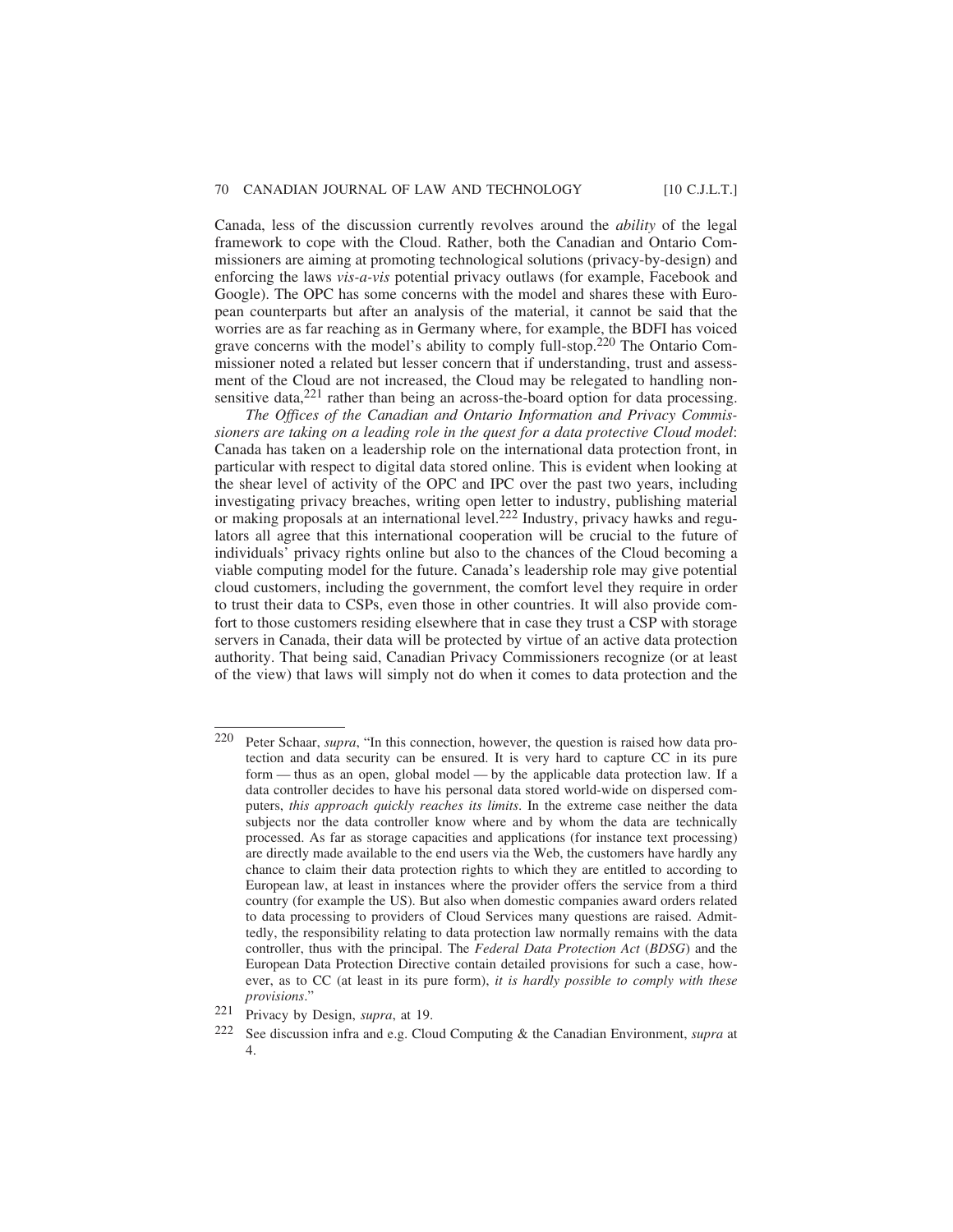Cloud. What is needed are technological solutions and then laws as a supplement and enforcement tool.

*Canadian and European laws continue to evolve alongside each other*: All differences aside, Canadian and European legislation is more similar than not. In both cases, authorities will take jurisdiction where personal data of citizens and/or residents in being processed, both jurisdictions continue to pursue a more paternalistic approach to privacy, and both systems are very careful in terms of personal information being processed outside of their respective jurisdictions. Bill C-29 and the 2009 e-privacy Directive introducing breach notification requirements, is yet another example of a parallel development.

For industry it is obviously helpful to have similar requirements in their markets in case of wide-scale breaches where personal data from more than one region is compromised. In a cloud environment, a CSP may be hosting the information of data subjects from many different parts of the world, and compliance with nonharmonized and discrepant notification laws would be cumbersome to say the least. As we have seen, industry generally favours a self-regulating approach, but it seems that breach notification will become part of the general responsibilities of cloud providers, no matter where they are doing business. Bill C-29 strikes a balance between the call for mandatory breach notification and industry's wishes in that it neither allows for a private right of action nor does it impose clear penalties for non-compliance.

If Bill C-30 becomes a reality in Canada in some form or another, it will move Canada another step closer to (and perhaps even beyond) European legal interception laws, for better or for worse. From a privacy hawk's as well as industry's point of view, the data retention requirement is not a welcome development but would nonetheless be a step toward a more harmonized regulatory landscape, which is something industry is striving for.

So far Canada has a well-recognized and active data protection authority, which is leading the way on an international as well as domestic level. Canada's privacy laws strike a balance between the American and EU approaches as they are neither based on a self-regulating nor restrictive model of data protection (i.e. it permits data transfers but sets strict guidelines for doing so). Another advantage is that PIPEDA is considered to offer "adequate" protection under EU law. This allows a potential EU cloud customer to transfer personal data to a Canadian-based CSP without the fear of being offside Article 25 of the Directive.

*The European Union Governments are farther along in the development of Cloud computing strategies*:Both regions believe in the promise of the Cloud.223 Both regions also seem to be confident in the benefits, both current and future, of pursuing a cloud-friendly regulatory environment, or, as in the case of the Canadian Privacy Commissioners and European Data Protection Authorities, technological solutions to ensure privacy in the Cloud. For businesses within the respective re-

<sup>223</sup> In fact, there are not many voices opting for a "no-go" option. Even critics like Jonathan Zittrain, e.g. in Jonathan Zittrain, "Lost in the Cloud" (July 19, 2009) The New York Times, online: The New York Times<http://www.ny– times.com/2009/07/20/opinion/20zittrain.html> are not advocating to *not* use the Cloud model but just warning of its dangers and the need to develop and establish appropriate safeguards.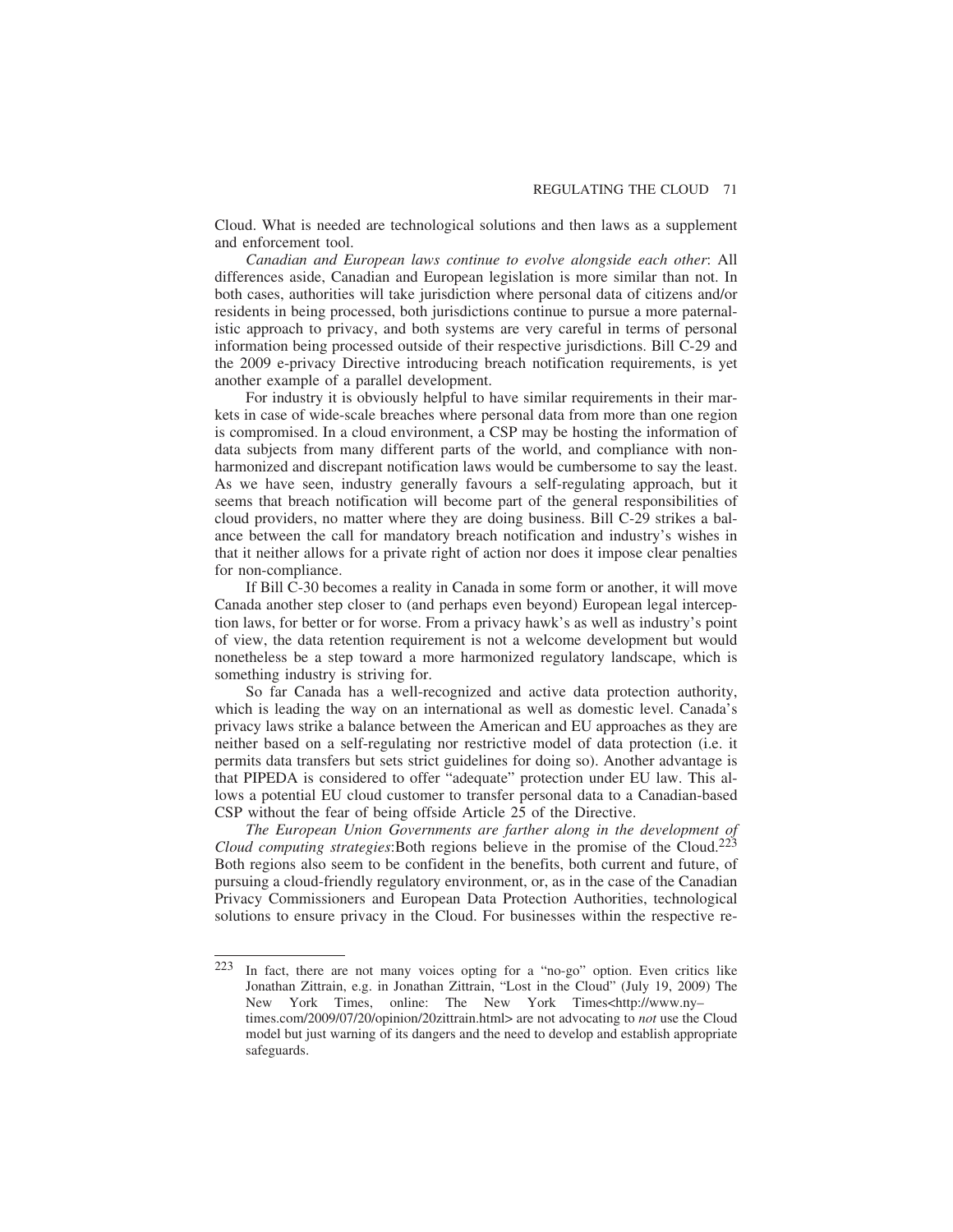gions, it is seen as a way of cutting costs and achieving increased efficiencies. Not only that, both regions would like to viewed as feasible locations for CSPs to set up business, and where businesses (and consumers) would feel comfortable storing their personal data from an online privacy standpoint. However, Europe has a more well-defined and advocated cloud strategy. The Canadian government has been relatively slower (or cautious) in this respect. This wait-and-see approach has the advantage of avoiding hasty decisions from a data protection perspective but may prevent Canada from being at the forefront of developing appropriate data protection solutions even though it is regarded by many as being a prime location for the Cloud industry to prosper, especially in terms of constructing large-scale server parks in its Arctic North.

## **IV. FUTURE OUTLOOK**

The Cloud promises many benefits but it carries with it many threats to personal information. Some of the threats come from hackers, others from industry's use, and others yet stem from the government's lawful access. All of these threats exist in the traditional environment but are exacerbated in the Cloud. Regulators, industry and data protection authorities have a major task ahead of them. They must make a square block fit a round hole. That is, the model that (almost) everyone seems to *want* to use must be reconciled with a framework that protects a fundamental right that is being threatened by that very technology. This reconciliation should also satisfy the competing rationalities referred to earlier. It is therefore not an easy task but one that could be achieved through choosing to follow along a number of different paths, some of which may be more desirable than others:

*Option 1* would be that the Cloud model is more or less abandoned, used to a very limited extent or at the most used only where non-sensitive data is being transferred within private cloud applications. We have seen examples only to a limited extent but this is a concern that was voiced by Ontario's Commissioner. If there is no trust in the Cloud, then it unlikely that critical financial information or health or government records would be processed this way. Given the promise of the technology, however, this is an unlikely outcome.

*Option 2* would be to reevaluate the values that stand in conflict with the model. In this case, regulators would engage in a simple cost-benefit analysis resulting in the conclusion that using the Cloud outweighs the harm caused to individuals' privacy rights and write laws so that the model can be used. There have been no proposals in this regard but as we have seen, certain comments from industry players have hinted that this should be considered.

*Option 3* stops short of abandoning core values. Instead, it aims to rethink, reinterpret or add to current laws, without changing the underlying principles. This approach is evident in publications from the OPC and IPC, and targeted breach notification laws or policies clarifying the Article 25 prohibitions would be an example of this approach.

Lastly, *Option 4* would be to change the environment the technology is operating in so that the model suits the laws and values, and to write laws that encourage (or demand) use of that technology. This approach imagines the use of, for example, PETs and underlies, *inter alia*, the privacy-by-design approach advocated by the Ontario Commissioner. Given the realities of today's computing environment, it is perhaps the most promising way to satisfy privacy concerns as well as ensuring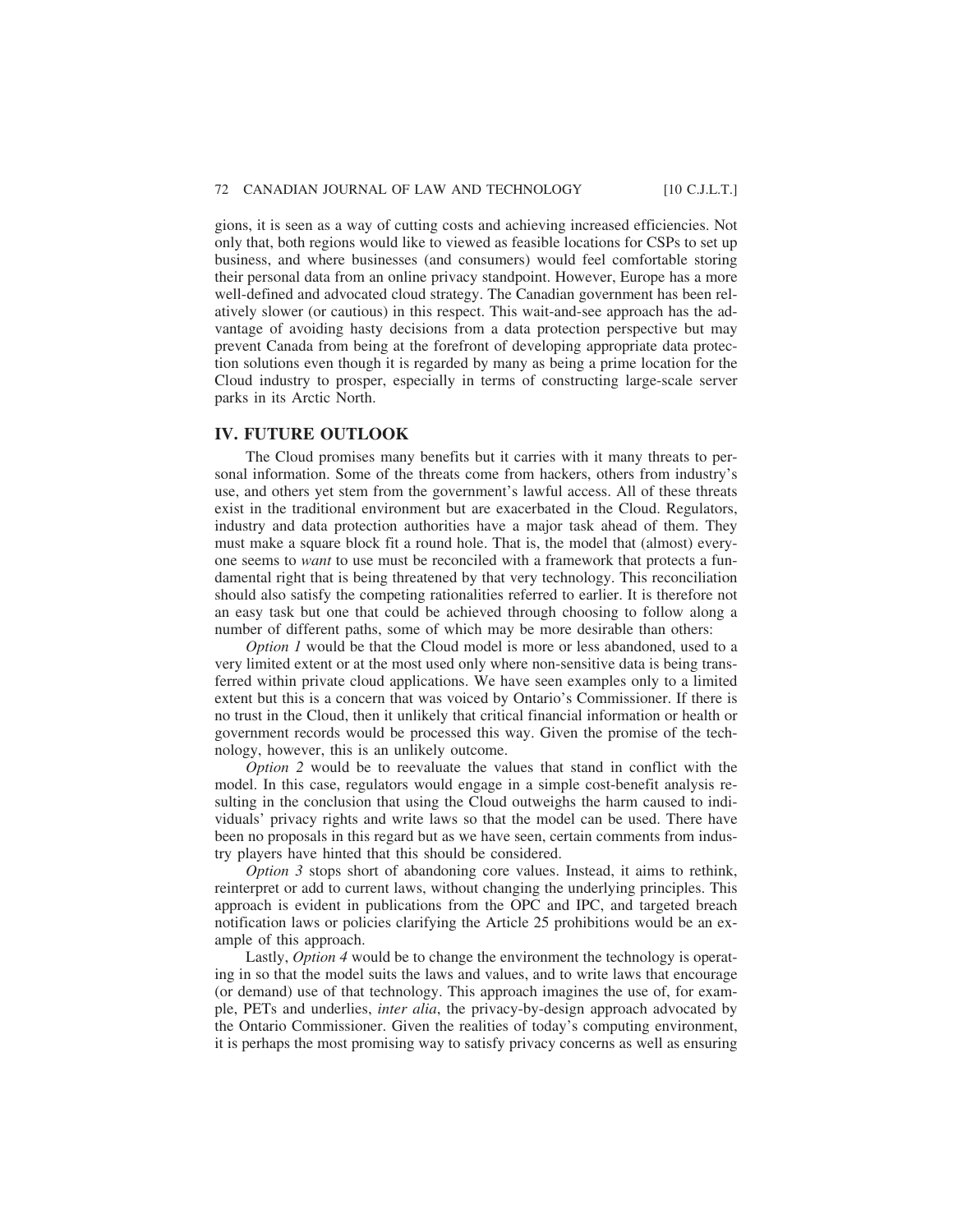the exploitation of new computing techniques.

2012 will likely provide us with an indication as to which options will be pursued and to what extent, in particular in response to the EU Proposal. Canada's privacy laws are also under review but, as noted, not as much progress has been made in 2011 as had been expected. Given that it is expected that the cloud computing industry will grow to  $$148.8$  billion<sup>224</sup> by 2014, it naturally in many stakeholders' interests that clarity is provided swiftly.

#### **CONCLUSION**

Cloud computing is not a flavour-of-the-month technology and the protection of personal information is a core interest, notwithstanding a potential shift in what we consider to being "private" or how much information people are willing to share. The two concepts are clashing conceptually and in practice, and regulators, privacy watchdogs and industry are all grappling with how to reconcile an emerging, highly profitable technology with a fundamental right. Some believe that privacy and the Cloud are not at odds with each other *per se* but that it will require the re-thinking of how to protect privacy online and discovering and encouraging innovative technological solutions and architectures. Others, however, do not share this can-do attitude and hold the view that the model is inherently incompatible with the principles data protection laws were built upon. Others yet are of the view that the Cloud is the technological model of the future and that privacy ideals have changed so that current laws — and principles — need to be adjusted so that the benefits of the Cloud can be reaped.

We have seen that Canada and the European Union along with its Member States have many things in common with respect to the principles of the protection of personal data. This is also evident in the shared public wariness of warrantless government access to communications. Notwithstanding these similarities, the EU's size and lack of harmonization, restrictions on data transfers, controversial and inconsistently applied data retention and lawful access laws, make it quite a tough and uncertain legal landscape for CSPs and their potential customers. Reconciling privacy and cloud computing is also a challenge in Canada, but this process seems to be at least capable of being moved forward more effectively under the current legal and regulatory environment, although the Canadian Government's stalled digital strategy is putting this into question to a certain extent. 2012 will provide some answers whether this in fact will hold true and it will be very worthwhile for all stakeholders here to keep a close watch on the discussions ahead, in particular the views in response to the EU Proposal for a new EU data protection framework.

<sup>224</sup> "Cloud to cause paradigm shift and transform businesses *KPMG report on 'The Cloud-Changing the Business Ecosystem*'", KPMG online: <http://www.kpmg .com/IN/en/Press%20Release/Press\_Release\_The\_Cloud\_Changing\_the\_Business\_ Ecosystem.pdf>.